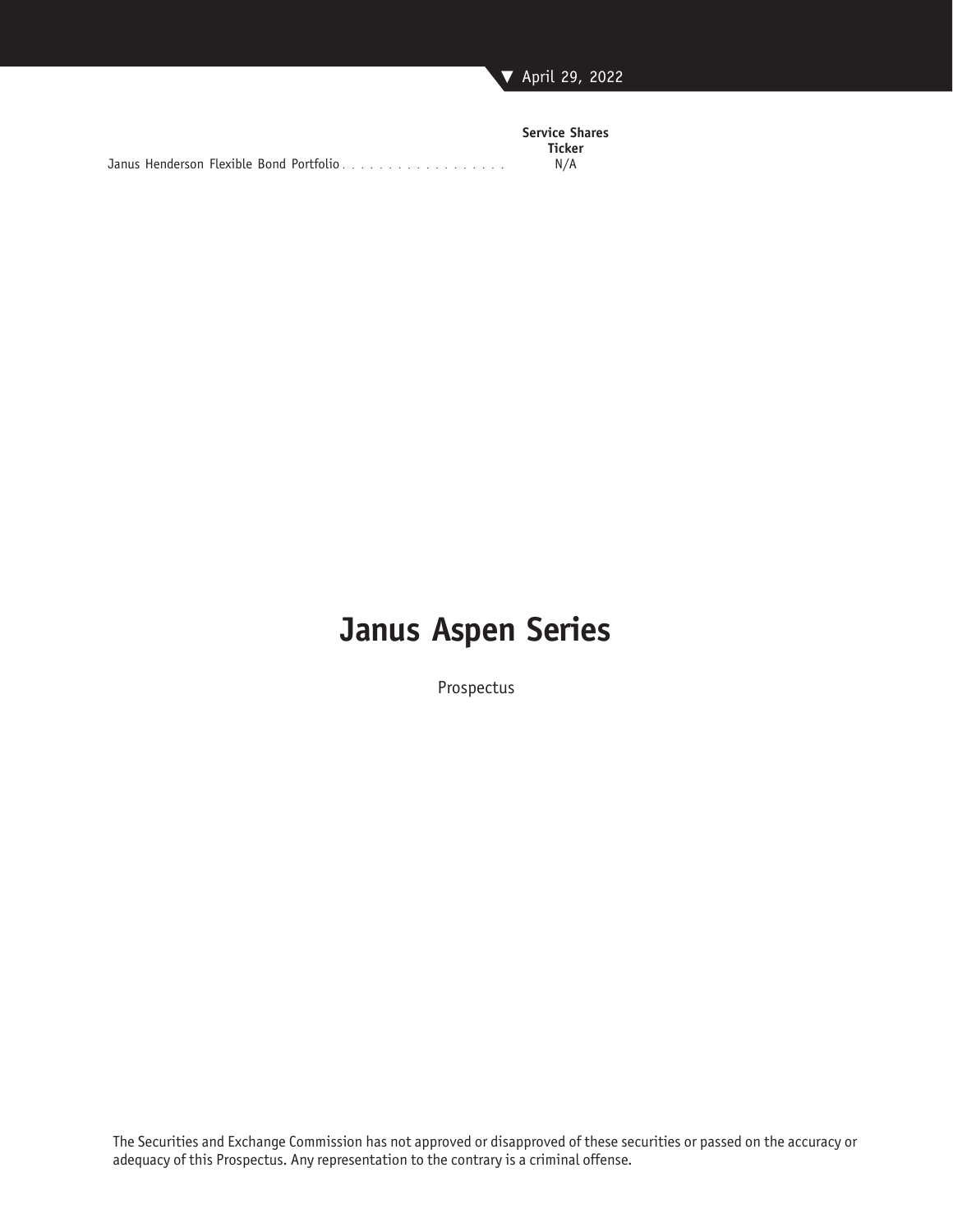#### Janus Henderson **INVESTORS**

This Prospectus describes Janus Henderson Flexible Bond Portfolio (the "Portfolio"), a series of Janus Aspen Series (the "Trust"). Janus Henderson Investors US LLC (*formerly* Janus Capital Management LLC) (the "Adviser") serves as investment adviser to the Portfolio. The Portfolio currently offers two classes of shares. The Service Shares (the "Shares") are offered by this Prospectus in connection with investment in and payments under variable annuity contracts and variable life insurance contracts (collectively, "variable insurance contracts"), as well as certain qualified retirement plans.

This Prospectus contains information that a prospective purchaser of a variable insurance contract or plan participant should consider in conjunction with the accompanying separate account prospectus of the specific insurance company product before allocating purchase payments or premiums to the Portfolio. Each variable insurance contract involves fees and expenses that are not described in this Prospectus. Refer to the accompanying contract prospectus for information regarding contract fees and expenses and any restrictions on purchases or allocations.

For the purpose of this Prospectus, any reference to the "Janus Henderson funds" is inclusive of all series of the Trust, collectively, unless otherwise noted in this Prospectus.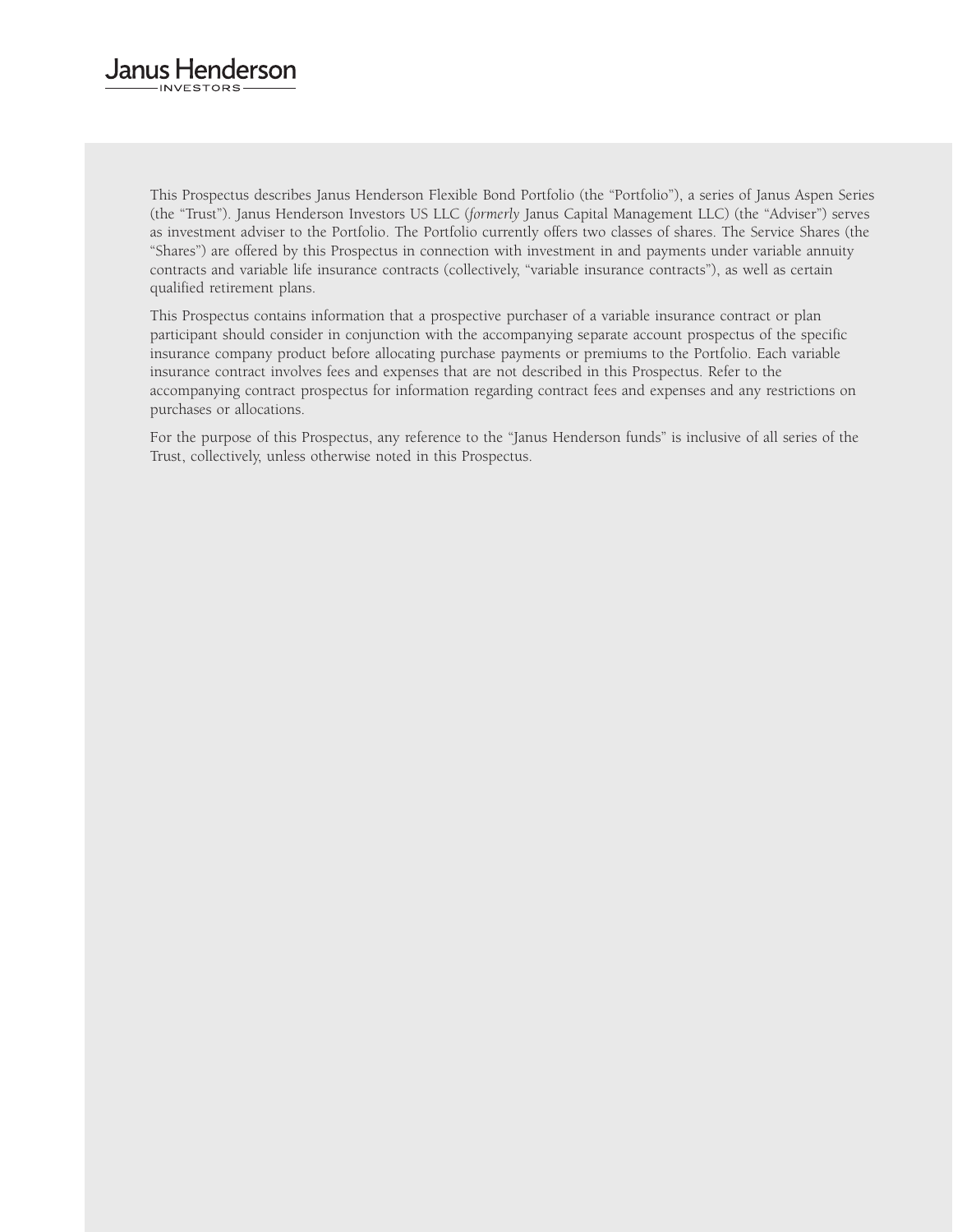| PORTFOLIO SUMMARY                          | $\mathcal{L}$              |
|--------------------------------------------|----------------------------|
| ADDITIONAL INFORMATION ABOUT THE PORTFOLIO | 8<br>8<br>14               |
| MANAGEMENT OF THE PORTFOLIO                | 25                         |
|                                            | 27                         |
|                                            | 28                         |
| SHAREHOLDER'S GUIDE                        | 30<br>31<br>32<br>33<br>35 |
|                                            | 36                         |
|                                            | 37                         |
|                                            | 43                         |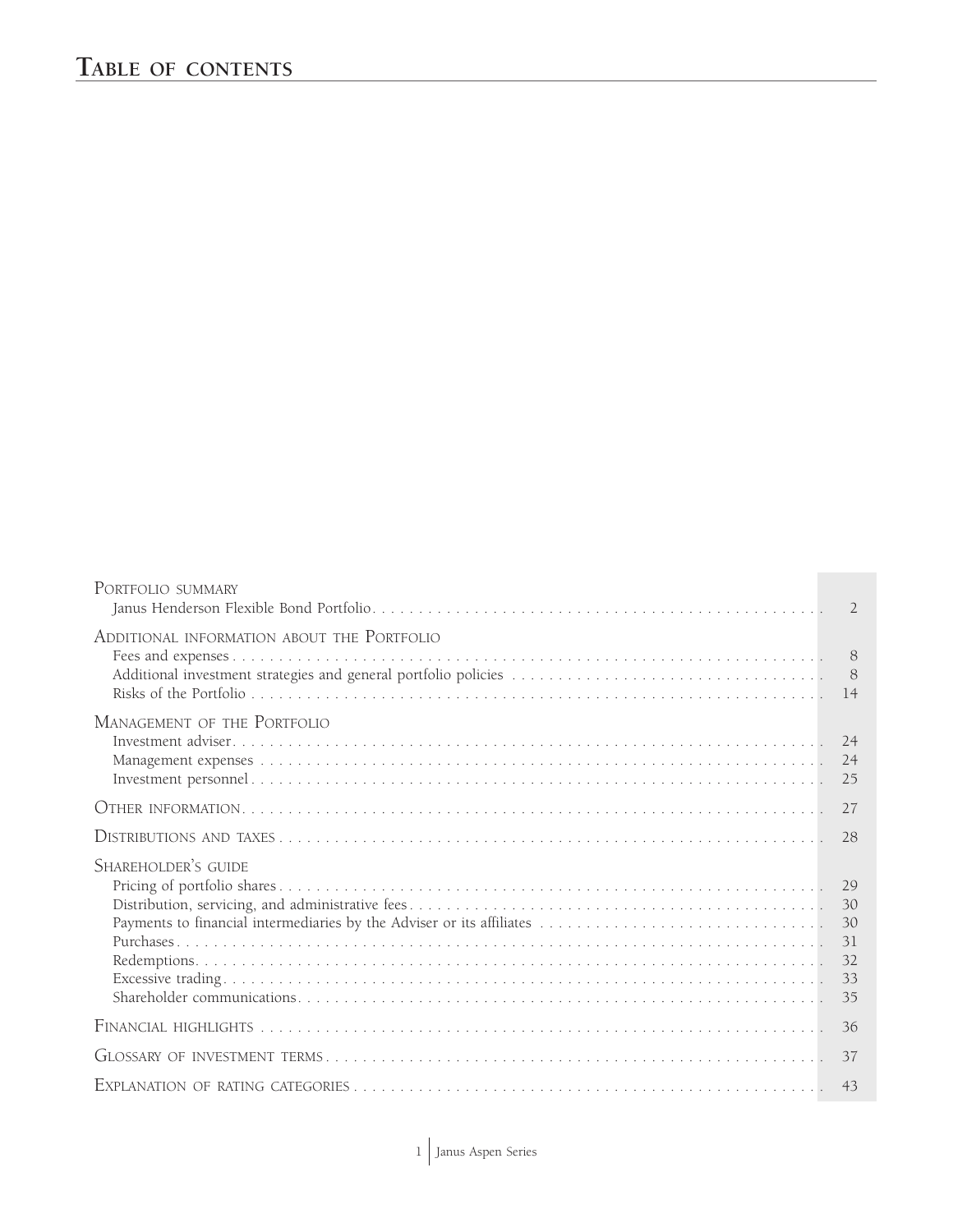## **PORTFOLIO SUMMARY**

# **Janus Henderson Flexible Bond Portfolio**<br>Ticker: N/A Service Shares

Service Shares

## **INVESTMENT OBJECTIVE**

**Janus Henderson Flexible Bond Portfolio ("Flexible Bond Portfolio")** seeks to obtain maximum total return, consistent with preservation of capital.

#### **FEES AND EXPENSES OF THE PORTFOLIO**

This table describes the fees and expenses that you may pay if you buy and hold Shares of the Portfolio. **Owners of variable insurance contracts that invest in the Shares should refer to the variable insurance contract prospectus for a description of fees and expenses, as the following table and examples do not reflect deductions at the separate account level or contract level for any charges that may be incurred under a contract. Inclusion of these charges would increase the fees and expenses described below.**

#### **ANNUAL FUND OPERATING EXPENSES**

(expenses that you pay each year as a percentage of the value of your investment)

| Management Fees                                                      | 0.49%    |
|----------------------------------------------------------------------|----------|
| Distribution/Service (12b-1) Fees                                    | 0.25%    |
| Other Expenses                                                       | 0.10%    |
| Total Annual Fund Operating Expenses                                 | 0.84%    |
| Fee Waiver <sup>(1)</sup>                                            | 0.02%    |
| Total Annual Fund Operating Expenses After Fee Waiver <sup>(1)</sup> | $0.82\%$ |

(1) The Adviser has contractually agreed to waive its investment advisory fee and/or reimburse Portfolio expenses to the extent that the Portfolio's total annual fund operating expenses (excluding fees payable pursuant to a Rule 12b-1 plan, shareholder servicing fees, such as transfer agency fees, brokerage commissions, interest, dividends, taxes, acquired fund fees and expenses, and extraordinary expenses) exceed 0.52% for at least a one-year period commencing on April 29, 2022. The contractual waiver may be terminated or modified prior to this date only at the discretion of the Portfolio's Board of Trustees.

#### **EXAMPLE:**

**The following Example is based on expenses without waivers.** The Example is intended to help you compare the cost of investing in the Portfolio with the cost of investing in other mutual funds. The Example assumes that you invest \$10,000 in the Portfolio for the time periods indicated, reinvest all dividends and distributions, and then redeem all of your Shares at the end of each period. The Example also assumes that your investment has a 5% return each year and that the Portfolio's operating expenses without waivers remain the same. Although your actual costs may be higher or lower, based on these assumptions your costs would be:

|                | 1 Year 3 Years 5 Years 10 Years |  |
|----------------|---------------------------------|--|
| Service Shares | \$86 \$268 \$466 \$1,037        |  |

**Portfolio Turnover:** The Portfolio pays transaction costs, such as commissions, when it buys and sells securities (or "turns over" its portfolio). A higher portfolio turnover rate may indicate higher transaction costs. These costs, which are not reflected in annual fund operating expenses or in the Example, affect the Portfolio's performance. During the most recent fiscal year, the Portfolio's turnover rate was 160% of the average value of its portfolio.

## **PRINCIPAL INVESTMENT STRATEGIES**

The Portfolio pursues its investment objective by primarily investing, under normal circumstances, at least 80% of its net assets (plus any borrowings for investment purposes) in bonds. Bonds include, but are not limited to, government notes and bonds, corporate bonds, commercial and residential mortgage-backed securities, asset-backed securities, and money market instruments. The Portfolio may also invest in commercial loans (such as bank loans). The Portfolio may invest in fixed and floating rate obligations with varying durations. The Portfolio's average portfolio duration typically ranges between three and seven years. As of December 31, 2021, the Portfolio's average portfolio duration was 5.92 years.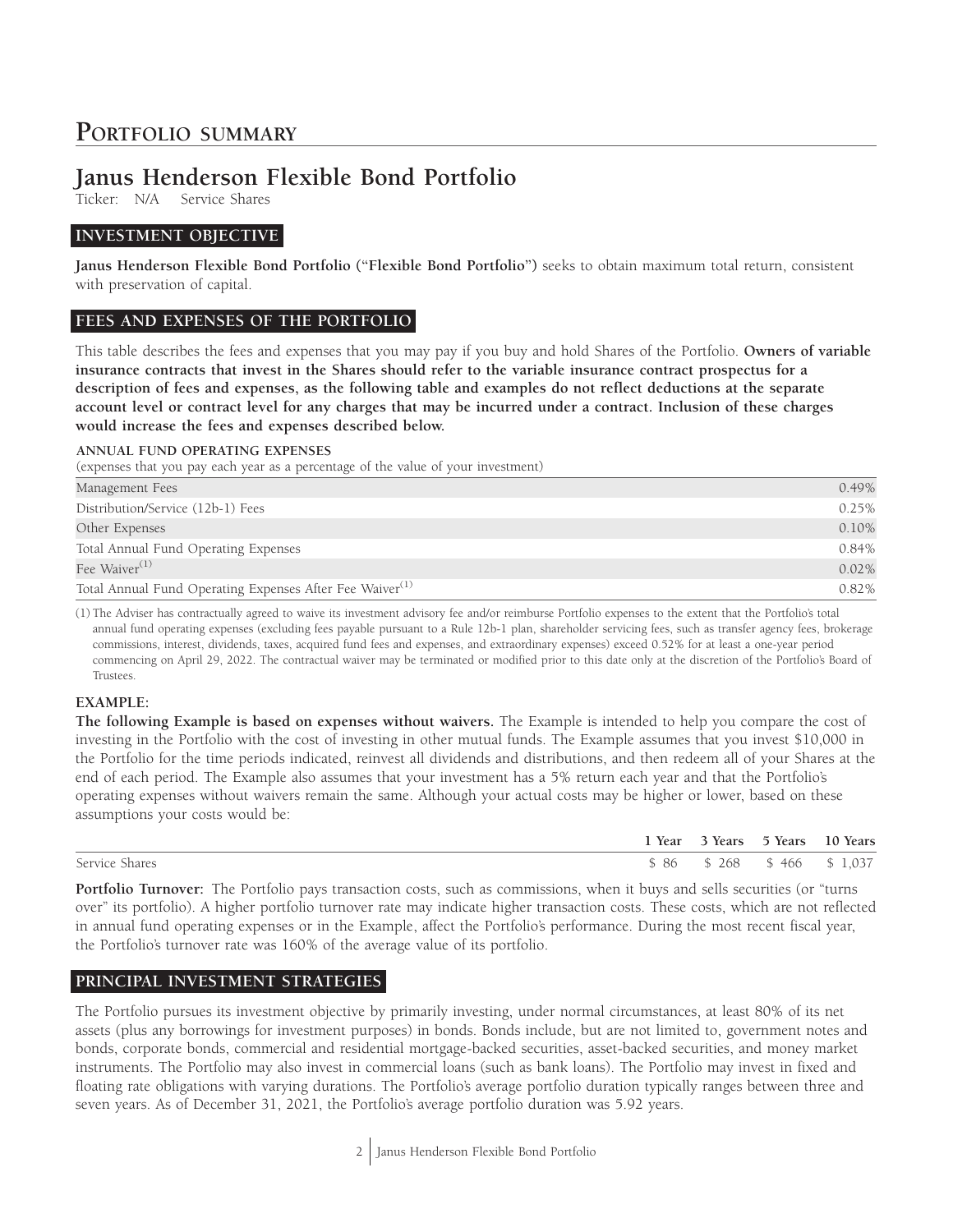The Portfolio will invest at least 65% of its net assets in investment grade debt securities. The Portfolio will limit its investment in high-yield/high-risk bonds (also known as "junk" bonds) to 35% or less of its net assets. The Portfolio generates total return from a combination of current income and capital appreciation, but income is usually the dominant portion. The Portfolio may enter into "to be announced" or "TBA" commitments when purchasing mortgage-backed securities or other securities. The Portfolio may also invest in securities that cannot be offered for public resale unless registered under the applicable securities laws or that have a contractual restriction that prohibits or limits their resale (these are known as "restricted securities"). The Portfolio may also invest in foreign securities, which may include investments in emerging market securities. Due to the nature of the securities in which the Portfolio invests, it may have relatively high portfolio turnover compared to other portfolios.

Additionally, the Portfolio may invest its assets in derivatives, which are instruments that have a value derived from, or directly linked to, an underlying asset, such as fixed-income securities, commodities, currencies, interest rates, or market indices. In particular, the Portfolio may use interest rate swaps and futures, including Treasury bond futures, to manage interest rate risk, yield curve positioning, and country exposure. The Portfolio may also use index credit default swaps for hedging purposes (to offset risks associated with an investment exposure, or market conditions), to increase or decrease the Portfolio's exposure to a particular market, to manage or adjust the risk profile of the Portfolio relative to its benchmark index, and to earn income, enhance returns, or preserve capital. The Portfolio's exposure to derivatives will vary. For purposes of meeting its 80% investment policy, the Portfolio may include derivatives that have characteristics similar to the securities in which the Portfolio may directly invest. The Portfolio may take short positions on derivatives instruments.

The portfolio managers' investment process is research-driven, incorporating "top-down" and "bottom-up" factors to identify and manage exposure to risks across sectors, industries, and individual investments. The portfolio managers evaluate expected risk-adjusted returns on a portfolio and position level by analyzing fundamentals, valuations, and market technical indicators.

The Portfolio may lend portfolio securities on a short-term or long-term basis to certain qualified broker-dealers and institutions, in an amount equal to up to one-third of its total assets as determined at the time of the loan origination.

#### **PRINCIPAL INVESTMENT RISKS**

The biggest risk is that the Portfolio's returns and yields will vary, and you could lose money. The principal risks associated with investing in the Portfolio are set forth below.

*Market Risk.* The market value of the Portfolio's investments, and therefore the value of the Portfolio's shares, may decrease if the value of an individual company or security, or multiple companies or securities, decreases or if the portfolio managers' belief about an investment's intrinsic worth is incorrect. Further, regardless of how well individual companies or securities perform, the value of the Portfolio's holdings could also decrease if there are deteriorating economic or market conditions. It is important to understand that the value of your investment may fall, sometimes sharply, in response to changes in the market, and you could lose money. Market risk may affect a single issuer, industry, economic sector, or the market as a whole. Market risk may be magnified if certain social, political, economic, and other conditions and events (such as terrorism, conflicts, including related sanctions, social unrest, natural disasters, epidemics and pandemics, including COVID-19) adversely interrupt the global economy and financial markets.

*Fixed-Income Securities Risk.* Fixed-income securities are generally subject to the following risks:

- Interest rate risk is the risk that prices of bonds and other fixed-income securities will increase as interest rates fall and decrease as interest rates rise.
- Credit risk is the risk that the credit strength of an issuer of a fixed-income security will weaken and/or that the issuer will be unable to make timely principal and interest payments and that the security may go into default.
- Prepayment risk is the risk that, during periods of falling interest rates, certain debt obligations may be paid off quicker than originally anticipated, which may cause the Portfolio to reinvest its assets in securities with lower yields, resulting in a decline in the Portfolio's income or return potential.
- Extension risk is the risk that, during periods of rising interest rates, certain debt obligations may be paid off substantially slower than originally anticipated, and as a result, the value of those obligations may fall.
- Valuation risk is the risk that one or more of the fixed-income securities in which the Portfolio invests are priced differently than the value realized upon such security's sale. In times of market instability, valuation may be more difficult. Valuation may also be affected by changes in the issuer's financial strength, the market's perception of such strength, or in the credit rating of the issuer or the security.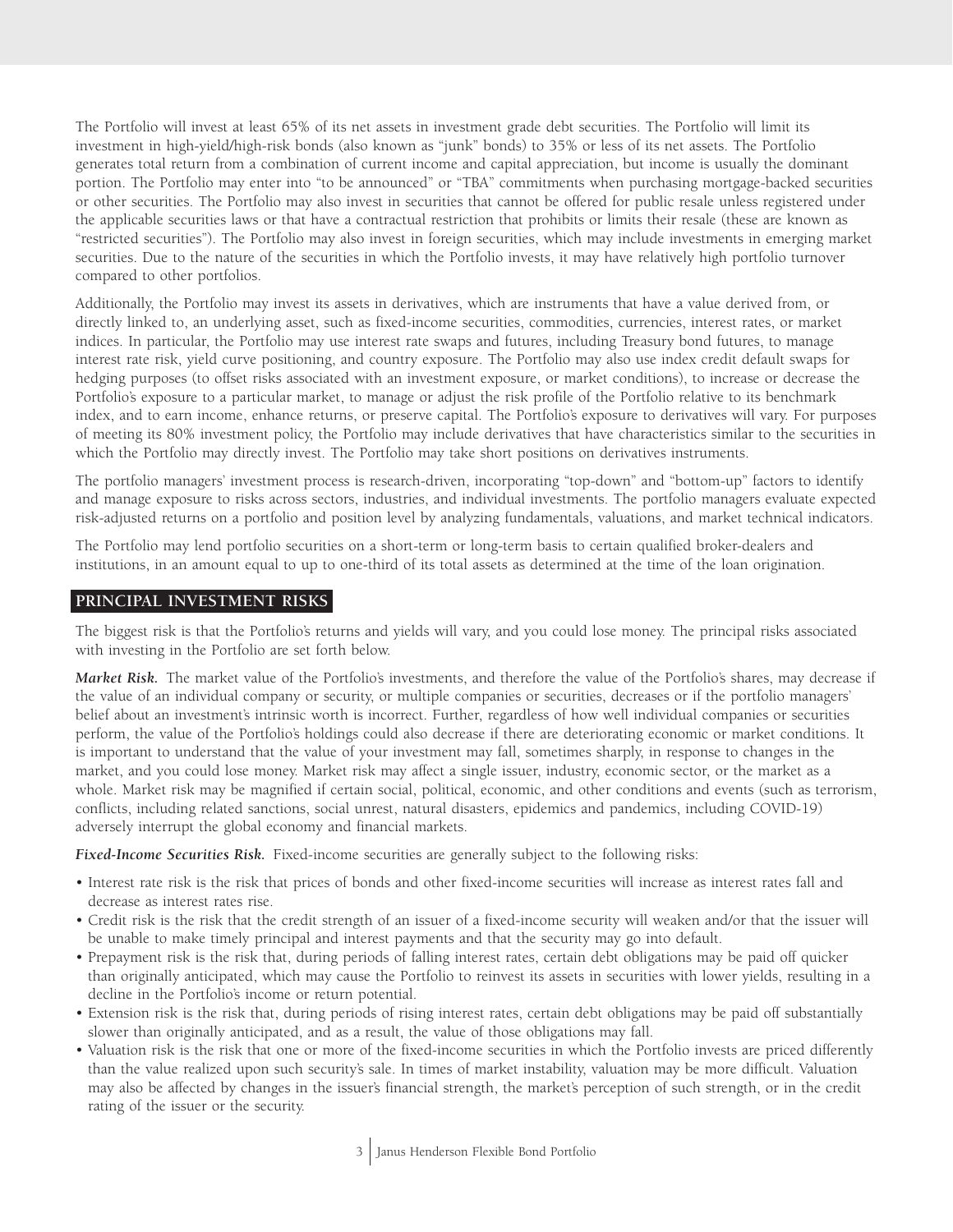• Liquidity risk is the risk that fixed-income securities may be difficult or impossible to sell at the time that the portfolio managers would like or at the price the portfolio managers believe the security is currently worth.

*High-Yield/High-Risk Bond Risk.* High-yield/high-risk bonds are considered speculative and may be more sensitive than other types of bonds to economic changes, political changes, or adverse developments specific to the company that issued the bond, which may adversely affect their value.

*Mortgage- and Asset-Backed Securities Risk.* Mortgage- and asset-backed securities represent interests in "pools" of commercial or residential mortgages or other assets, including consumer loans or receivables. Mortgage- and asset-backed securities may be more sensitive to changes in interest rates than other types of debt securities. Investments in mortgage- and asset-backed securities may be subject to both extension risk and prepayment risk. These risks may reduce the Portfolio's returns. In addition, investments in certain mortgage- and asset-backed securities, including those comprised of subprime mortgages, may be subject to a higher degree of credit risk, valuation risk, and liquidity risk than various other types of fixed-income securities.

*Loan Risk.* Bank loans are obligations of companies or other entities sometimes entered into in connection with recapitalizations, acquisitions, and refinancings. The Portfolio's investments in bank loans are generally acquired as a participation interest in, or assignment of, loans originated by a lender or other financial institution. These investments may include institutionally-traded floating and fixed-rate debt securities. The bank loans underlying these securities often involve borrowers with low credit ratings whose financial conditions are troubled or uncertain, including companies that are highly leveraged. Loans are subject to credit risk, interest rate risk, and liquidity risk.

*Foreign Exposure Risk.* Foreign markets, including emerging markets, can be more volatile than the U.S. market. As a result, the Portfolio's returns and net asset value may be affected by fluctuations in currency exchange rates or political or economic conditions in a particular country. In some foreign markets, there may not be protection against failure by other parties to complete transactions. It may not be possible for the Portfolio to repatriate capital, dividends, interest, and other income from a particular country or governmental entity. In addition, a market swing in one or more countries or regions where the Portfolio has invested a significant amount of its assets may have a greater effect on the Portfolio's performance than it would in a more geographically diversified portfolio. The Portfolio's investments in emerging market countries, if any, may involve risks greater than, or in addition to, the risks of investing in more developed countries.

*Sovereign Debt Risk.* Some investments in U.S. and non-U.S. government debt securities ("sovereign debt"), such as U.S. sovereign debt, are considered low risk. However, investments in sovereign debt, especially the debt of certain emerging market countries, can involve a high degree of risk, including the risk that the governmental entity that controls the repayment of sovereign debt may not be willing or able to repay the principal and/or to pay the interest on its sovereign debt in a timely manner. A sovereign debtor's willingness or ability to satisfy its debt obligation may be affected by various factors including, but not limited to, its cash flow situation, the extent of its foreign currency reserves, the availability of foreign exchange when a payment is due, and the relative size of its debt position in relation to its economy as a whole. In the event of default, there may be limited or no legal remedies for collecting sovereign debt and there may be no bankruptcy proceedings through which the Portfolio may collect all or part of the sovereign debt that a governmental entity has not repaid. In addition, to the extent the Portfolio invests in non-U.S. sovereign debt, it may be subject to currency risk.

*Floating Rate Obligations Risk.* The Portfolio may invest in floating rate obligations with interest rates that reset regularly, maintaining a fixed spread over a stated reference rate. The interest rates on floating rate obligations typically reset quarterly, although rates on some obligations may adjust at other intervals. Unexpected changes in the interest rates on floating rate obligations could result in lower income to the Portfolio. In addition, the secondary market on which floating rate obligations are traded may be less liquid than the market for investment grade securities or other types of income-producing securities, which may have an adverse impact on their market price. There is also a potential that there is no active market to trade floating rate obligations, that there may be restrictions on their transfer, or that the issuer may default. As a result, the Portfolio may be unable to sell floating rate obligations at the desired time or may be able to sell only at a price less than fair market value.

*Portfolio Turnover Risk*. Increased portfolio turnover may result in higher costs, which may have a negative effect on the Portfolio's performance.

*TBA Commitments Risk.* Although the particular TBA securities must meet industry-accepted "good delivery" standards, there can be no assurance that a security purchased on a forward commitment basis will ultimately be issued or delivered by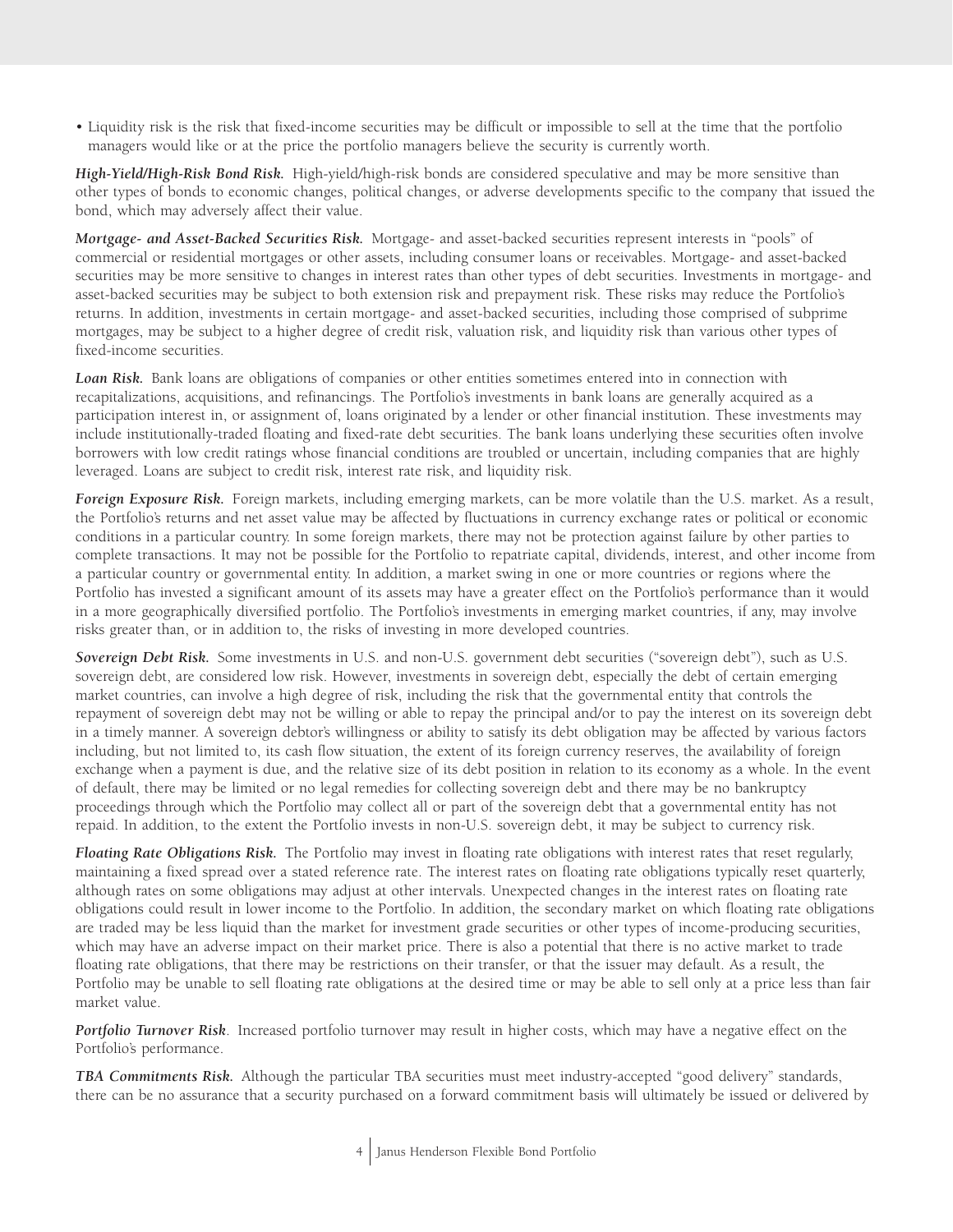the counterparty. If the counterparty to a transaction fails to deliver the securities, the Portfolio could suffer a loss. Because TBA commitments do not require the delivery of a specific security, the characteristics of a security delivered to the Portfolio may be less favorable than expected. There is a risk that the security that the Portfolio buys will lose value between the purchase and settlement dates. TBA purchase and sales commitments may significantly increase the portfolio turnover rate and are not included in the portfolio turnover rate calculation.

*Derivatives Risk.* Derivatives can be volatile and involve risks in addition to the risks of the underlying referenced securities or asset. Gains or losses from a derivative investment can be substantially greater than the derivative's original cost, and can therefore involve leverage. Leverage may cause the Portfolio to be more volatile than if it had not used leverage. Derivatives can be less liquid than other types of investments and entail the risk that the counterparty will default on its payment obligations. Derivatives used for hedging purposes may reduce or eliminate gains or cause losses if the market moves in a manner different from that anticipated by the portfolio managers or if the cost of the derivative outweighs the benefit of the hedge.

**Short Sales Risk.** Short sales are speculative transactions and involve special risks, including a greater reliance on the ability to accurately anticipate the future value of a security. The Portfolio will suffer a loss if it sells a security short and the value of the security rises rather than falls. The Portfolio's losses are potentially unlimited in a short sale transaction. The use of short sales may also cause the Portfolio to have higher expenses than those of other portfolios. In addition, due to the investment process of long and short positions, the Portfolio may be subject to additional transaction costs that may lower the Portfolio's returns. To the extent the Portfolio enters into short derivative positions, the Portfolio may be exposed to risks similar to those associated with short sales. If the price of the security or derivative has increased in value, then the Portfolio will incur a loss equal to the increase in price from the time that the short sale was entered into plus any premiums and interest paid to the third party. The Portfolio's use of short sales may also have a leveraging effect on the Portfolio's holdings and may increase losses and the volatility of returns.

*Restricted Securities Risk.* Securities that have limitations on their resale are referred to as "restricted securities." Investments in restricted securities, including securities issued under Regulation S and Rule 144A, could have the effect of decreasing the Portfolio's liquidity profile or preventing the Portfolio from disposing of them promptly at advantageous prices. Restricted securities may be less liquid than other investments because such securities may not always be readily sold in broad public markets and may have no active trading market. As a result, they may be difficult to value because market quotations may not be readily available.

*LIBOR Replacement Risk.* Certain debt securities, derivatives, or other financial instruments utilize the London InterBank Offered Rate ("LIBOR") as a reference rate for various rate calculations. The U.K. Financial Conduct Authority stopped compelling or inducing banks to submit rates for many LIBOR settings and will continue to do so for certain other commonly-used U.S. dollar LIBOR settings after June 30, 2023. The elimination of LIBOR or other reference rates and the transition process away from LIBOR could adversely impact (i) volatility and liquidity in markets that are tied to those reference rates, (ii) the market for, or value of, specific securities or payments linked to those reference rates, (iii) the availability or terms of borrowing or refinancing, or (iv) the effectiveness of hedging strategies. For these and other reasons, the elimination of LIBOR or other reference rates may adversely affect the Portfolio's performance and/or net asset value. Alternatives to LIBOR are established or in development in most major currencies including the Secured Overnight Financing Rate ("SOFR") that is intended to replace the U.S. dollar LIBOR.

The effect of the discontinuation of LIBOR or other reference rates on the Portfolio will vary depending on, among other things (i) existing fallback or termination provisions in individual contracts and (ii) whether, how, and when industry participants develop and adopt new reference rates and fallbacks for both legacy and new products and instruments. Accordingly, it is difficult to predict the full impact of the transition away from LIBOR or other reference rates on the Portfolio until new reference rates and fallbacks for both legacy and new products, instruments, and contracts are commercially accepted.

Securities Lending Risk. There is the risk that when portfolio securities are lent, the securities may not be returned on a timely basis, and the Portfolio may experience delays and costs in recovering the security or gaining access to the collateral provided to the Portfolio to collateralize the loan. If the Portfolio is unable to recover a security on loan, the Portfolio may use the collateral to purchase replacement securities in the market. There is a risk that the value of the collateral could decrease below the cost of the replacement security by the time the replacement investment is made, resulting in a loss to the Portfolio.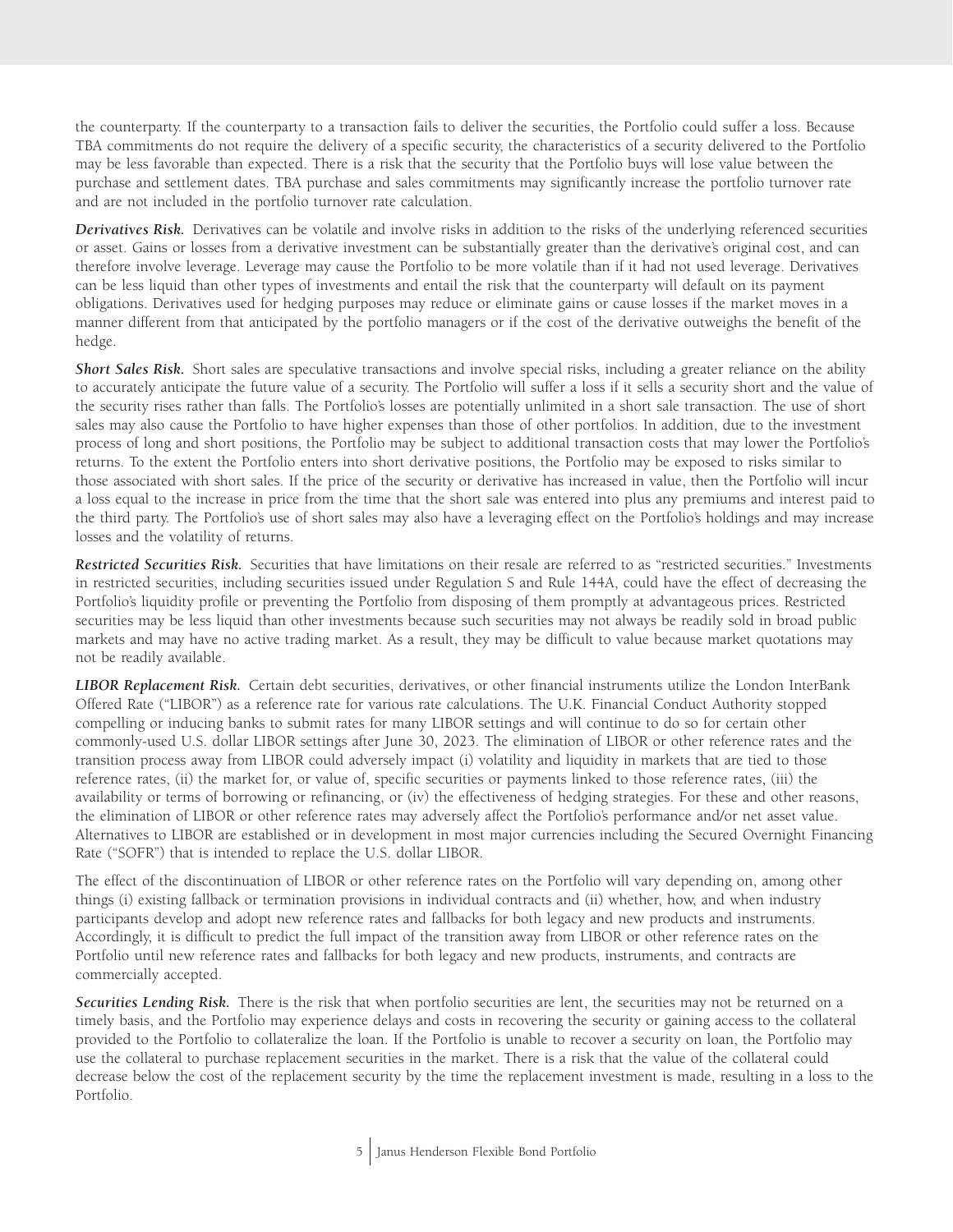*Portfolio Management Risk.* The Portfolio is an actively managed investment portfolio and is therefore subject to the risk that the investment strategies employed for the Portfolio may fail to produce the intended results. The Portfolio may underperform its benchmark index or other mutual funds with similar investment objectives.

*An investment in the Portfolio is not a bank deposit and is not insured or guaranteed by the Federal Deposit Insurance Corporation or any other government agency.*

## **PERFORMANCE INFORMATION**

The following information provides some indication of the risks of investing in the Portfolio by showing how the Portfolio's performance has varied over time. The Portfolio's Service Shares commenced operations on December 31, 1999. The returns shown for the Service Shares for periods prior to December 31, 1999 reflect the historical performance of a different class of shares (the Institutional Shares), restated based on the Service Shares' estimated fees and expenses (ignoring any fee and expense limitations). The bar chart depicts the change in performance from year to year during the periods indicated, but does not include charges or expenses attributable to any insurance product, which would lower the performance illustrated. The Portfolio does not impose any sales or other charges that would affect total return computations. Total return figures include the effect of the Portfolio's expenses. The table compares the average annual returns for the Service Shares of the Portfolio for the periods indicated to a broad-based securities market index. All figures assume reinvestment of dividends and distributions. For certain periods, the Portfolio's performance reflects the effect of expense waivers. Without the effect of these expense waivers, the performance shown would have been lower.

*The Portfolio's past performance does not necessarily indicate how it will perform in the future. Updated performance information is available at janushenderson.com/VITperformance or by calling 1-877-335-2687.*



The Portfolio's primary benchmark index is the Bloomberg U.S. Aggregate Bond Index. The index is described below.

• The Bloomberg U.S. Aggregate Bond Index is made up of U.S. dollar-denominated, fixed-rate taxable bonds, including securities that are of investment grade quality or better.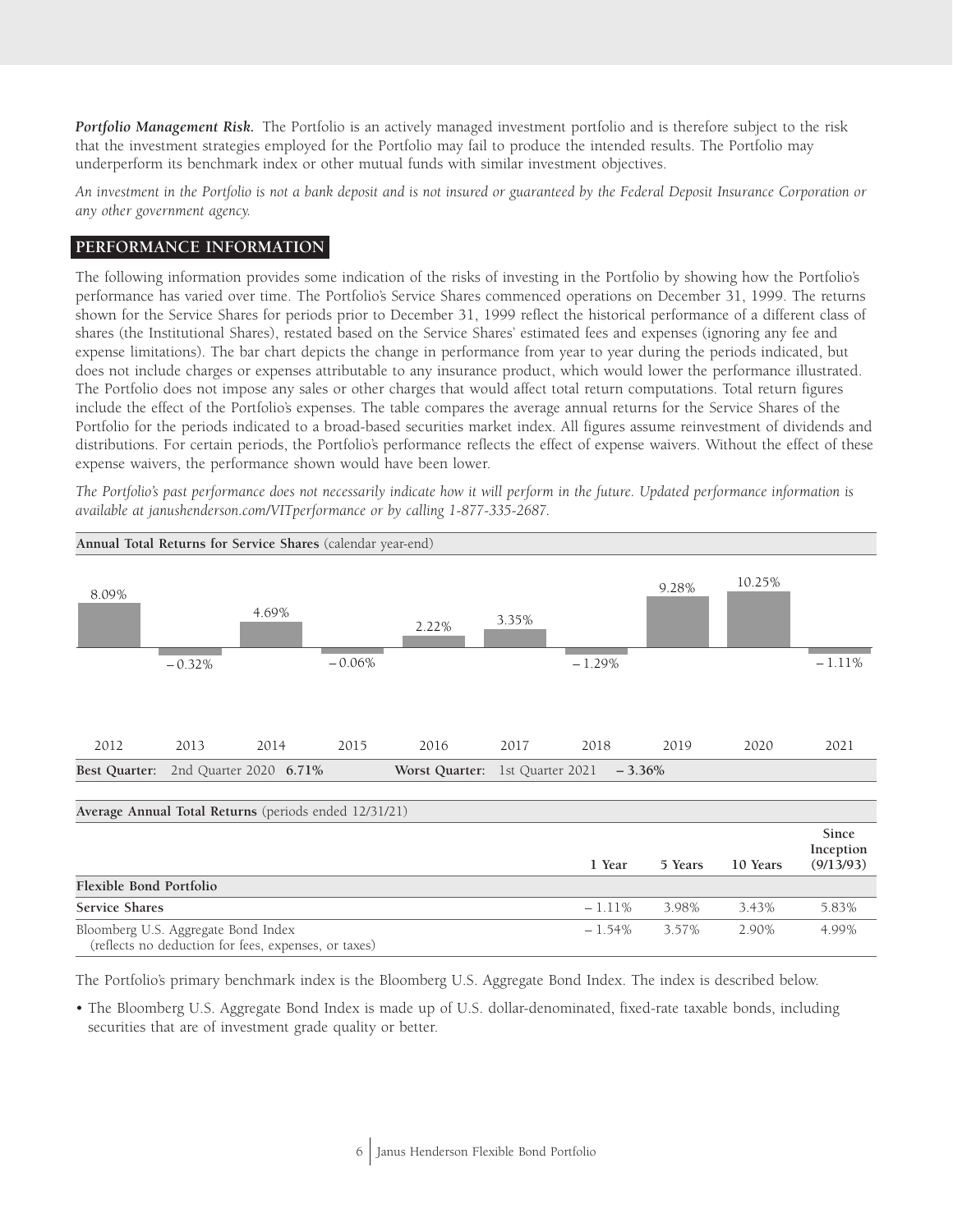#### **MANAGEMENT**

**Investment Adviser:** Janus Henderson Investors US LLC

**Portfolio Managers: Michael Keough** is Executive Vice President and Co-Portfolio Manager of the Portfolio, which he has co-managed since December 2015. **Greg Wilensky**, CFA, is Executive Vice President and Co-Portfolio Manager of the Portfolio, which he has co-managed since February 2020.

## **PURCHASE AND SALE OF PORTFOLIO SHARES**

Purchases of Shares may be made only by the separate accounts of insurance companies for the purpose of funding variable insurance contracts or by certain qualified retirement plans. Redemptions, like purchases, may be effected only through the separate accounts of participating insurance companies or through qualified retirement plans. Requests are duly processed at the NAV next calculated after your order is received in good order by the Portfolio or its agents. Refer to the appropriate separate account prospectus or plan documents for details.

## **TAX INFORMATION**

Because Shares of the Portfolio may be purchased only through variable insurance contracts and certain qualified retirement plans, it is anticipated that any income dividends or net capital gains distributions made by the Portfolio will be exempt from current federal income taxation if left to accumulate within the variable insurance contract or qualified retirement plan. The federal income tax status of your investment depends on the features of your qualified retirement plan or variable insurance contract.

## **PAYMENTS TO INSURERS, BROKER-DEALERS, AND OTHER FINANCIAL INTERMEDIARIES**

Portfolio shares are generally available only through an insurer's variable contracts, or through certain employer or other retirement plans (Retirement Products). Retirement Products are generally purchased through a broker-dealer or other financial intermediary. The Portfolio or its distributor (or its affiliates) may make payments to the insurer and/or its related companies for distribution and/or other services; some of the payments may go to broker-dealers and other financial intermediaries. These payments may create a conflict of interest for an intermediary, or be a factor in the insurer's decision to include the Portfolio as an underlying investment option in a variable contract. Ask your financial advisor, visit your intermediary's website, or consult your insurance contract prospectus for more information.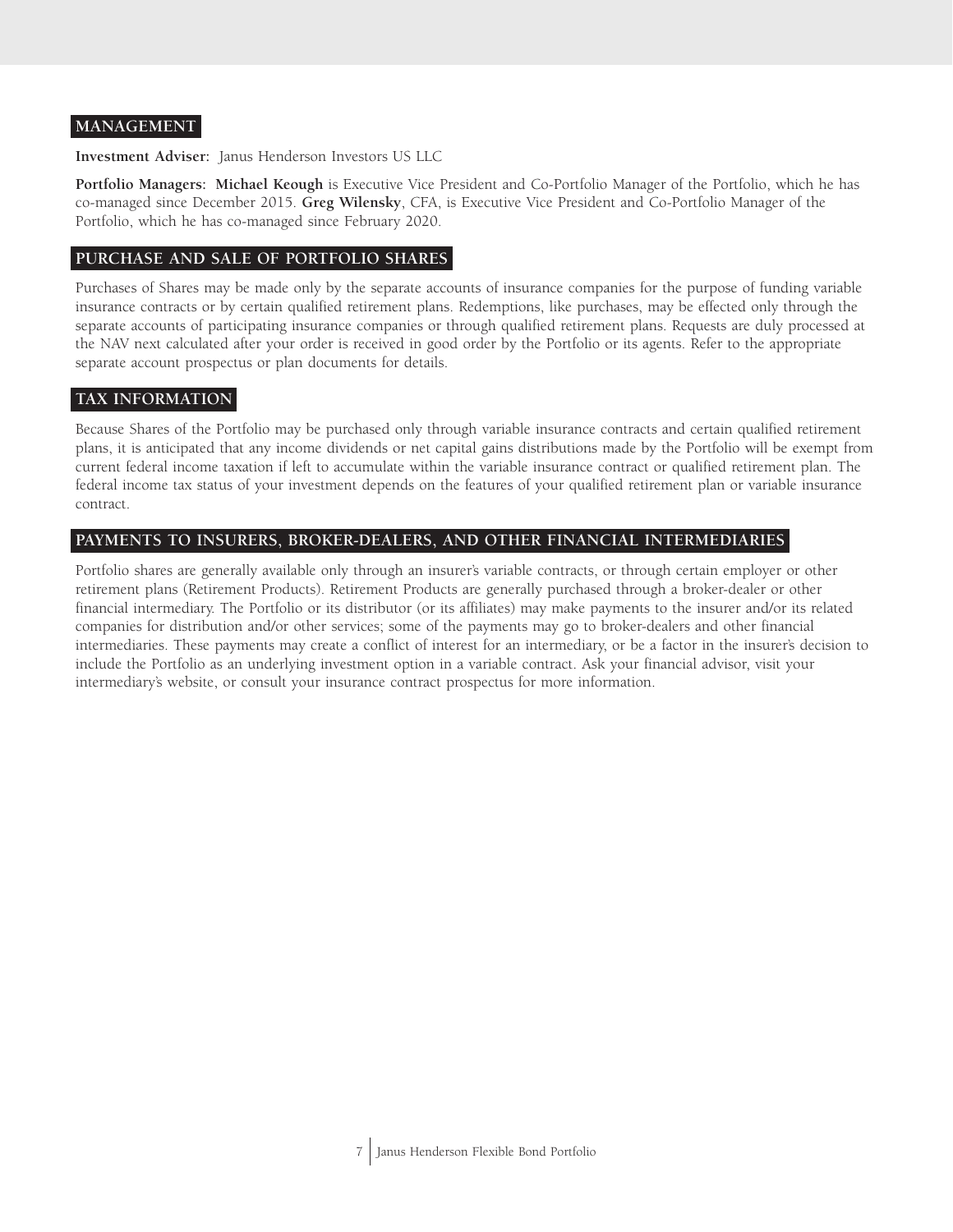## **FEES AND EXPENSES**

**Please refer to the following important information when reviewing the "Fees and Expenses of the Portfolio" table in the Portfolio Summary of the Prospectus.** The fees and expenses shown were determined based on average net assets as of the fiscal year ended December 31, 2021.

- "Annual Fund Operating Expenses" are paid out of the Portfolio's assets and include fees for portfolio management and administrative services, including recordkeeping, subaccounting, and other shareholder services. You do not pay these fees directly but, as the Example in the Portfolio Summary shows, these costs are borne indirectly by all shareholders.
- The "Management Fee" is the investment advisory fee rate paid by the Portfolio to the Adviser. Refer to "Management Expenses" in this Prospectus for additional information with further description in the Statement of Additional Information ("SAI").
- "Distribution/Service (12b-1) Fees." Because 12b-1 fees are charged as an ongoing fee, over time the fee will increase the cost of your investment and may cost you more than paying other types of sales charges.
- "Other Expenses"
	- **°** include an administrative services fee of 0.05% of the average daily net assets to compensate insurance companies or other financial intermediaries for services provided to contract owners and plan participants.
	- **°** include acquired fund fees and expenses, which are indirect expenses the Portfolio may incur as a result of investing in shares of an underlying fund, to the extent such expenses are less than 0.01%. "Acquired Fund" refers to any underlying fund (including, but not limited to, exchange-traded funds) in which a portfolio invests or has invested during the period. To the extent that the Portfolio invests in Acquired Funds, the Portfolio's "Total Annual Fund Operating Expenses" may not correlate to the "Ratio of gross expenses to average net assets" presented in the Financial Highlights table because that ratio includes only the direct operating expenses incurred by the Portfolio, not the indirect costs of investing in Acquired Funds. Such amounts are less than 0.01%.
	- **°** may include reimbursement to Janus Henderson Services US LLC (the "Transfer Agent"), the Portfolio's transfer agent, of its out-of-pocket costs for serving as transfer agent and providing servicing to shareholders, including servicing provided by third parties.
	- **°** may include any other transfer agent fees and expenses, custodian fees and expenses, legal and auditing fees, printing and mailing costs of sending reports and other information to existing shareholders, and Independent Trustees' fees and expenses.
- The Adviser has contractually agreed to waive and/or reimburse the Portfolio's "Total Annual Fund Operating Expenses" to a certain limit for at least a one-year period commencing on April 29, 2022. The expense limit is described in the "Management Expenses" section of this Prospectus.
- All expenses in the Portfolio's "Fees and Expenses of the Portfolio" table are shown without the effect of expense offset arrangements. Pursuant to such arrangements, credits realized as a result of uninvested cash balances are used to reduce custodian and transfer agent expenses.

## **ADDITIONAL INVESTMENT STRATEGIES AND GENERAL PORTFOLIO POLICIES**

The Portfolio's Board of Trustees ("Trustees") may change the Portfolio's investment objective or non-fundamental principal investment strategies without a shareholder vote. The Portfolio will notify you in writing at least 60 days before making any such change it considers material. In addition, the Portfolio will provide shareholders with at least 60 days' notice prior to changing the 80% investment policy. If there is a material change to the Portfolio's investment objective or principal investment strategies, you should consider whether the Portfolio remains an appropriate investment for you. There is no guarantee that the Portfolio will achieve its investment objective.

Unless otherwise stated, the following section provides additional information about the investment strategies and general policies that are summarized in the Portfolio Summary section, including the types of securities the Portfolio may invest in when pursuing its investment objective. This section also describes investment strategies and policies that the Portfolio may use to a lesser extent. These non-principal investment strategies and policies may become more important in the future since the Portfolio's composition can change over time. Except for the Portfolio's policies with respect to illiquid investments and borrowing, the percentage limitations included in these policies and elsewhere in this Prospectus and/or the SAI normally apply only at the time of purchase of a security. So, for example, if the Portfolio exceeds a limit, other than illiquid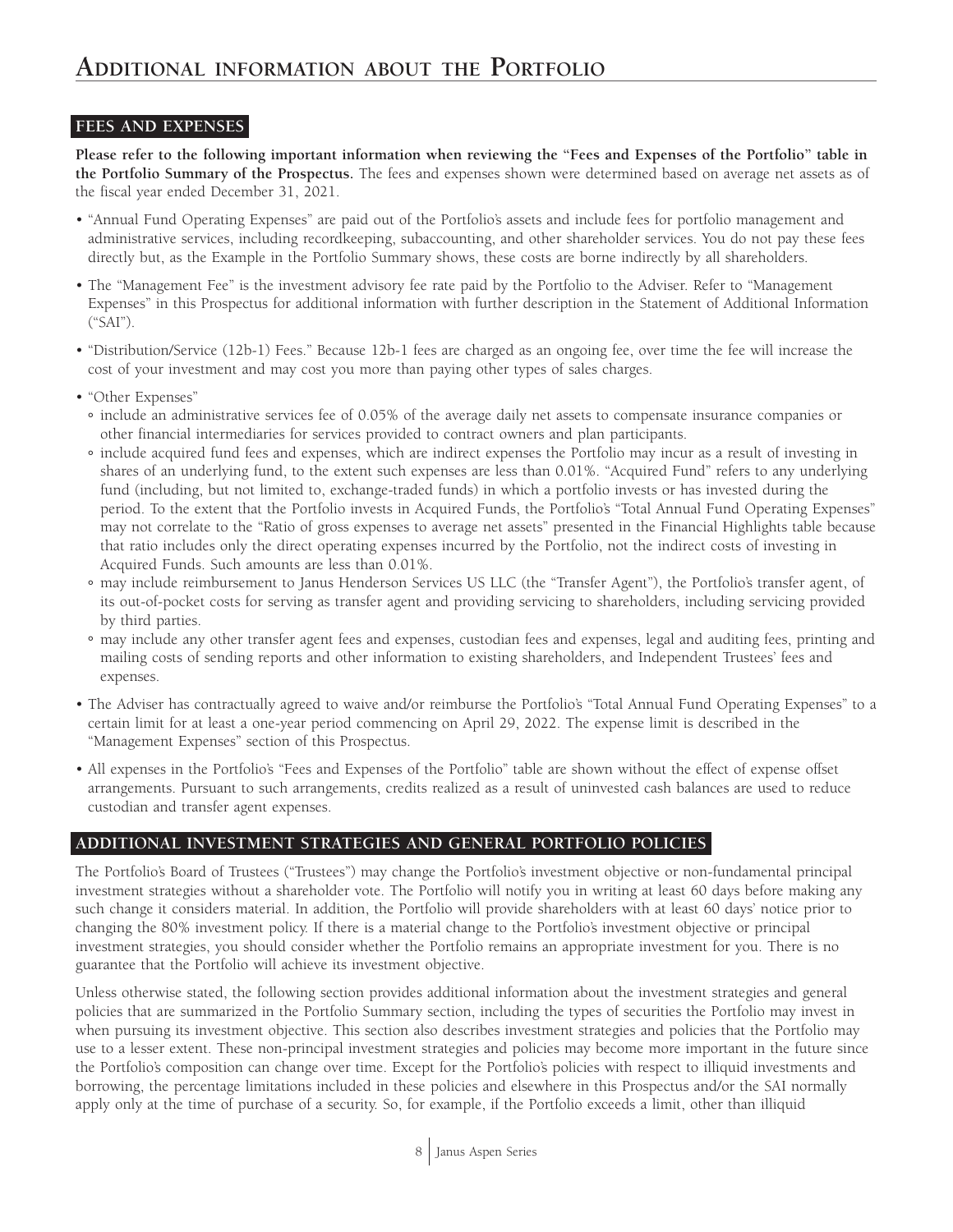investments and borrowing, as a result of market fluctuations or the sale of other securities, it will not be required to dispose of any securities. The "Glossary of Investment Terms" includes descriptions of investment terms used throughout the Prospectus.

#### **Security Selection**

The portfolio managers' investment process for the Portfolio is research-driven, incorporating "top-down" and "bottom-up" factors to identify and manage exposure to risks across sectors, industries, and individual investments. The portfolio managers evaluate expected risk-adjusted returns on a portfolio and position level by analyzing fundamentals, valuations, and market technical indicators.

The portfolio managers may consider selling a holding if, among other things, the security reaches the portfolio managers' price target, if the company has a deterioration of fundamentals such as failing to meet key operating benchmarks, or if the portfolio managers find a better investment opportunity. The portfolio managers may also consider selling a Portfolio holding to meet redemptions.

#### **Cash Position**

The Portfolio may not always stay fully invested. For example, when the portfolio managers believe that market conditions are unfavorable for investing, or when they are otherwise unable to locate attractive investment opportunities, the Portfolio's cash or similar investments may increase. When the Portfolio's investments in cash or similar investments increase, it may not participate in market advances or declines to the same extent that it would if the Portfolio remained more fully invested. To the extent the Portfolio invests its uninvested cash through a sweep program (meaning its uninvested cash is pooled with uninvested cash of other funds and invested in certain securities such as repurchase agreements), it is subject to the risks of the account or fund into which it is investing, including liquidity issues that may delay the Portfolio from accessing its cash.

In addition, the Portfolio may temporarily increase its cash position under certain unusual circumstances, such as to protect its assets or maintain liquidity in certain circumstances to meet unusually large redemptions. The Portfolio's cash position may also increase temporarily due to unusually large cash inflows. Under unusual circumstances such as these, the Portfolio may invest up to 100% of its assets in cash or similar investments. In this case, the Portfolio may take positions that are inconsistent with its investment policies. As a result, the Portfolio may not achieve its investment objective.

#### **Emerging Markets**

Within the parameters of its specific investment policies, the Portfolio may invest in securities of issuers or companies from or with exposure to one or more "developing countries" or "emerging market countries." Such countries include, but are not limited to, countries included in the MSCI Emerging Markets Index $^{\text{SM}}$ . Emerging market countries in which the Portfolio may invest include frontier market countries, the economies of which are less developed than other emerging market countries. Frontier market countries typically are located in the Asia-Pacific region, Central and Eastern Europe, the Middle East, Central and South America, and Africa.

#### **Foreign Securities**

The Portfolio may invest in foreign securities. The portfolio managers seek investments that meet the selection criteria, regardless of where an issuer or company is located. Foreign securities are generally selected on a security-by-security basis without regard to any predetermined allocation among countries or geographic regions. However, certain factors, such as expected levels of inflation, government policies influencing business conditions, the outlook for currency relationships, and prospects for economic growth among countries, regions, or geographic areas, may warrant greater consideration in selecting foreign securities. There are no limitations on the countries in which the Portfolio may invest and the Portfolio may at times have significant foreign exposure, including exposure to emerging markets.

#### **High-Yield/High-Risk Bonds**

A high-yield/high-risk bond (also known as a "junk" bond) is a bond rated below investment grade by major rating agencies (i.e., BB+ or lower by Standard & Poor's Ratings Services ("Standard & Poor's") and Fitch, Inc. ("Fitch"), or Ba1 or lower by Moody's Investors Service, Inc. ("Moody's")) or is an unrated bond of similar quality. It presents greater risk of default (the failure to make timely interest and principal payments) than higher quality bonds.

#### **Illiquid Investments**

The Portfolio will not acquire any illiquid investment if, immediately after the acquisition, the Portfolio would have invested more than 15% of its net assets in illiquid investments that are assets. An illiquid investment is any investment that the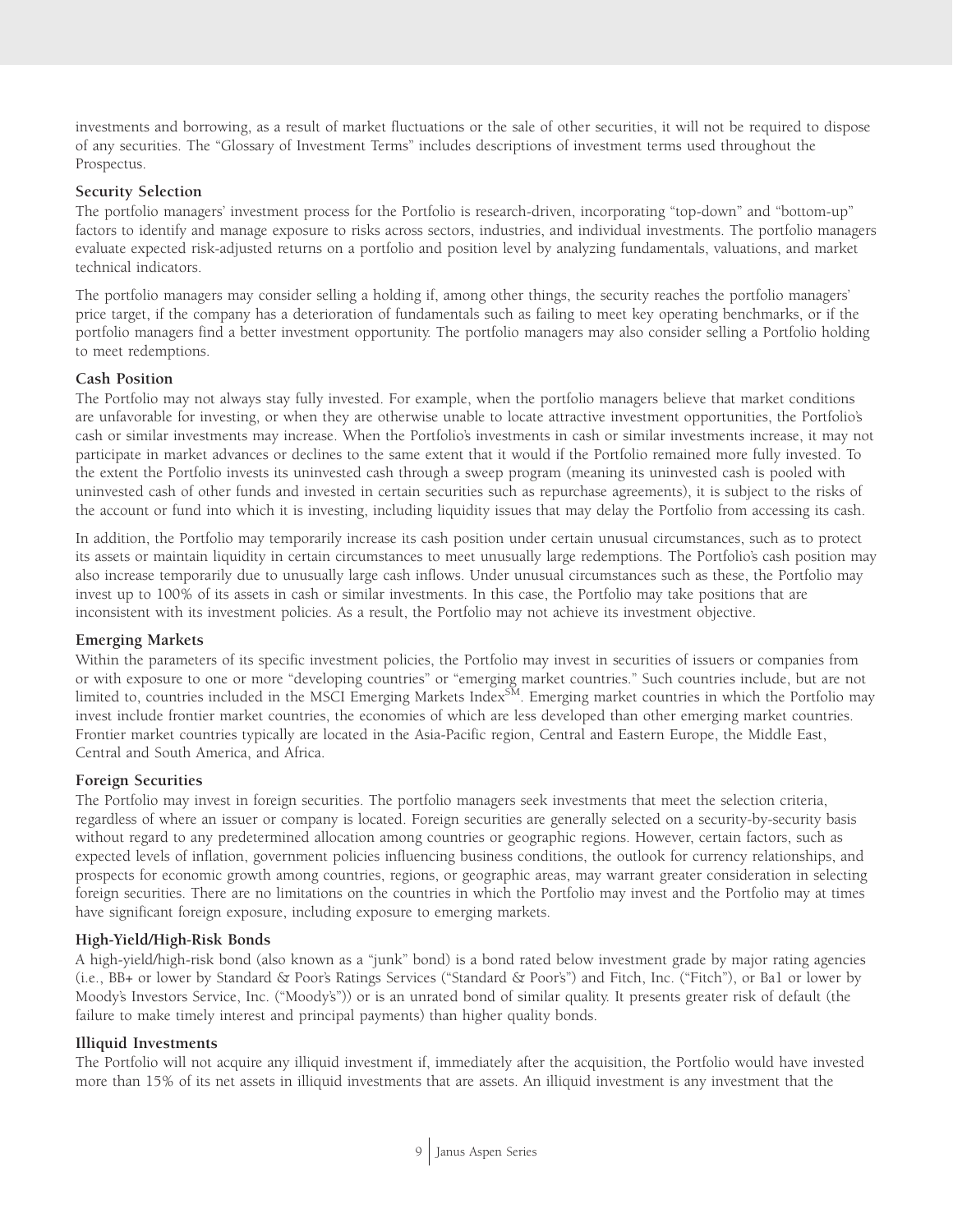Portfolio reasonably expects cannot be sold or disposed of in current market conditions in seven calendar days or less without the sale or disposition significantly changing the market value of the investment.

#### **Inflation-Linked Securities**

The Portfolio may invest in inflation-indexed bonds, including municipal inflation-indexed bonds and corporate inflationindexed bonds, or in derivatives that are linked to these securities. Inflation-linked bonds are fixed-income securities that have a principal value that is periodically adjusted according to the rate of inflation. If an index measuring inflation falls, the principal value of inflation-indexed bonds will typically be adjusted downward, and consequently the interest payable on these securities (calculated with respect to a smaller principal amount) will be reduced. Because of their inflation adjustment feature, inflation-linked bonds typically have lower yields than conventional fixed-rate bonds. In addition, inflation-linked bonds also normally decline in price when real interest rates rise. In the event of deflation, when prices decline over time, the principal and income of inflation-linked bonds would likely decline, resulting in losses to the Portfolio.

In the case of Treasury Inflation-Protected Securities, also known as TIPS, repayment of original bond principal upon maturity (as adjusted for inflation) is guaranteed by the U.S. Treasury. For inflation-linked bonds that do not provide a similar guarantee, the adjusted principal value of the inflation-linked bond repaid at maturity may be less than the original principal. Other non-U.S. sovereign governments also issue inflation-linked securities (sometimes referred to as "linkers") that are tied to their own local consumer price indices. In certain of these non-U.S. jurisdictions, the repayment of the original bond principal upon the maturity of an inflation-linked bond is not guaranteed, allowing for the amount of the bond repaid at maturity to be less than par. Inflation-linked bonds may also be issued by, or related to, sovereign governments of other developed countries, emerging market countries, or companies or other entities not affiliated with governments.

#### **Leverage**

Certain of the Portfolio's investments, including derivatives and short sale transactions, involve the use of leverage. Leverage is investment exposure which exceeds the initial amount invested. Leverage occurs when the Portfolio increases its assets available for investment using reverse repurchase agreements or other similar transactions. The use of other investment techniques, such as short sales and certain derivative transactions, can also create a leveraging effect on the Portfolio.

#### **Loans**

The Portfolio may invest in various commercial loans, including bank loans, bridge loans, debtor-in-possession ("DIP") loans, mezzanine loans, and other fixed and floating rate loans. These loans may be acquired through loan participations and assignments or on a when-issued basis. Commercial loans will comprise no more than 20% of the Portfolio's total assets.

*Bank Loans.* Bank loans are obligations of companies or other entities entered into in connection with recapitalizations, acquisitions, and refinancings. The Portfolio's investments in bank loans are generally acquired as a participation interest in, or assignment of, loans originated by a lender or other financial institution. These investments may include institutionallytraded floating and fixed-rate debt securities.

*Bridge Loans*. Bridge loans are short-term loan arrangements typically made by a borrower in anticipation of receiving intermediate-term or long-term permanent financing. Most bridge loans are structured as floating-rate debt with step-up provisions under which the interest rate on the bridge loan increases the longer the loan remains outstanding. In addition, bridge loans commonly contain a conversion feature that allows the bridge loan investor to convert its loan interest to senior exchange notes if the loan has not been prepaid in full on or prior to its maturity date. Bridge loans typically are structured as senior loans, but may be structured as junior loans.

*DIP Loans.* DIP loans are issued in connection with restructuring and refinancing transactions. DIP loans are loans to a debtor-in-possession in a proceeding under the U.S. bankruptcy code that have been approved by the bankruptcy court. DIP loans are typically fully secured by a lien on the debtor's otherwise unencumbered assets or secured by a junior lien on the debtor's encumbered assets (so long as the loan is fully secured based on the most recent current valuation or appraisal report of the debtor). DIP loans are often required to close with certainty and in a rapid manner to satisfy existing creditors and to enable the issuer to emerge from bankruptcy or to avoid a bankruptcy proceeding.

*Mezzanine Loans.* Mezzanine loans are a hybrid of debt and equity financing that is typically used to fund the expansion of existing companies. A mezzanine loan is composed of debt capital that gives the lender the right to convert to an ownership or equity interest in the company if the loan is not paid back in time and in full. Mezzanine loans typically are the most subordinated debt obligation in an issuer's capital structure.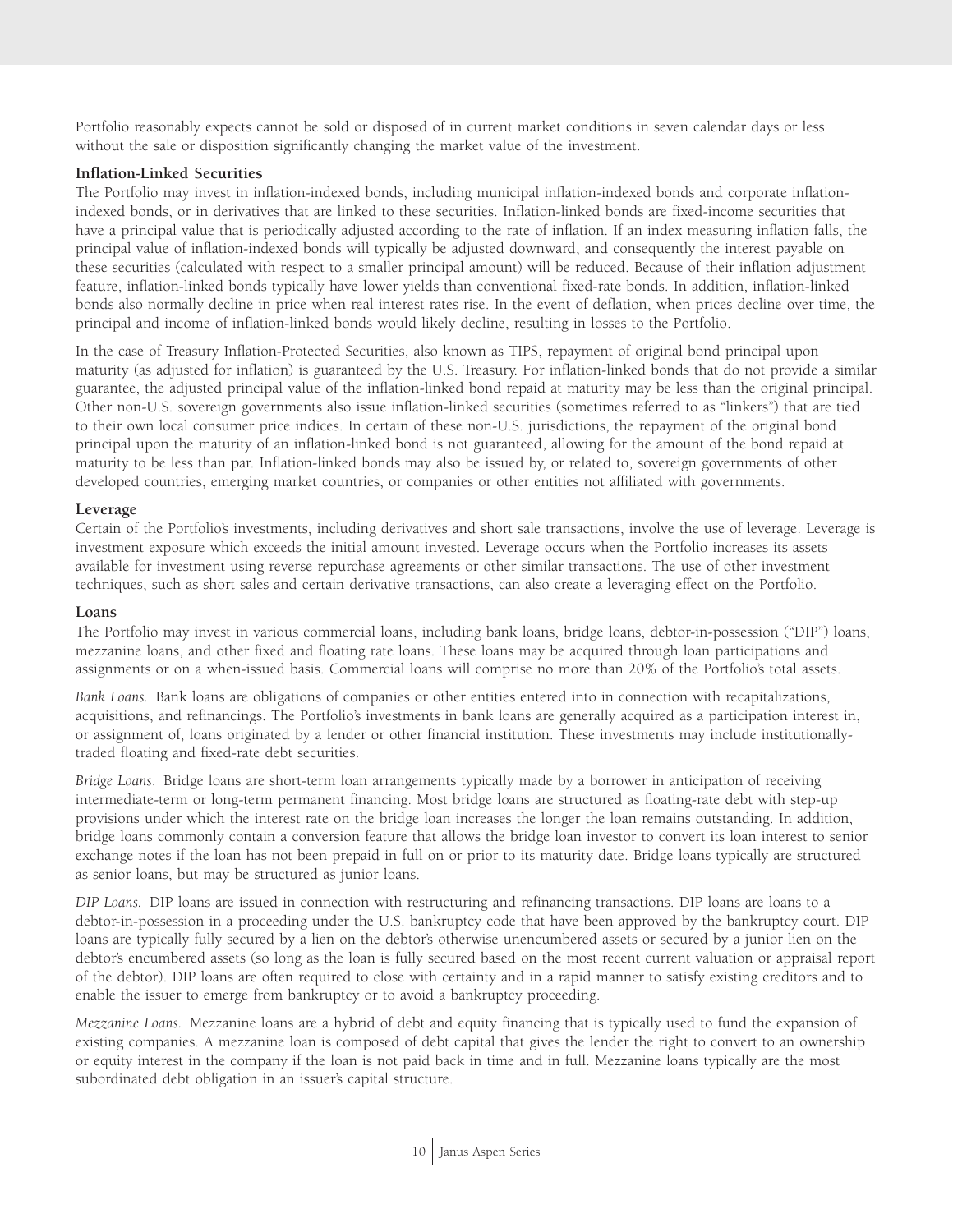#### **Mortgage- and Asset-Backed Securities**

The Portfolio may purchase fixed or variable rate commercial or residential mortgage-backed securities issued by the Government National Mortgage Association ("Ginnie Mae"), the Federal National Mortgage Association ("Fannie Mae"), the Federal Home Loan Mortgage Corporation ("Freddie Mac"), or other governmental or government-related entities. Ginnie Mae's guarantees are backed by the full faith and credit of the U.S. Government, which means that the U.S. Government guarantees that the interest and principal will be paid when due. Fannie Mae and Freddie Mac securities are not backed by the full faith and credit of the U.S. Government.

The Portfolio may also purchase mortgage- and asset-backed securities through single- and multi-seller conduits, collateralized debt obligations, structured investment vehicles, and other similar securities. Asset-backed securities may be backed by various consumer obligations, including automobile loans, equipment leases, credit card receivables, or other collateral. In the event the underlying loans are not paid, the securities' issuer could be forced to sell the assets and recognize losses on such assets, which could impact the Portfolio's yield and return.

#### **Portfolio Turnover**

Portfolio turnover rates are generally not a factor in making buy and sell decisions for the Portfolio. Changes may be made to the Portfolio's holdings, consistent with the Portfolio's investment objective and policies, when the portfolio managers believe such changes are in the best interests of the Portfolio and its shareholders. Short-term transactions may result from the purchase of a security in anticipation of relatively short-term gains, liquidity needs, securities having reached a price or yield objective, changes in interest rates or the credit standing of an issuer, or by reason of economic or other developments not foreseen at the time of the initial investment decision. The Portfolio may also sell one security and simultaneously purchase the same or a comparable security to take advantage of short-term differentials in bond yields or securities prices. Portfolio turnover is affected by market conditions, changes in the size of the Portfolio (including due to shareholder purchases and redemptions), the nature of the Portfolio's investments, and the investment style of the portfolio managers. Changes are normally made in the Portfolio's holdings whenever the portfolio managers believe such changes are desirable. Due to the nature of the securities in which the Portfolio invests, it may have relatively high portfolio turnover compared to other portfolios.

Increased portfolio turnover may result in higher costs for brokerage commissions, dealer mark-ups, and other transaction costs. Higher costs associated with increased portfolio turnover also may have a negative effect on the Portfolio's performance. The "Financial Highlights" section of this Prospectus shows the Portfolio's historical turnover rates.

#### **Real Estate-Related Securities**

The Portfolio may invest in equity and debt securities of real estate-related companies. Such companies may include those in the real estate industry or real estate-related industries. These securities may include common stocks, preferred stocks, and other securities, including, but not limited to, mortgage-backed securities, real estate-backed securities, securities of real estate investment trusts ("REITs") and similar REIT-like entities (such as real estate operation companies ("REOCs")). A REIT is an entity that invests in real estate-related projects, such as properties, mortgage loans, and construction loans. REITs are often categorized as equity REITs, mortgage REITs, and hybrid REITs. An equity REIT, the most common type of REIT, invests primarily in the fee ownership of land and buildings. An equity REIT derives its income primarily from rental income but may also realize capital gains or losses by selling real estate properties in its portfolio that have appreciated or depreciated in value. A mortgage REIT invests primarily in mortgages on real estate, which may secure construction, development, or longterm loans. A mortgage REIT generally derives its income from interest payments on the credit it has extended. A hybrid REIT combines the characteristics of equity REITs and mortgage REITs, generally by holding both ownership interests and mortgage interests in real estate.

Similar to REITs, REOCs are publicly-traded real estate companies that typically engage in the development, management or financing of real estate, such as homebuilders, hotel management companies, land developers and brokers. REOCs, however, have not elected (or are not eligible) to be taxed as a REIT. The reasons for not making such an election include the (i) availability of tax-loss carry-forwards, (ii) operation in non-REIT-qualifying lines of business, and (iii) ability to retain earnings. Instead, REOCs are generally structured as "C" corporations under the Internal Revenue Code and, as a result, are not required to distribute any portion of their income. In this regard, although REOCs do not receive the same favorable tax treatment that is accorded to REITs, REOCs are typically subject to fewer restrictions than REITS, including the ability to retain and/or reinvest funds from operations and more flexibility in terms of the real estate investments they can make.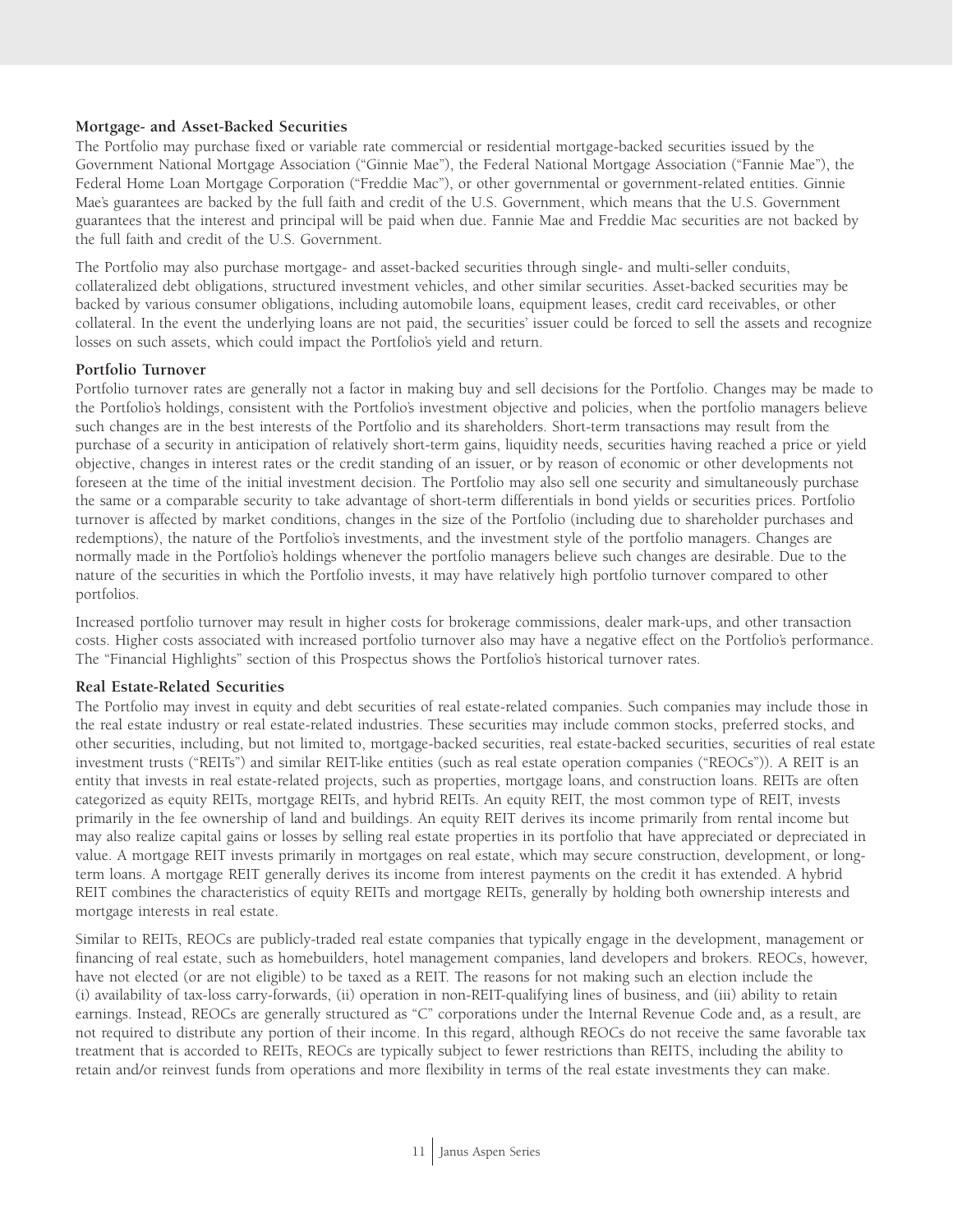#### **Securities Lending**

The Portfolio may seek to earn additional income through lending its securities to certain qualified broker-dealers and institutions on a short-term or long-term basis. The Portfolio may lend portfolio securities on a short-term or long-term basis, in an amount equal to up to one-third of its total assets as determined at the time of the loan origination. When the Portfolio lends its securities, it receives collateral (including cash collateral), at least equal to the value of securities loaned. The Portfolio may earn income by investing this collateral in one or more affiliated or non-affiliated cash management vehicles or in time deposits. It is also possible that, due to a decline in the value of a cash management vehicle in which collateral is invested, the Portfolio may lose money. There is also the risk that when portfolio securities are lent, the securities may not be returned on a timely basis, and the Portfolio may experience delays and costs in recovering the security or gaining access to the collateral provided to the Portfolio to collateralize the loan. If the Portfolio is unable to recover a security on loan, the Portfolio may use the collateral to purchase replacement securities in the market. There is a risk that the value of the collateral could decrease below the cost of the replacement security by the time the replacement investment is made, resulting in a loss to the Portfolio. In certain circumstances, individual loan transactions could yield negative returns. The Adviser intends to manage a portion of the cash collateral in an affiliated cash management vehicle and will receive an investment advisory fee for managing such assets.

#### **Short Sales**

The Portfolio may invest in short positions through short sales of stocks and structured products, and through derivatives that include swaps, uncovered written calls, and futures. The Portfolio's gross notional exposure to short positions may not exceed 50% of the Portfolio's net assets.

The Portfolio may also engage in short sales "against the box" and options for hedging purposes that are not subject to the limits set forth above. Short sales against the box involve selling short a security that the Portfolio owns, or the Portfolio has the right to obtain the amount of the security sold short at a specified date in the future. The Portfolio may also enter into a short sale to hedge against anticipated declines in the market price of a security or to reduce portfolio volatility.

A short sale is generally a transaction in which the Portfolio sells a security it does not own or have the right to acquire (or that it owns but does not wish to deliver) in anticipation that the market price of that security will decline. To complete the transaction, the Portfolio must borrow the security to make delivery to the buyer. The Portfolio is then obligated to replace the security borrowed by purchasing the security at the market price at the time of replacement. A short sale is subject to the risk that if the price of the security sold short increases in value, the Portfolio will incur a loss because it will have to replace the security sold short by purchasing it at a higher price. In addition, the Portfolio may not always be able to close out a short position at a particular time or at an acceptable price. A lender may request, or market conditions may dictate, that the borrowed securities be returned to the lender on short notice, and the Portfolio may have to buy the borrowed securities at an unfavorable price. If this occurs at a time when other short sellers of the same security also want to close out their positions, a "short squeeze" can occur, which means that the demand is greater than the supply for the stock sold short. If a short squeeze occurs, it is more likely that the Portfolio will have to cover its short sale at an unfavorable price and potentially reduce or eliminate any gain, or cause a loss, as a result of the short sale. Because there is no upper limit to the price a borrowed security may reach prior to closing a short position, the Portfolio's losses are potentially unlimited in a short sale transaction. The Portfolio's gains and losses will also be decreased or increased, as the case may be, by the amount of any dividends, interest, or expenses, including transaction costs and borrowing fees, the Portfolio may be required to pay in connection with a short sale. Such payments may result in the Portfolio having higher expenses than a portfolio that does not engage in short sales and may negatively affect the Portfolio's performance.

The Portfolio's investments in short positions through derivative instruments may expose the Portfolio to similar risks. A short derivative position involves the Portfolio writing (selling) a derivative with the anticipation of a price decrease of the underlying asset. To the extent that the Portfolio enters into short derivative positions, the Portfolio may be exposed to risks similar to those associated with short sales, including the risk that the Portfolio's losses are theoretically unlimited. In this regard, if the price of the security or derivative has increased in value, then the Portfolio will incur a loss equal to the increase in price from the time that the short sale was entered into plus any premiums and interest paid to the third party. Short sales and short derivatives positions have a leveraging effect on the Portfolio, which may increase the Portfolio's volatility.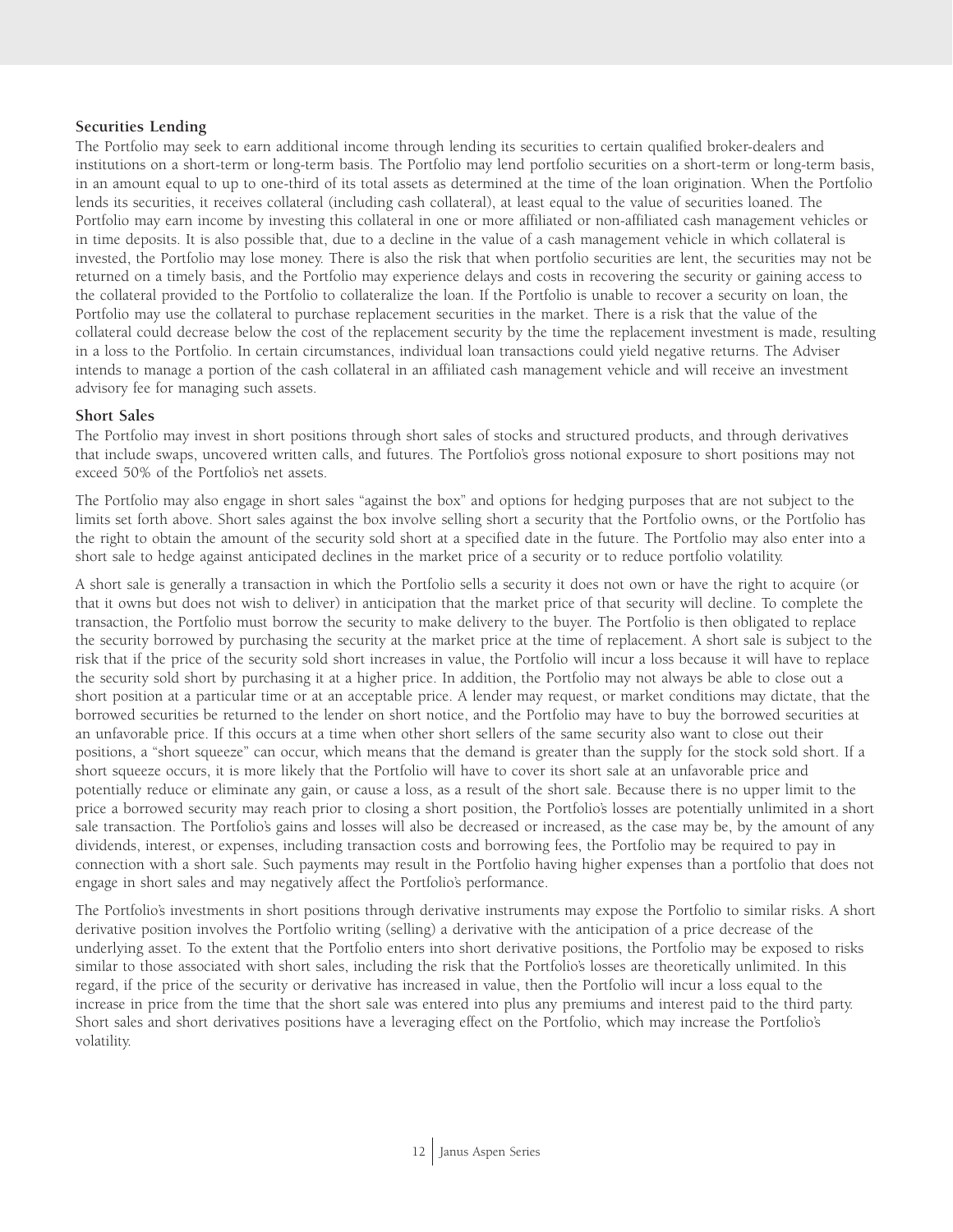#### **Special Situations**

The Portfolio may invest in companies that demonstrate special situations or turnarounds, meaning companies that have experienced significant business problems but are believed to have favorable prospects for recovery. For example, a special situation or turnaround may arise when, in the opinion of the portfolio managers, the securities of a particular issuer will be recognized as undervalued by the market and appreciate in value due to a specific development with respect to that issuer. Special situations may include significant changes in a company's allocation of its existing capital, a restructuring of assets, or a redirection of free cash flow. For example, issuers undergoing significant capital changes may include companies involved in spin-offs, sales of divisions, mergers or acquisitions, companies involved in bankruptcy proceedings, or companies initiating large changes in their debt to equity ratio. Companies that are redirecting cash flows may be reducing debt, repurchasing shares, or paying dividends. Special situations may also result from: (i) significant changes in industry structure through regulatory developments or shifts in competition; (ii) a new or improved product, service, operation, or technological advance; (iii) changes in senior management or other extraordinary corporate event; (iv) differences in market supply of and demand for the security; or (v) significant changes in cost structure. Investments in "special situations" companies can present greater risks than investments in companies not experiencing special situations, and the Portfolio's performance could be adversely impacted if the securities selected decline in value or fail to appreciate in value.

#### **Swap Agreements**

Certain portfolios may utilize swap agreements including, but not limited to, credit default swaps, equity swaps, inflation index swaps, interest rate and currency swaps, total return swaps (including fixed-income total return swaps), and swaps on exchange-traded funds, as a means to gain exposure to certain companies or countries, and/or to "hedge" or protect its holdings from adverse movements in securities prices, the rate of inflation, or interest rates. Swaps may also be used for capital appreciation. Swap agreements are two-party contracts to exchange one set of cash flows for another. Swap agreements entail the risk that a party will default on its payment obligations to a portfolio. If the other party to a swap defaults, the portfolio would risk the loss of the net amount of the payments that it contractually is entitled to receive. If a portfolio utilizes a swap at the wrong time or judges market conditions incorrectly, the swap may result in a loss to the portfolio and reduce the portfolio's total return. Various types of swaps such as credit default, equity, interest rate, and total return are described in the "Glossary of Investment Terms."

#### **TBA Commitments**

The Portfolio may enter into "to be announced" or "TBA" commitments. TBA commitments are forward agreements for the purchase or sale of securities, including mortgage-backed securities, for a fixed price, with payment and delivery on an agreed upon future settlement date. The specific securities to be delivered are not identified at the trade date. However, delivered securities must meet specified terms, including issuer, rate, and mortgage terms. At the time the TBA commitment is made, the transaction is recorded and thereafter the value of such securities is reflected each day in determining the Portfolio's net asset value ("NAV"). Because the Portfolio is generally not required to pay for the security until the settlement date, if the Portfolio remains substantially fully invested at a time when TBA commitment purchases are outstanding, the purchases may result in a form of leverage.

## **U.S. Government Securities**

The Portfolio may invest in U.S. Government securities. U.S. Government securities include those issued directly by the U.S. Treasury and those issued or guaranteed by various U.S. Government agencies and instrumentalities. Some government securities are backed by the full faith and credit of the United States. Other government securities are backed only by the rights of the issuer to borrow from the U.S. Treasury. Others are supported by the discretionary authority of the U.S. Government to purchase the obligations. Certain other government securities are supported only by the credit of the issuer. For securities not backed by the full faith and credit of the United States, the Portfolio must look principally to the agency or instrumentality issuing or guaranteeing the securities for repayment and may not be able to assert a claim against the United States if the agency or instrumentality does not meet its commitment. Such securities may involve increased risk of loss of principal and interest compared to government debt securities that are backed by the full faith and credit of the United States.

Because of the rising U.S. Government debt burden, it is possible that the U.S. Government may not be able to meet its financial obligations or that securities issued or backed by the U.S. Government may experience credit downgrades. Such a credit event may adversely affect the financial markets.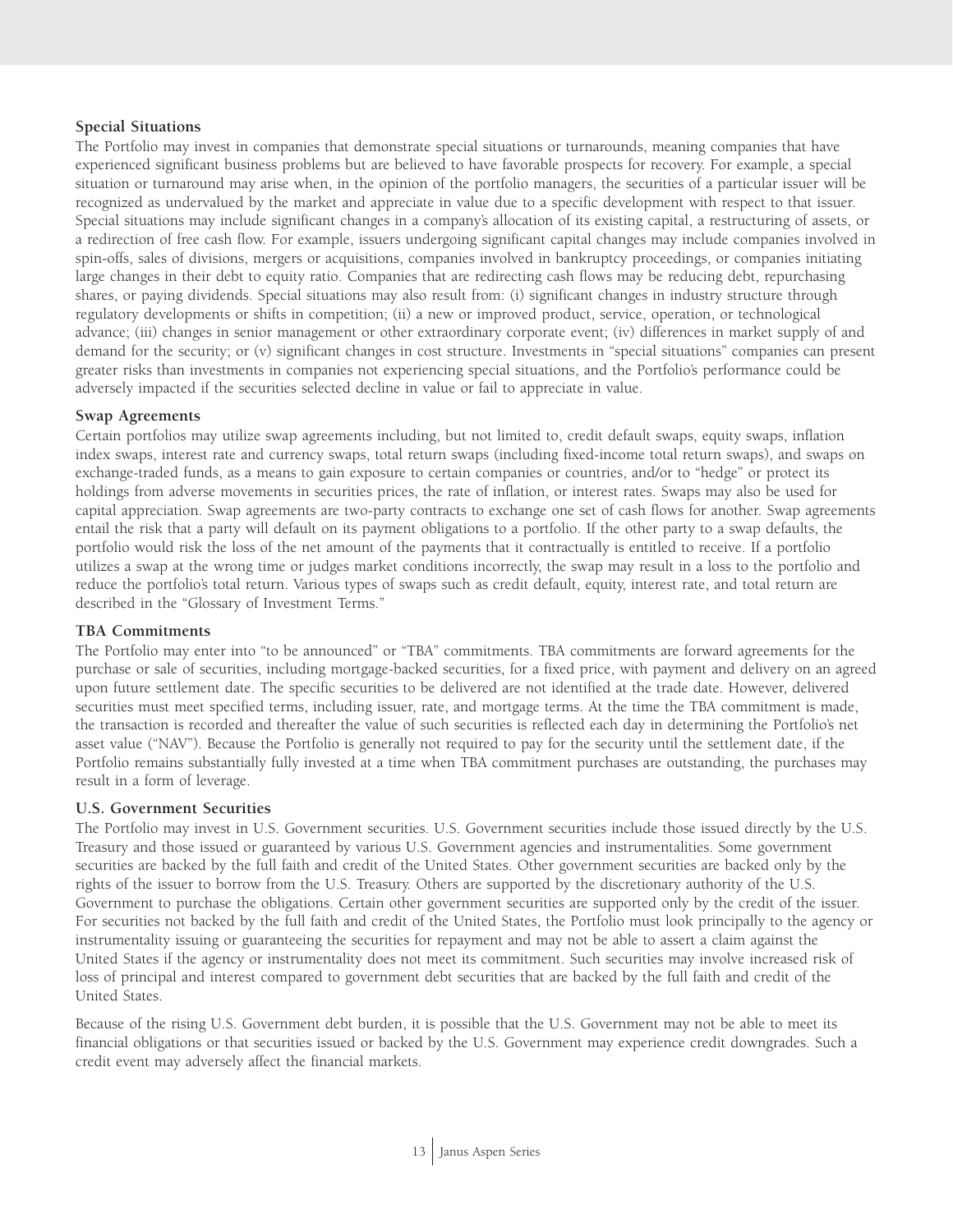#### **Other Types of Investments**

Unless otherwise stated within its specific investment policies, the Portfolio may also invest in other types of domestic and foreign securities and use other investment strategies, as described in the "Glossary of Investment Terms." These securities and strategies are not intended to be principal investment strategies of the Portfolio. If successful, they may benefit the Portfolio by earning a return on the Portfolio's assets or reducing risk; however, they may not achieve the Portfolio's investment objective. These securities and strategies may include:

- equity securities (such as stocks or any other security representing an ownership interest)
- other investment companies (such as exchange-traded funds)
- preferred stocks and securities convertible into common stocks or preferred stocks
- pass-through securities including mortgage dollar rolls
- collateralized debt obligations, collateralized mortgage obligations, and other similarly structured securities
- pay-in-kind, and step coupon securities
- various derivative transactions including, but not limited to, options, futures on U.S. and foreign exchanges, forwards, swap agreements, warrants, participatory notes, structured notes, and other types of derivatives individually or in combination for hedging purposes or for nonhedging purposes such as seeking to earn income and enhance return, to protect unrealized gains, or to avoid realizing losses; such techniques may also be used to adjust currency exposure relative to a benchmark index, to gain exposure to the market pending investment of cash balances, or to meet liquidity needs
- securities purchased on a when-issued, delayed delivery, or forward commitment basis
- equity and fixed-income securities issued in private placement transactions

## **RISKS OF THE PORTFOLIO**

The value of your investment will vary over time, sometimes significantly, and you may lose money by investing in the Portfolio. The Portfolio invests substantially all of its assets in fixed-income securities or income-generating securities and, to varying degrees, derivatives. The following information is intended to help you better understand some of the risks of investing in the Portfolio, including those risks that are summarized in the Portfolio Summary section. This information also includes descriptions of other risks the Portfolio may be subject to as a result of additional investment strategies and general policies that may apply to the Portfolio. The impact of the following risks on the Portfolio may vary depending on the Portfolio's investments. The greater the Portfolio's investment in a particular security, the greater the Portfolio's exposure to the risks associated with that security. Before investing in the Portfolio, you should consider carefully the risks that you assume when investing in the Portfolio.

*Collateralized Debt Obligation Risk.* The Portfolio may invest in collateralized debt obligations ("CDOs"), which include collateralized loan obligations ("CLOs"), collateralized bond obligations ("CBOs"), and other similarly structured securities. The risks of an investment in a CDO depend largely on the type of the collateral securities and the class of the CDO in which the Portfolio invests. In addition to the normal risks associated with fixed-income securities, CDOs carry additional risks including, but not limited to, the risk that: (i) distributions from collateral securities may not be adequate to make interest or other payments; (ii) the quality of the collateral may decline in value or default; (iii) the Portfolio may invest in CDOs that are subordinate to other classes; and (iv) the complex structure of the security may not be fully understood at the time of investment and may produce disputes with the issuer or unexpected investment results.

*Collateralized Mortgage Obligation Risk.* The Portfolio may invest in collateralized mortgage obligations ("CMOs"), which are a type of mortgage-backed security. CMOs are created by dividing the principal and interest payments collected on a pool of mortgages into several revenue streams (tranches) with different priority rights to portions of the underlying mortgage payments. Certain CMO tranches may represent a right to receive interest only ("IOs"), principal only ("POs") or an amount that remains after floating-rate tranches are paid (an inverse floater). These securities are frequently referred to as "mortgage derivatives" and may be extremely sensitive to changes in interest rates. Interest rates on inverse floaters, for example, vary inversely with a short-term floating rate (which may be reset periodically). Interest rates on inverse floaters will decrease when short-term rates increase, and will increase when short-term rates decrease. These securities have the effect of providing a degree of investment leverage. In response to changes in market interest rates or other market conditions, the value of an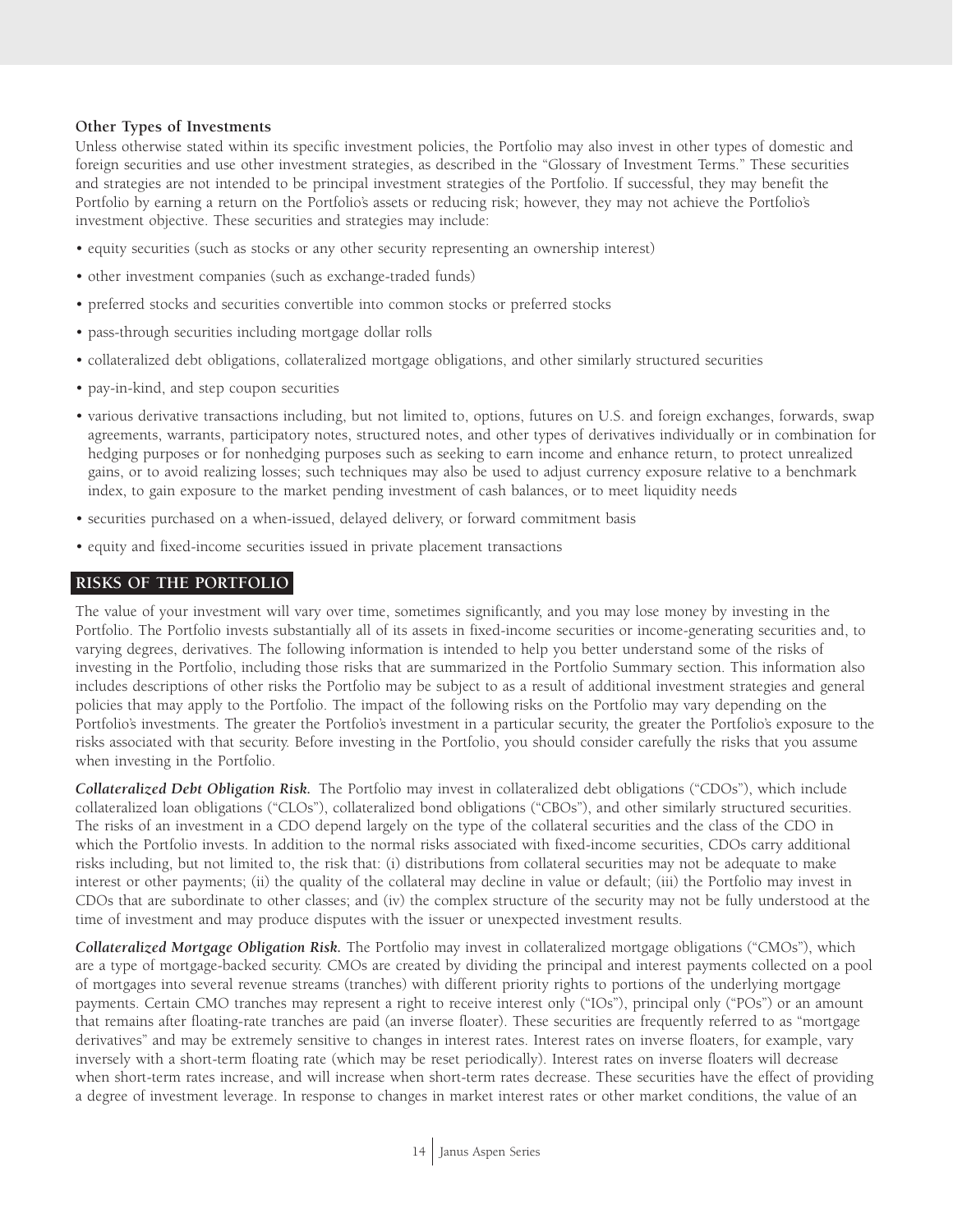inverse floater may increase or decrease at a multiple of the increase or decrease in the value of the underlying securities. If the Portfolio invests in CMO tranches (including CMO tranches issued by government agencies) and interest rates move in a manner not anticipated by the Adviser, it is possible that the Portfolio could lose all or substantially all of its investment.

*Counterparty Risk.* Portfolio transactions involving a counterparty are subject to the risk that the counterparty or a third party will not fulfill its obligation to the Portfolio ("counterparty risk"). Counterparty risk may arise because of the counterparty's financial condition (i.e., financial difficulties, bankruptcy, or insolvency), market activities and developments, or other reasons, whether foreseen or not. A counterparty's inability to fulfill its obligation may result in significant financial loss to the Portfolio. The Portfolio may be unable to recover its investment from the counterparty or may obtain a limited recovery, and/or recovery may be delayed. The Portfolio may be exposed to counterparty risk to the extent it participates in lending its securities to third parties and/or cash sweep arrangements whereby the Portfolio's cash balance is invested in one or more types of cash management vehicles or in time deposits. In addition, the Portfolio may be exposed to counterparty risk through its investments in certain securities, including, but not limited to, repurchase agreements, debt securities, and derivatives (including various types of swaps, futures, and options). The Portfolio intends to enter into financial transactions with counterparties that the Adviser believes to be creditworthy at the time of the transaction. There is always the risk that the Adviser's analysis of a counterparty's creditworthiness is incorrect or may change due to market conditions. To the extent that the Portfolio focuses its transactions with a limited number of counterparties, it will have greater exposure to the risks associated with one or more counterparties.

*Credit Quality Risk.* Through the Portfolio's investments in fixed-income securities, the Portfolio is subject to the risks associated with the credit quality of the issuers of those fixed-income securities. Credit quality measures the likelihood that the issuer or borrower will meet its obligations on a bond. One of the fundamental risks is credit risk, which is the risk that an issuer will be unable to make principal and interest payments when due, or default on its obligations. Higher credit risk may negatively impact the Portfolio's returns and yield.

Many fixed-income securities receive credit ratings from services such as Standard & Poor's, Fitch, and Moody's. These services assign ratings to securities by assessing the likelihood of issuer default. The lower a bond issue is rated by an agency, the more credit risk it is considered to represent. Lower rated instruments and securities generally pay interest at a higher rate to compensate for the associated greater risk. Interest rates can fluctuate in response to economic or market conditions, which can result in a fluctuation in the price of a security and impact the Portfolio's return and yield. If a security has not received a rating, the Portfolio must rely upon the Adviser's credit assessment, which if incorrect can also impact the Portfolio's returns and yield. Please refer to the "Explanation of Rating Categories" section of this Prospectus for a description of bond rating categories.

*Derivatives Risk.* Derivatives can be volatile and involve risks in addition to the risks of the underlying referenced securities or asset. Gains or losses from a derivative investment can be substantially greater than the derivative's original cost, and can therefore involve leverage. Leverage may cause the Portfolio to be more volatile than if it had not used leverage.

The Portfolio may use short sales, futures, options, swap agreements (including, but not limited to, equity, interest rate, credit default, and total return), and other derivative instruments individually or in combination to "hedge" or protect its portfolio from adverse movements in securities prices and interest rates. The Portfolio may also use a variety of currency hedging techniques, including the use of forward currency contracts, to manage currency risk. There is no guarantee that the portfolio managers' use of derivative investments will benefit the Portfolio. The Portfolio's performance could be worse than if the Portfolio had not used such instruments. Use of such investments may instead increase risk to the Portfolio, rather than reduce risk.

Derivatives can be complex instruments and may involve analysis that differs from that required for other investment types used by the Portfolio. If the value of a derivative does not correlate well with the particular market or other asset class to which the derivative is intended to provide exposure, the derivative may not produce the anticipated result. Derivatives can also reduce the opportunity for gain or result in losses by offsetting positive returns in other investments. Derivatives can be less liquid than other types of investments and entail the risk that the counterparty will default on its payment obligations. If the counterparty to a derivative transaction defaults, the Portfolio would risk the loss of the net amount of the payments that it contractually is entitled to receive. To the extent the Portfolio enters into short derivative positions, the Portfolio may be exposed to risks similar to those associated with short sales, including the risk that the Portfolio's losses are theoretically unlimited.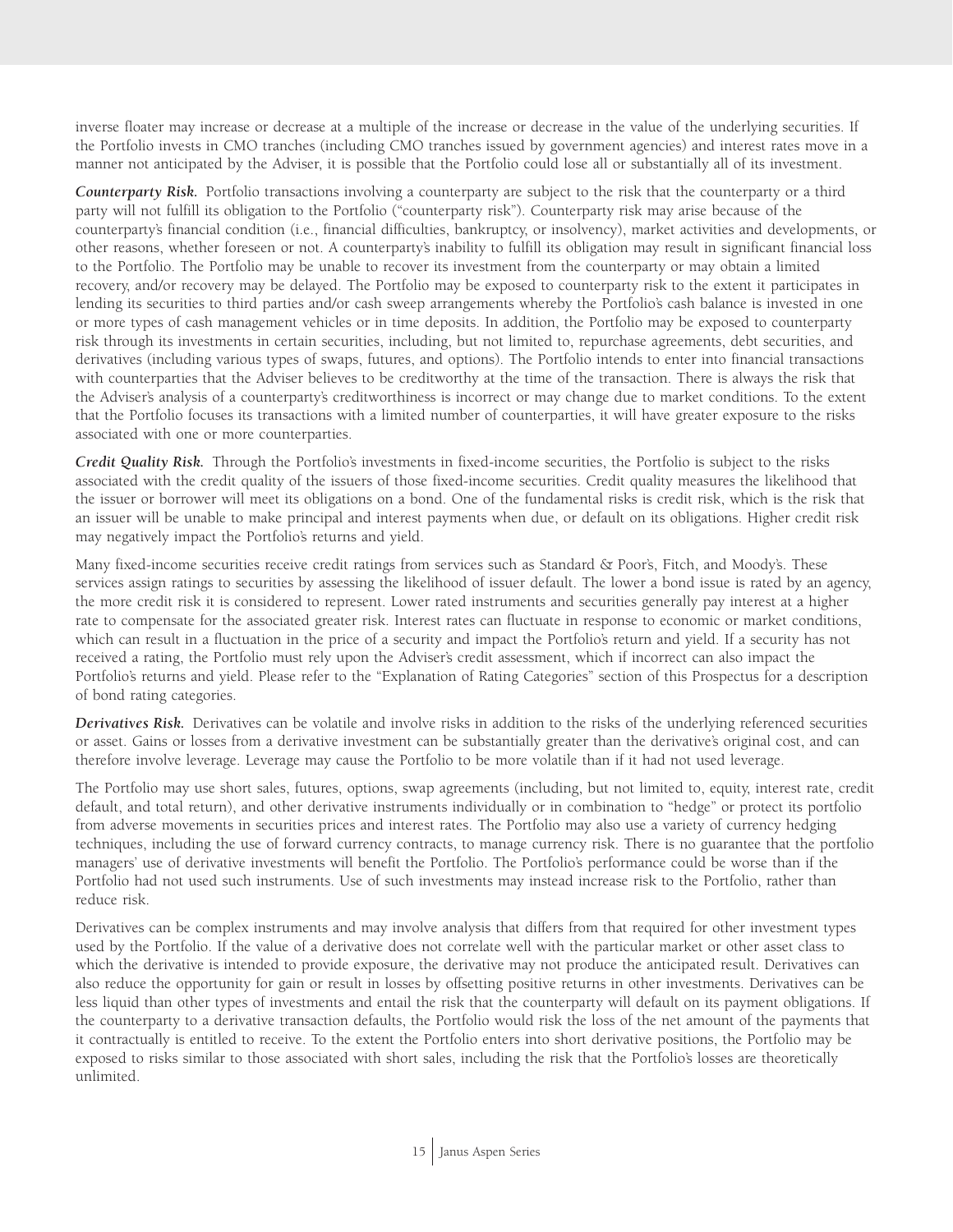- *Futures and Swaps Related to Interest Rate Risk.* The Portfolio's investments in interest rate futures, swaps, or futures on interest rate sensitive securities entail the risk that the portfolio managers' prediction of the direction of interest rates is wrong, and the Portfolio could incur a loss. In addition, due to the possibility of price distortions in the interest rate futures or swaps markets, or an imperfect correlation between the underlying instrument and the interest rate the portfolio managers are seeking to hedge, a correct forecast of general interest rate trends by the portfolio managers may not result in the successful use of futures and swaps related to interest rates.
- *Index Credit Default Swaps Risk.* If the Portfolio holds a long position in an index credit default swap ("CDX"), the Portfolio would indirectly bear its proportionate share of any expenses paid by a CDX. By investing in CDXs, the Portfolio could be exposed to illiquidity risk, counterparty risk, and credit risk of the issuers of the underlying loan obligations and of the CDX markets. If there is a default by the CDX counterparty, the Portfolio will have contractual remedies pursuant to the agreements related to the transaction. CDXs also bear the risk that the Portfolio will not be able to meet its obligation to the counterparty.

*Emerging Markets Risk.* Within the parameters of its specific investment policies, the Portfolio may invest in securities of issuers or companies from or with exposure to one or more "developing countries" or "emerging market countries." Such countries include, but are not limited to, countries included in the MSCI Emerging Markets Index. To the extent that the Portfolio invests a significant amount of its assets in one or more of these countries, its returns and net asset value may be affected to a large degree by events and economic conditions in such countries. The risks of foreign investing are heightened when investing in emerging markets, which may result in the price of investments in emerging markets experiencing sudden and sharp price swings. In many developing markets, there is less government supervision and regulation of stock exchanges, brokers, and listed companies than in more developed markets, making these investments potentially more volatile in price and less liquid than investments in developed securities markets, resulting in greater risk to investors. There is a risk in developing countries that a current or future economic or political crisis could lead to price controls, forced mergers of companies, expropriation or confiscatory taxation, imposition or enforcement of foreign ownership limits, seizure, nationalization, sanctions or imposition of restrictions by various governmental entities on investment and trading, or creation of government monopolies, any of which may have a detrimental effect on the Portfolio's investments.

The securities markets of many of these emerging market countries may also be smaller, less liquid, and subject to greater price volatility than those in the United States. In the event of a default on any investments in foreign debt obligations, it may be more difficult for the Portfolio to obtain or to enforce a judgment against the issuers of such securities. In addition, the Portfolio's investments may be denominated in foreign currencies and therefore, changes in the value of a country's currency compared to the U.S. dollar may affect the value of the Portfolio's investments. To the extent that the Portfolio invests a significant portion of its assets in the securities of emerging markets issuers in or companies of a single country or region, it is more likely to be impacted by events or conditions affecting that country or region, which could have a negative impact on the Portfolio's performance. The Portfolio may be subject to emerging markets risk to the extent that it invests in securities of issuers or companies which are not considered to be from emerging markets, but which have customers, products, or transactions associated with emerging markets.

Emerging market countries in which the Portfolio may invest include frontier market countries, which generally have smaller economies and even less developed capital markets than traditional developing markets, and, as a result, the risks of investing in developing market countries are magnified in frontier market countries. The magnification of risks are the result of: potential for extreme price volatility and illiquidity in frontier markets; government ownership or control of parts of private sector and of certain companies; trade barriers, exchange controls, managed adjustments in relative currency values and other protectionist measures imposed or negotiated by other countries; and the relatively new and unsettled securities laws in many frontier market countries*.*

*Eurozone Risk.* A number of countries in the EU have experienced, and may continue to experience, severe economic and financial difficulties. In particular, many EU nations are susceptible to economic risks associated with high levels of debt, notably due to investments in sovereign debt. These events have adversely affected the exchange rate of the euro and may continue to significantly affect European countries. As a result, financial markets in the EU have been subject to increased volatility and declines in asset values and liquidity. Responses to these financial problems by European governments, central banks, and others, including austerity measures and reforms, may not work, may result in social unrest, and may limit future growth and economic recovery or have other unintended consequences. All of these developments may continue to significantly affect the economies of all EU countries, which in turn may have a material adverse effect on the Portfolio's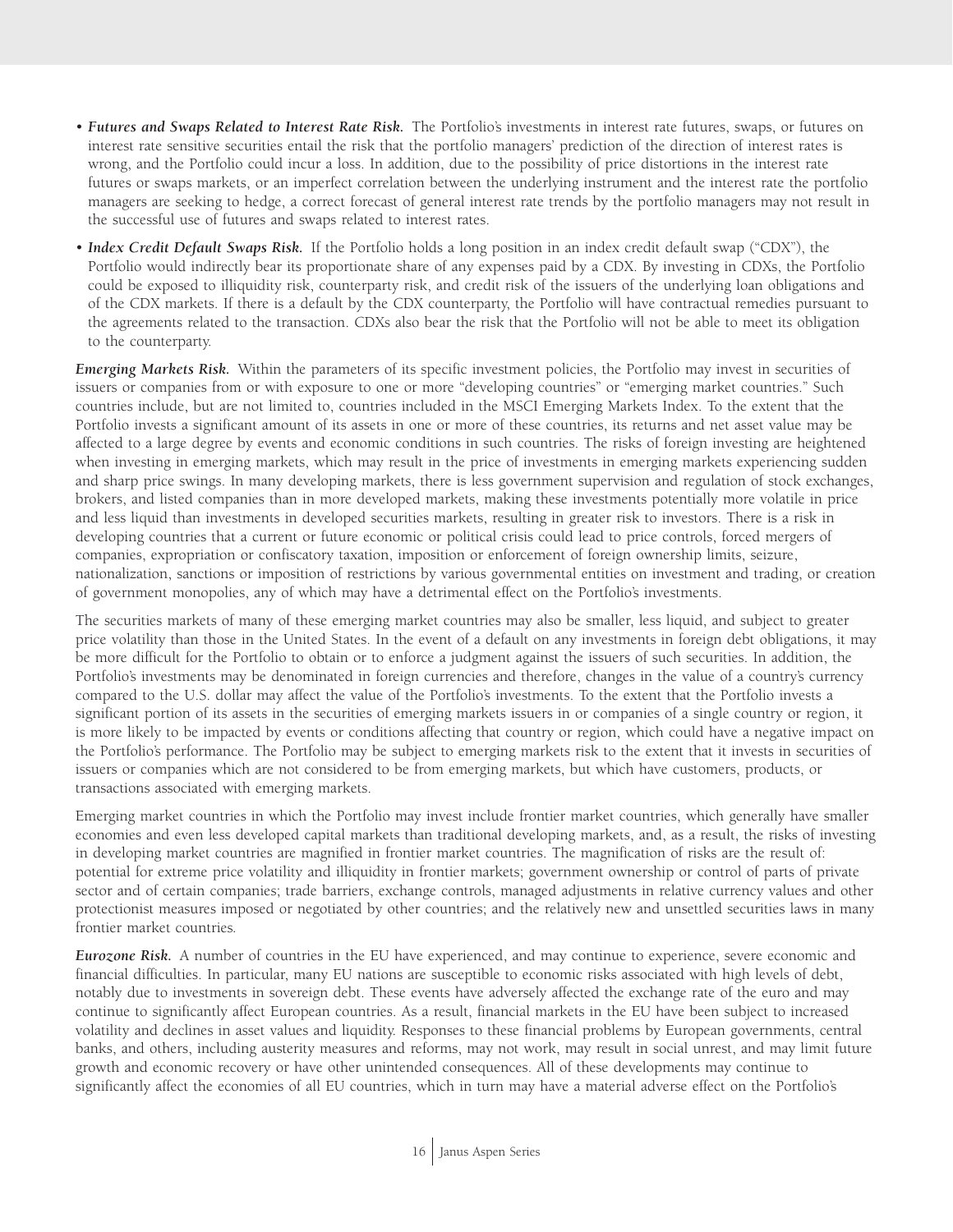investments in such countries, other countries that depend on EU countries for significant amounts of trade or investment, or issuers with exposure to debt issued by certain EU countries.

*Exchange-Traded Funds Risk.* The Portfolio may invest in exchange-traded funds ("ETFs") to gain exposure to a particular portion of the market. ETFs are typically open-end investment companies, which may seek to track the performance of a specific index or be actively managed. ETFs are traded on a national securities exchange at market prices that may vary from the net asset value of their underlying investments. Accordingly, there may be times when an ETF trades at a premium or discount to its net asset value. When the Portfolio invests in an ETF, in addition to directly bearing the expenses associated with its own operations, it will bear a pro rata portion of the ETF's expenses. As a result, the cost of investing in the Portfolio may be higher than the cost of investing directly in ETFs and may be higher than other mutual funds that invest directly in stocks and bonds. ETFs also involve the risk that an active trading market for an ETF's shares may not develop or be maintained. Similarly, because the value of ETF shares depends on the demand in the market, the Portfolio may not be able to purchase or sell an ETF at the most optimal time, which could adversely affect the Portfolio's performance. In addition, ETFs that track particular indices may be unable to match the performance of such underlying indices due to the temporary unavailability of certain index securities in the secondary market or other factors, such as discrepancies with respect to the weighting of securities.

The ETFs in which the Portfolio invests are subject to specific risks, depending on the investment strategy of the ETF. In turn, the Portfolio will be subject to substantially the same risks as those associated with direct exposure to the securities or commodities held by the ETF. Because the Portfolio may invest in a broad range of ETFs, such risks may include, but are not limited to, leverage risk, foreign exposure risk, and commodity-linked investments risk. To the extent the Portfolio invests in fixed-income ETFs, it will be indirectly exposed to the same risks described under "Fixed-Income Securities Risk."

*Fixed-Income Securities Risk.* The Portfolio invests in a variety of fixed-income securities. Typically, the values of fixedincome securities change inversely with prevailing interest rates. Therefore, a fundamental risk of fixed-income securities is interest rate risk, which is the risk that the value of such securities will generally decline as prevailing interest rates rise, which may cause the Portfolio's net asset value to likewise decrease. How specific fixed-income securities may react to changes in interest rates will depend on the specific characteristics of each security. For example, while securities with longer maturities and durations tend to produce higher yields, they also tend to be more sensitive to changes in prevailing interest rates and are therefore more volatile than shorter-term securities and are subject to greater market fluctuations as a result of changes in interest rates. However, calculations of maturity and duration may be based on estimates and may not reliably predict a security's price sensitivity to changes in interest rates. In addition, different interest rate measures (such as shortand long-term interest rates and U.S. and non-U.S. interest rates), or interest rates on different types of securities or securities of different issuers, may not necessarily change in the same amount or in the same direction. Investments in fixed-income securities with very low or negative interest rates may diminish the Portfolio's yield and performance.

Fixed-income securities are also subject to credit risk, which is the risk that the credit strength of an issuer of a fixed-income security will weaken and/or that the issuer will be unable to make timely principal and interest payments and that the security may go into default. In addition, there is prepayment risk, which is the risk that during periods of falling interest rates, certain debt obligations may be paid off quicker than originally anticipated, which may cause the Portfolio to reinvest its assets in securities with lower yields, resulting in a decline in the Portfolio's income or return potential. Fixed-income securities may also be subject to valuation risk and liquidity risk. Valuation risk is the risk that one or more of the fixedincome securities in which the Portfolio invests are priced differently than the value realized upon such security's sale. In times of market instability, valuation may be more difficult. Valuation may also be affected by changes in the issuer's financial strength, the market's perception of such strength, or in the credit rating of the issuer of the security. Liquidity risk is the risk that fixed-income securities may be difficult or impossible to sell at the time that the portfolio managers would like or at the price the portfolio managers believe the security is currently worth. To the extent the Portfolio invests in fixed-income securities in a particular industry or economic sector, its share values may fluctuate in response to events affecting that industry or sector. Securities underlying mortgage- and asset-backed securities, which may include subprime mortgages, also may be subject to a higher degree of credit risk, valuation risk, and liquidity risk. To the extent that the Portfolio invests in derivatives tied to fixed-income securities, the Portfolio may be more substantially exposed to these risks than a portfolio that does not invest in such derivatives.

The market for certain fixed-income securities may become illiquid under adverse market or economic conditions independent of any specific adverse changes in the conditions of a particular issuer. For example, dealer capacity in certain fixed-income markets appears to have undergone fundamental changes since the financial crisis of 2008, which may result in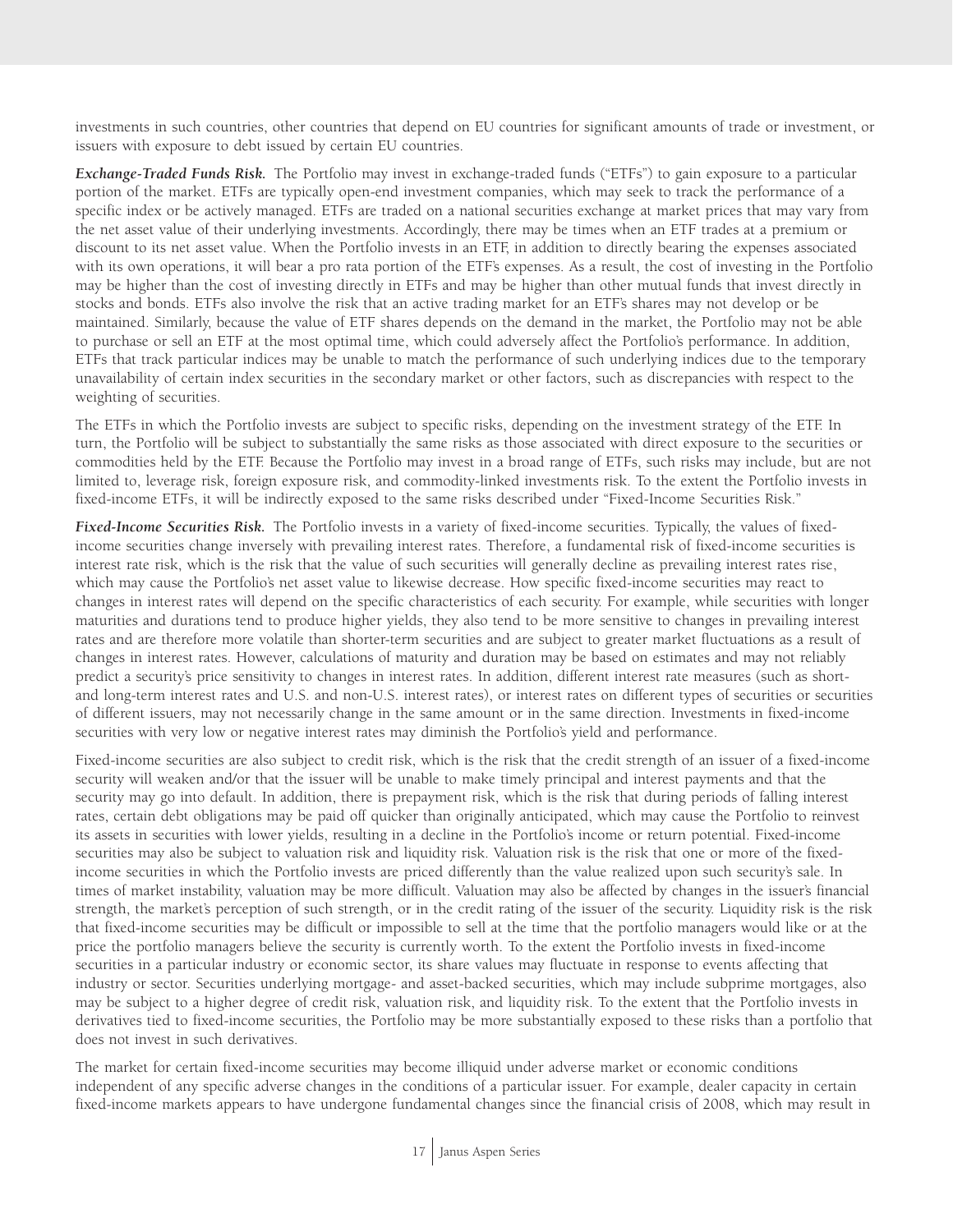low dealer inventories and a reduction in dealer market-making capacity. The Portfolio may be subject to a greater risk of rising interest rates due to the current period of historically low rates. These developments could cause the Portfolio's net asset value to fluctuate or make it more difficult for the Portfolio to accurately value its securities. If rising interest rates cause the Portfolio to lose enough value, the Portfolio could also face increased shareholder redemptions, which may lead to increased portfolio turnover and transaction costs. An increase in shareholder redemptions could also force the Portfolio to liquidate investments at disadvantageous times or prices, therefore adversely affecting the Portfolio as well as the value of your investment. The amount of assets deemed illiquid remaining within the Portfolio may also increase, making it more difficult to meet shareholder redemptions and further adversely affecting the value of the Portfolio.

*Foreign Exposure Risk.* Within the parameters of its specific investment policies, the Portfolio may invest in foreign debt and equity securities either indirectly (e.g., depositary receipts, depositary shares, and passive foreign investment companies) or directly in foreign markets, including emerging markets. Additionally, such risk may be present with respect to investments in securities of issuers or companies that are economically tied to different countries throughout the world. An issuer is deemed to be economically tied to a country or countries if one or more of the following tests are met: (i) the issuer is organized in, or its primary business office or principal trading market of its equity is located in, the country; (ii) a majority of the issuer's revenues are derived from one or more countries; or (iii) a majority of the issuer's assets are located in one or more countries. Investments in foreign securities, including securities of foreign and emerging market governments, may involve greater risks than investing in domestic securities because the Portfolio's performance may depend on factors other than the performance of a particular company. These factors include:

- *Currency Risk.* As long as the Portfolio holds a foreign security, its value will be affected by the value of the local currency relative to the U.S. dollar. When the Portfolio sells a foreign currency denominated security, its value may be worth less in U.S. dollars even if the security increases in value in its home country. U.S. dollar-denominated securities of foreign issuers may also be affected by currency risk, as the value of these securities may also be affected by changes in the issuer's local currency.
- *Political and Economic Risk.* Foreign investments may be subject to increased political and economic risks, including the imposition of economic and other sanctions. Sanctions imposed by the U.S. Government on other countries or persons or issuers operating in such countries could restrict the Portfolio's ability to buy affected securities or force the Portfolio to dispose of any affected securities it has previously purchased at an inopportune time. As a result, the Portfolio may experience a greater risk of loss with respect to securities impacted by such sanctions.

Political and economic risks may be heightened in emerging markets, which may have relatively unstable governments, immature economic structures, national policies restricting investments by foreigners, social instability, and different and/or developing legal systems. In some countries, there is the risk that the government may take over the assets or operations of a company or that the government may impose withholding and other taxes or limits on the removal of the Portfolio's assets from that country. In addition, the economies of emerging markets may be predominantly based on only a few industries, may be highly vulnerable to changes in local or global trade conditions, and may suffer from extreme and volatile debt burdens or inflation rates.

- *Regulatory Risk.* There may be less government supervision of foreign markets. As a result, foreign issuers may not be subject to the uniform accounting, auditing, and financial reporting standards and practices applicable to domestic issuers, and there may be less publicly available information about foreign issuers.
- *Foreign Market Risk.* Foreign securities markets, particularly those of emerging market countries, may be less liquid and more volatile than domestic markets. These securities markets may trade a small number of securities, may have a limited number of issuers and a high proportion of shares, or may be held by a relatively small number of persons or institutions. Local securities markets may be unable to respond effectively to increases in trading volume, potentially making prompt liquidation of substantial holdings difficult or impossible at times. It is also possible that certain markets may require payment for securities before delivery, and delays may be encountered in settling securities transactions. In some foreign markets, there may not be protection against failure by other parties to complete transactions. It may not be possible for the Portfolio to repatriate capital, dividends, interest, and other income from a particular country or governmental entity. In addition, securities of issuers located in or economically tied to countries with emerging markets may have limited marketability and may be subject to more abrupt or erratic price movements which could also have a negative effect on the Portfolio. Such factors may hinder the Portfolio's ability to buy and sell emerging market securities in a timely manner, affecting the Portfolio's investment strategies and potentially affecting the value of the Portfolio.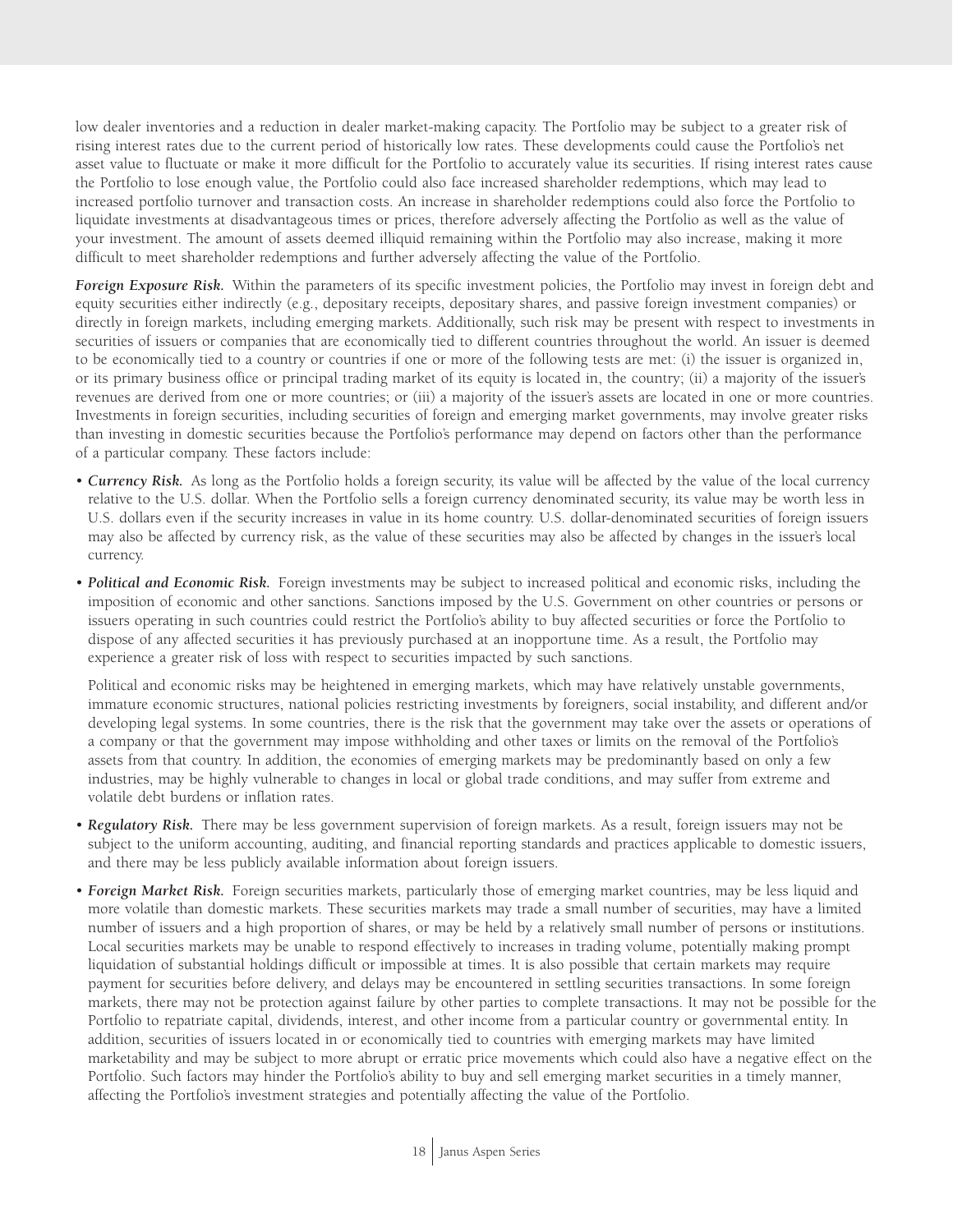- *Geographic Concentration Risk.* To the extent that the Portfolio invests a substantial amount of its assets in issuers located in a single country or region, the economic, political, social, regulatory, or other developments or conditions within such country or region will generally have a greater effect on the Portfolio than they would on a more geographically diversified portfolio, which may result in greater losses and volatility. Adverse developments in certain regions could also adversely affect securities of other countries whose economies appear to be unrelated and could have a negative impact on the Portfolio's performance.
- *Transaction Costs.* Costs of buying, selling, and holding foreign securities, including brokerage, tax, and custody costs, may be higher than those involved in domestic transactions.

*High-Yield/High-Risk Bond Risk.* High-yield/high-risk bonds (also known as "junk" bonds) are bonds rated below investment grade by the primary rating agencies such as Standard & Poor's, Fitch, and Moody's or are unrated bonds of similar quality. The value of lower quality bonds generally is more dependent on credit risk than investment grade bonds. Issuers of highyield/high-risk bonds may not be as strong financially as those issuing bonds with higher credit ratings and are more vulnerable to real or perceived economic changes, political changes, or adverse developments specific to the issuer. In addition, the junk bond market can experience sudden and sharp price swings.

The secondary market on which high-yield securities are traded is less liquid than the market for investment grade securities. The lack of a liquid secondary market may have an adverse impact on the market price of the security. Additionally, it may be more difficult to value the securities because valuation may require more research, and elements of judgment may play a larger role in the valuation because there is less reliable, objective data available.

Please refer to the "Explanation of Rating Categories" section of this Prospectus for a description of bond rating categories.

*Industry and Sector Risk.* Industry and sector risk is the possibility that a group of related securities will decline in price due to industry-specific or economic sector-specific developments. Companies in the same or similar industries and economic sectors may share common characteristics and are more likely to react similarly to industry-specific market or economic developments. The Portfolio's investments, if any, in multiple companies in a particular industry or economic sector may increase the Portfolio's exposure to industry and sector risk.

*Inflation-Related Investments Risk.* Inflation-linked bonds (including Treasury Inflation-Protected Securities, also known as TIPS), and other inflation-linked securities normally will decline in value when real interest rates rise. In certain interest rate environments, such as when real interest rates are rising faster than nominal interest rates, inflation-indexed bonds may experience greater losses than other fixed-income securities with similar durations. Except for the Portfolio's investments in TIPS, which are guaranteed as to principal by the U.S. Treasury, the inflation-adjusted principal value of inflation-linked bonds repaid at maturity may be less than the original principal. Because of their inflation-linked adjustment feature, inflation-linked bonds typically have lower yields than conventional fixed-rate securities. In the event of deflation, where prices decline over time, the principal and income of inflation-linked bonds will likely decline, resulting in losses to the Portfolio.

*Interest Rate Risk.* Generally, a fixed-income security will increase in value when prevailing interest rates fall and decrease in value when prevailing interest rates rise. Longer-term securities are generally more sensitive to interest rate changes than shorter-term securities, but they generally offer higher yields to compensate investors for the associated risks. High-yield bond prices and floating rate debt security prices are generally less directly responsive to interest rate changes than investment grade issues or comparable fixed rate securities, and may not always follow this pattern. The Portfolio may manage interest rate risk by varying the average-weighted effective maturity of the holdings to reflect an analysis of interest rate trends and other factors. The Portfolio's average-weighted effective maturity will tend to be shorter when the portfolio managers expect interest rates to rise and longer when the portfolio managers expect interest rates to fall. The Portfolio may also use futures, swaps, options, and other derivatives to manage interest rate risk.

*Leverage Risk.* Engaging in transactions using leverage or those having a leveraging effect subjects the Portfolio to certain risks. Leverage can magnify the effect of any gains or losses, causing the Portfolio to be more volatile than if it had not been leveraged. Certain commodity-linked derivatives may subject the Portfolio to leveraged market exposure to commodities. In addition, the Portfolio's assets that are used as collateral to secure short sale transactions may decrease in value while the short positions are outstanding, which may force the Portfolio to use its other assets to increase collateral. There is no assurance that a leveraging strategy will be successful.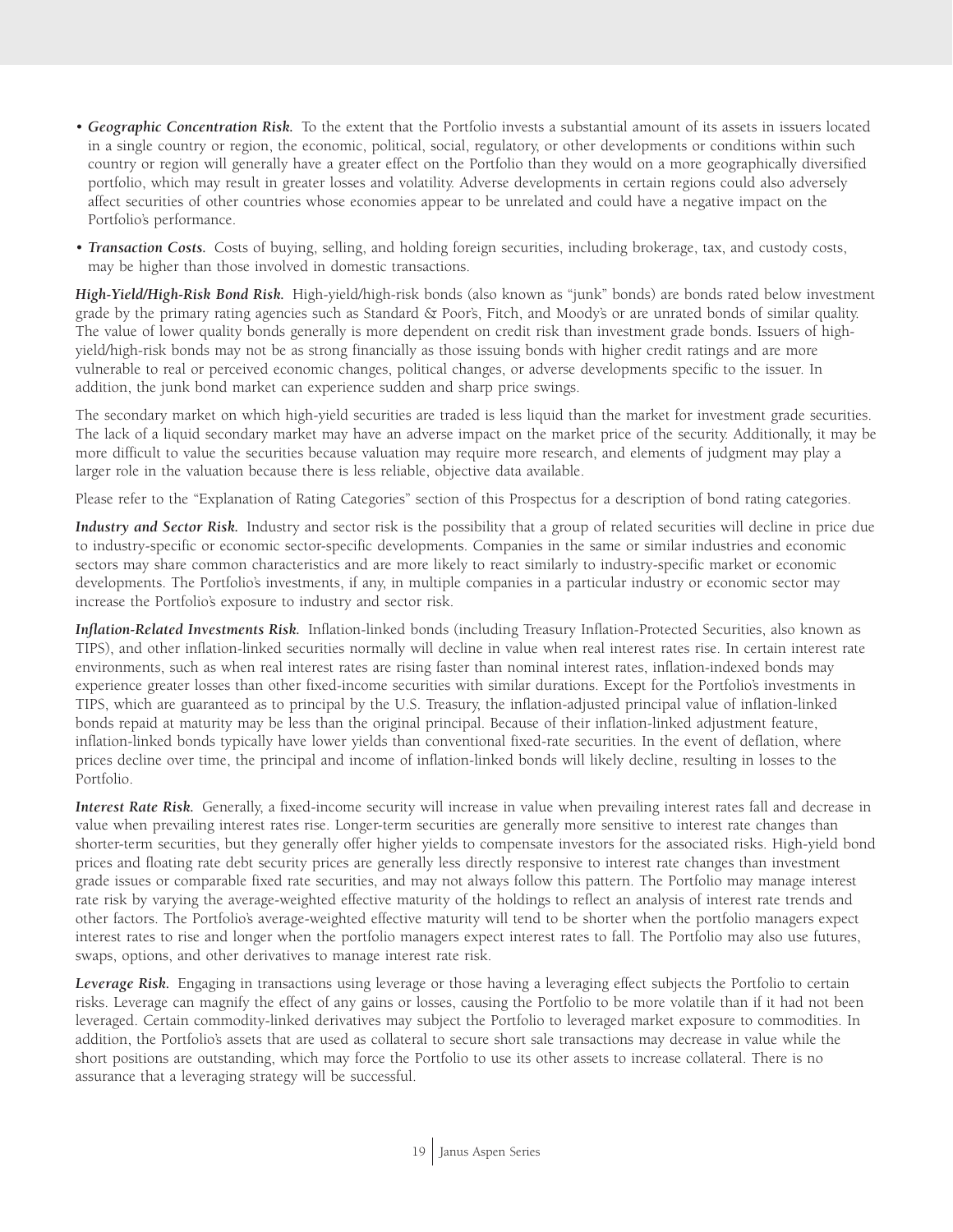Liquidity Risk. The Portfolio may invest in securities or instruments that do not trade actively or in large volumes, and may make investments that are less liquid than other investments. Also, the Portfolio may make investments that may become less liquid in response to market developments or adverse investor perceptions. Investments that are illiquid or that trade in lower volumes may be more difficult to value. When there is no willing buyer and investments cannot be readily sold at the desired time or price, the Portfolio may have to accept a lower price or may not be able to sell the security or instrument at all. Investments in foreign securities, particularly those of issuers located in emerging market countries, tend to have greater exposure to liquidity risk than domestic securities. In unusual market conditions, even normally liquid securities may be affected by a degree of liquidity risk (i.e., if the number and capacity of traditional market participants is reduced). An inability to sell one or more portfolio positions can adversely affect the Portfolio's value or prevent the Portfolio from being able to take advantage of other investment opportunities. Liquidity risk may be increased to the extent that the Portfolio invests in restricted securities that are deemed to be illiquid investments.

Liquidity risk may also refer to the risk that the Portfolio will not be able to pay redemption proceeds within the allowable time period because of unusual market conditions, an unusually high volume of redemption requests, or other reasons. While the Portfolio may pay redemptions in-kind, the Portfolio may instead choose to raise cash to meet redemption requests through the sale of portfolio securities or permissible borrowings. If the Portfolio is forced to sell securities at an unfavorable time and/or under unfavorable conditions, such sales may adversely affect the Portfolio's net asset value and may increase brokerage costs.

*Loan Risk.* The Portfolio may invest in various commercial loans. The risks of such investments vary, depending on the type of loans underlying the investments, as described below.

• *Bank Loan Risk.* The bank loans in which the Portfolio invests may be denominated in U.S. or non-U.S. currencies, including the euro. Bank loans are obligations of companies or other entities entered into in connection with recapitalizations, acquisitions, and refinancings. The Portfolio's investments in bank loans are generally acquired as a participation interest in, or assignment of, loans originated by a lender or other financial institution. These investments may include institutionally-traded floating and fixed-rate debt securities. The bank loans underlying these securities often involve borrowers with low credit ratings whose financial conditions are troubled or uncertain, including companies that are highly leveraged or in bankruptcy proceedings. Participation interests and assignments involve credit, interest rate, and liquidity risk. Some participation interests and assignments may not be considered "securities," and purchasers, such as the Portfolio, therefore may not be entitled to rely on the anti-fraud protections of the federal securities laws. Additionally, because the Adviser, in the course of investing the Portfolio's assets in loans, may have access to material non-public information regarding the borrower, the ability of the Portfolio to purchase or sell publicly-traded securities of such borrowers may be restricted. In addition, to the extent the Portfolio invests in non-U.S. bank loan investments, those investments also are subject to the risks of foreign investment, including Eurozone risk.

If the Portfolio purchases a participation interest, it may only be able to enforce its rights through the lender and may assume the credit risk of both the borrower and the lender. There are also risks involved in purchasing assignments. If a loan is foreclosed, the Portfolio may become part owner of any collateral securing the loan and may bear the costs and liabilities associated with owning and disposing of any collateral. The Portfolio could be held liable as a co-lender. In addition, there is no assurance that the liquidation of any collateral from a secured loan would satisfy a borrower's obligations or that any collateral could be liquidated. There may be a number of intermediate participants in bank loan transactions and loan agreements that have specific rights, obligations, terms, and conditions. As such, any number of factors in an investment in bank loans could cause the Portfolio to lose income or principal on a particular investment, which in turn could affect the Portfolio's returns, and you could lose money.

Interest rates on floating rate bank loans adjust with interest rate changes and/or issuer credit quality, and unexpected changes in such rates could result in losses to the Portfolio. Additionally, borrowers may pay back principal in whole or part, prior to scheduled due dates. Such prepayment may result in the Portfolio realizing less income on a particular investment and replacing the floating rate bank loan with a less attractive security, which may provide less return to the Portfolio.

Bank loans are generally less liquid than many other fixed-income securities and may be subject to restrictions on resale. Transactions in bank loans may take more than seven days to settle. As a result, the proceeds related to the sale of bank loans may not be available to make additional investments or to meet the Portfolio's redemption obligations until a substantial period after the sale of the loans. To the extent that extended settlement creates short-term liquidity needs, the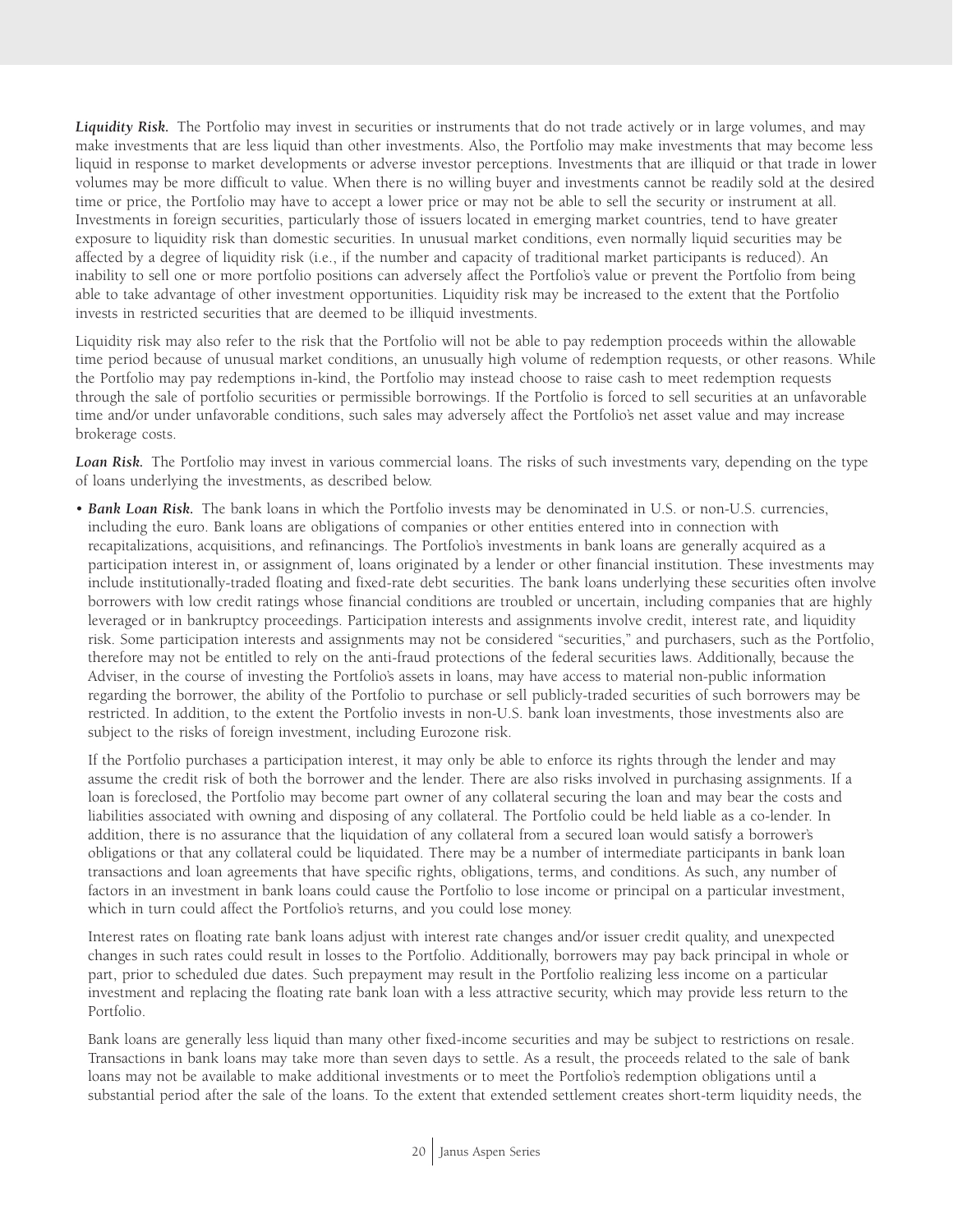Portfolio may satisfy these needs by holding additional cash or selling other investments (potentially at an inopportune time, which could result in losses to the Portfolio).

The Portfolio may not be able to identify and invest in attractive floating rate bank loans, such as senior loans, as the market for such investments may be limited in certain economic conditions or because of a high number of potential purchasers of assignments and participations. The Portfolio may also invest in other floating rate debt securities or other investments. For example, the Portfolio may invest in junior or subordinated loans or unsecured loans. Such loans may not provide desired returns or may increase the potential for loss of income or principal. Bank loan investments may be generally considered speculative and risks arising from the Portfolio's investments in bank loans may be similar to those of investments in "junk" bonds or below investment grade investments. The Portfolio's investments in bank loans may be more sensitive to economic changes, political changes, or adverse developments specific to the borrower than higher quality investments.

- *Bridge Loan Risk.* Investments in bridge loans subject the Portfolio to certain risks in addition to those described above. In addition, any delay in obtaining permanent financing subjects the bridge loan investor to increased risk. A borrower's use of bridge loans also involves the risk that the borrower may be unable to locate permanent financing to replace the bridge loan, which may impair the borrower's perceived creditworthiness.
- *DIP Loan Risk.* Investments in debtor-in-possession ("DIP") loans are subject to the risk that the entity will not emerge from bankruptcy and will be forced to liquidate its assets. In the event of liquidation, the Portfolio's only recourse will be against the property securing the DIP loan.
- *Mezzanine Loan Risk.* Mezzanine loans generally are rated below investment grade, and frequently are unrated. Because mezzanine loans typically are the most subordinated debt obligation in an issuer's capital structure, they are subject to the additional risk that the cash flow of the related borrower and any property securing the loan may be insufficient to repay the loan after the related borrower pays off any senior obligations. Mezzanine loans, which are usually issued in private placement transactions, may be considered illiquid. In addition, they are often used by smaller companies that may be highly leveraged, and in turn may be subject to a higher risk of default. Investment in mezzanine loans is a specialized practice that depends more heavily on independent credit analysis than investments in other fixed-income securities.

*Money Market Fund Investment Risk.* The Portfolio may have cash balances that have not been invested in portfolio securities, which may be used to purchase shares of affiliated or non-affiliated money market funds, or cash management pooled investment vehicles that operate as money market funds, as part of a cash sweep program. By investing in a money market fund, the Portfolio will be exposed to the investment risks of the money market fund in direct proportion to such investment. The money market fund may not achieve its investment objective and, therefore, the Portfolio, through its investment in a money market fund, may not achieve its investment objective. To the extent the Portfolio transacts in instruments such as derivatives, the Portfolio may hold investments, which may be significant, in money market fund shares to cover its obligations resulting from the Portfolio's investments in derivatives. An investment in a money market fund is not a bank deposit and is not insured or guaranteed by any bank, the FDIC or any other government agency. There can be no assurance that a money market fund will maintain a \$1.00 per share net asset value ("NAV") at all times. Factors that could adversely affect the value of a money market fund's shares include, among other things, a sharp rise in interest rates, an illiquid market for the securities held by the money market fund, a high volume of redemption activity in a fund's shares, and a credit event or credit rating downgrade affecting one or more of the issuers of securities held by the money market fund. In addition, the failure of even an unrelated money market fund to maintain a stable NAV could create a widespread risk of increased redemption pressures on all money market funds, potentially jeopardizing the stability of their NAVs. Certain money market funds have in the past failed to maintain stable NAVs, and there can be no assurance that such failures and resulting redemption pressures will not impact money market funds in the future.

Rules adopted by the Securities and Exchange Commission (the "SEC") require, among other things, certain money market funds to cause transactions in shares of these funds to be effected using a fund's NAV per share calculated out to the fourth decimal point (e.g., \$1.0000 instead of \$1.00). "Government Money Market Funds" and "Retail Money Market Funds" as defined in Rule 2a-7 under the Investment Company Act of 1940, as amended, are not subject to the floating NAV requirements. In addition, certain money market funds may impose a fee upon sale of shares or may temporarily suspend the ability to sell shares of the money market fund if the money market fund's liquidity falls below required minimums because of market conditions or other factors.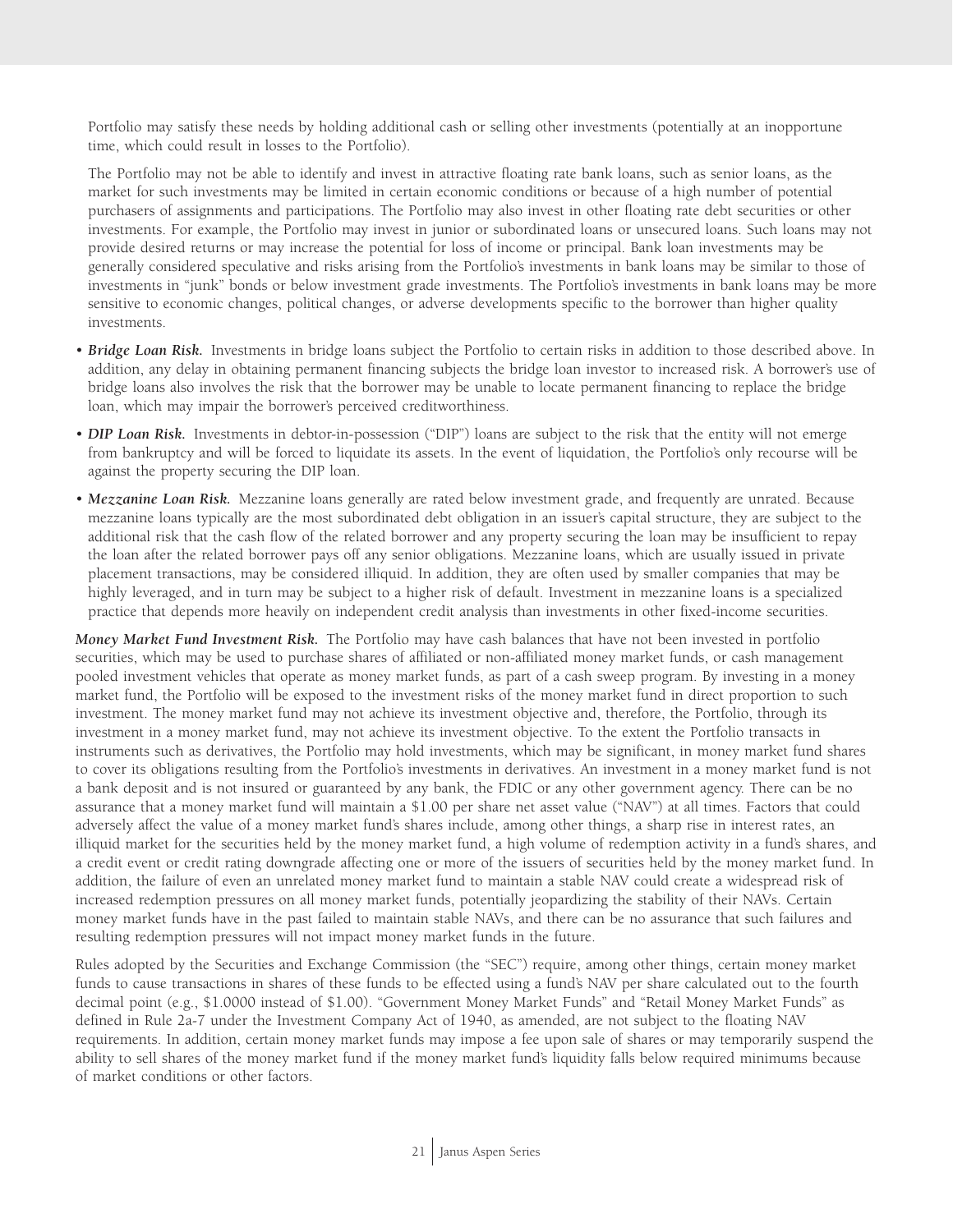There can be no assurance that the Portfolio's investments in money market funds are not adversely affected by reforms to money market regulation that may be adopted by the SEC or other regulatory authorities.

In addition to the fees and expenses that the Portfolio directly bears, the Portfolio indirectly bears the fees and expenses of any money market fund in which it invests. To the extent these fees and expenses are expected to equal or exceed 0.01% of the Portfolio's average daily net assets, they will be reflected in the Annual Fund Operating Expenses section set forth in this Prospectus.

*Mortgage- and Asset-Backed Securities Risk.* Rising interest rates tend to extend the duration of, or reduce the rate of prepayments on, both commercial mortgage-backed securities ("CMBS") and residential mortgage-backed securities ("RMBS"), making them more sensitive to changes in interest rates ("extension risk"). As a result, in a period of rising interest rates, the price of mortgage-backed securities may fall, causing the Portfolio to exhibit additional volatility. Mortgage-backed securities are also subject to prepayment risk. When interest rates decline, borrowers may pay off their mortgages sooner than expected. This can reduce the Portfolio's returns because the Portfolio will have to reinvest that money at lower prevailing interest rates. Investments in certain mortgage-backed securities, including those comprised of subprime mortgages, may be subject to a higher degree of credit risk, valuation risk, and liquidity risk than various other types of fixed-income securities. Additionally, although mortgage-backed securities are generally supported by some form of government or private guarantee and/or insurance, there is no assurance that guarantors or insurers will meet their obligations.

CMBS are subject to certain other risks. The market for CMBS developed more recently than that for RMBS and is relatively small in terms of outstanding principal amount of issues compared to the RMBS market. CMBS are also subject to risks associated with a lack of standardized terms, shorter maturities than residential mortgage loans, and payment of all or substantially all of the principal at maturity, rather than regular amortization of principal. Moreover, the type and use of a particular commercial property may add to the risk of CMBS investments. Adverse changes in economic conditions and circumstances are more likely to have an adverse impact on mortgage-backed securities secured by loans on commercial properties than on those secured by residential properties.

Similarly, the value of the Portfolio's investments in asset-backed securities may be adversely affected by changes in interest rates, factors concerning the interests in and structure of the issuer or originator of the receivables, the creditworthiness of the entities that provide any supporting letters of credit, surety bonds, or other credit or liquidity enhancements, and/or the market's assessment of the quality of the underlying assets. Generally, the originating bank or credit provider is neither the obligor nor the guarantor of the security, and interest and principal payments ultimately depend upon payment of the underlying loans by individuals. The Portfolio could incur a loss if the underlying loans are not paid. In addition, most assetbacked securities are subject to prepayment risk in a declining interest rate environment. The impact of prepayments on the value of asset-backed securities may be difficult to predict and may result in greater volatility. Rising interest rates tend to extend the duration of asset-backed securities, making them more volatile and sensitive to changing interest rates.

*Private Placements and Other Restricted Securities Risk.* Investments in private placements and other restricted securities could decrease the Portfolio's liquidity profile or prevent the Portfolio from disposing of them promptly at advantageous prices. Private placements and restricted securities may be less liquid than other investments because such securities may not always be readily sold in broad public markets and may have no active trading market. As a result, they may be difficult to value because market quotations may not be readily available. Transaction costs may be higher for these securities, and the Portfolio may get only limited information about the issuer of a private placement or other restricted security.

*REIT Risk.* To the extent that the Portfolio holds REITs and REIT-like entities, it may be subject to the additional risks associated with REIT and REIT-like investments. REITs and REIT-like entities are subject to heavy cash flow dependency to allow them to make distributions to their shareholders. The prices of equity REITs are affected by changes in the value of the underlying property owned by the REITs, changes in capital markets and interest rates, management skill in running a REIT, and the creditworthiness of the REIT. The prices of mortgage REITs are affected by the quality of any credit they extend, the creditworthiness of the mortgages they hold, as well as by the value of the property that secures the mortgages. In addition, mortgage REITs (similar to direct investments in mortgage-backed securities) are subject to prepayment risk. Equity REITs and mortgage REITs are subject to heavy cash flow dependency, defaults by borrowers, and self-liquidation. There is also the risk that borrowers under mortgages held by a REIT or lessees of a property that a REIT owns may be unable to meet their obligations to the REIT. In the event of a default by a borrower or lessee, the REIT may incur substantial costs associated with protecting its investments. While equity REITs and mortgage REITs may provide exposure to a large number of properties, such properties may be concentrated in a particular industry, region, or housing type, making such investments more

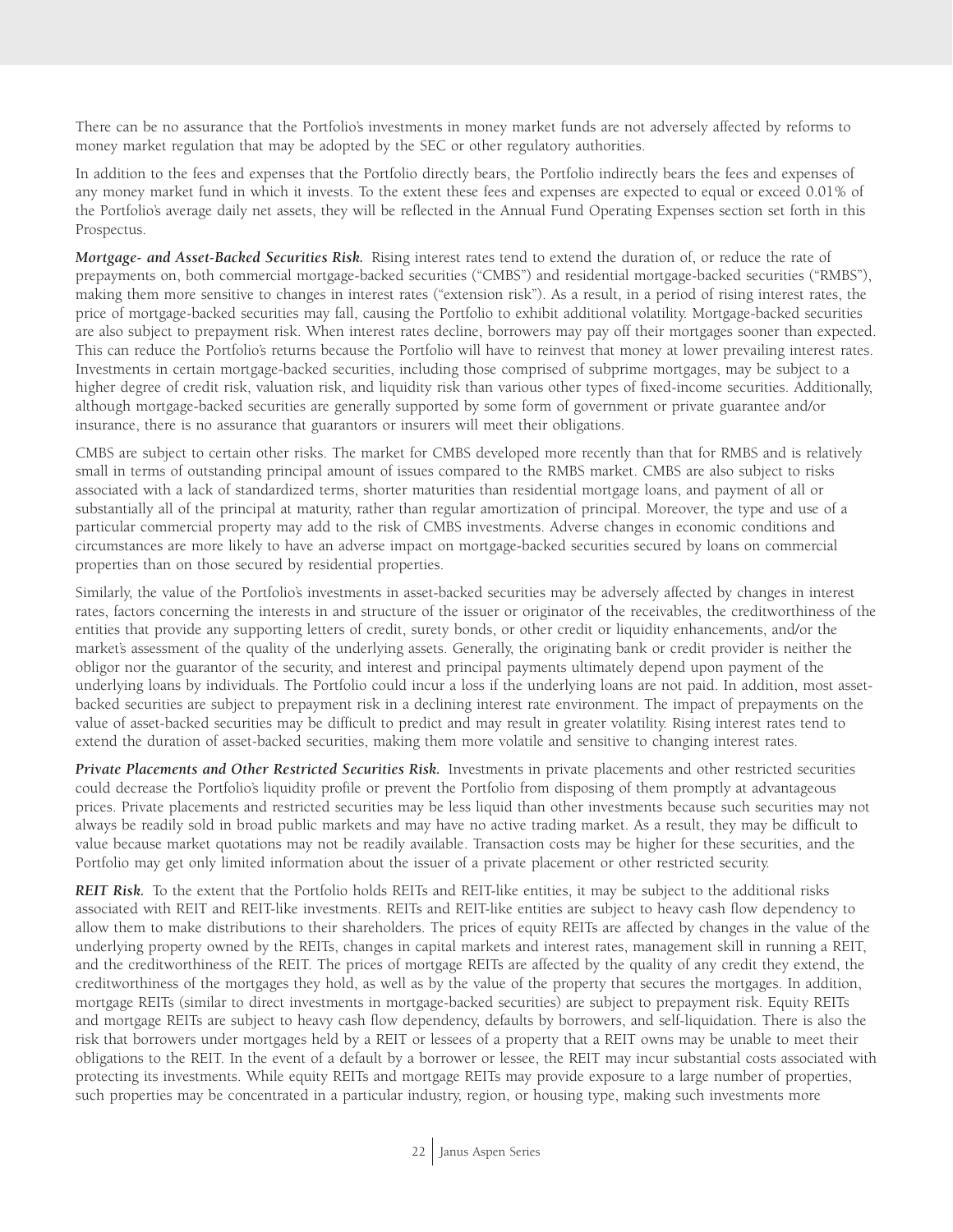vulnerable to unfavorable developments to economic or market events. Certain "special purpose" REITs in which the Portfolio may invest focus their assets in specific real property sectors, such as hotels, shopping malls, nursing homes, or warehouses, and are therefore subject to the specific risks associated with adverse developments in these sectors. The Portfolio's shareholders will indirectly bear their proportionate share of the REIT's expenses, in addition to their proportionate share of the Portfolio's expenses. The value of investments REOCs will generally be affected by the same factors that adversely affect REIT investments; however, REOCs may also be adversely affected by income streams derived from businesses other than real estate ownership.

Additionally, a REIT that fails to comply with federal tax requirements affecting REITs may be subject to federal income taxation, or the federal tax requirement that a REIT distribute substantially all of its net income to its shareholders may result in a REIT having insufficient capital for future expenditures. REITs are also subject to certain provisions under federal tax law and the failure of a company to qualify as a REIT could have adverse consequences for the Portfolio, including significantly reducing the return to the Portfolio on its investment in such company.

*Sovereign Debt Risk.* The Portfolio may invest in U.S. and non-U.S. government debt securities ("sovereign debt"). Some investments in sovereign debt, such as U.S. sovereign debt, are considered low risk. However, investments in sovereign debt, especially the debt of certain emerging market countries, can involve a high degree of risk, including the risk that the governmental entity that controls the repayment of sovereign debt may not be willing or able to repay the principal and/or to pay the interest on its sovereign debt in a timely manner. A sovereign debtor's willingness or ability to satisfy its debt obligation may be affected by various factors, including its cash flow situation, the extent of its foreign currency reserves, the availability of foreign exchange when a payment is due, the relative size of its debt position in relation to its economy as a whole, the sovereign debtor's policy toward international lenders, and local political constraints to which the governmental entity may be subject. Sovereign debtors may also be dependent on expected disbursements from foreign governments, multilateral agencies, and other entities. The failure of a sovereign debtor to implement economic reforms, achieve specified levels of economic performance, or repay principal or interest when due may result in the cancellation of third party commitments to lend funds to the sovereign debtor, which may further impair such debtor's ability or willingness to timely service its debts. The Portfolio may be requested to participate in the rescheduling of such sovereign debt and to extend further loans to governmental entities, which may adversely affect the Portfolio's holdings. In the event of default, there may be limited or no legal remedies for collecting sovereign debt and there may be no bankruptcy proceedings through which the Portfolio may collect all or part of the sovereign debt that a governmental entity has not repaid. In addition, to the extent the Portfolio invests in non-U.S. sovereign debt, it may be subject to currency risk.

*TBA Commitments Risk.* The Portfolio may enter into "to be announced" or "TBA" commitments. Although the particular TBA securities must meet industry-accepted "good delivery" standards, there can be no assurance that a security purchased on a forward commitment basis will ultimately be issued or delivered by the counterparty. If the counterparty to a transaction fails to deliver the securities, the Portfolio could suffer a loss. Because TBA commitments do not require the delivery of a specific security, the characteristics of a security delivered to the Portfolio may be less favorable than expected. There is a risk that the security that the Portfolio buys will lose value between the purchase and settlement dates. When the Portfolio sells a TBA security prior to settlement, it does not participate in future gains or losses with respect to the security. The Portfolio is generally not required to pay for the TBA security until the settlement date and, as a result, if the Portfolio remains substantially fully invested at a time when TBA commitment purchases are outstanding, the purchases may result in a form of leverage.

*Zero-Coupon, Step-Coupon and Pay-in-Kind Securities Risk.* These securities are debt obligations that do not make regular cash interest payments. Zero-coupon and step-coupon securities are sold at a deep discount to their face value because they do not pay interest until maturity. Pay-in-kind securities pay interest through the issuance of additional securities. Because these securities do not pay current cash income, they are especially sensitive to changes in interest rates, and their prices are generally more volatile than debt securities that pay interest periodically. If an issuer of zero-coupon, step coupon or pay-inkind securities defaults, the Portfolio may lose its entire investment. The Portfolio generally will be required to distribute dividends to shareholders representing the income from these instruments as it accrues, even though the Portfolio will not receive all of the income on a current basis or in cash. Thus, the Portfolio may have to sell other investments, including when it may not be advisable to do so, and use the cash proceeds to make income distributions to its shareholders.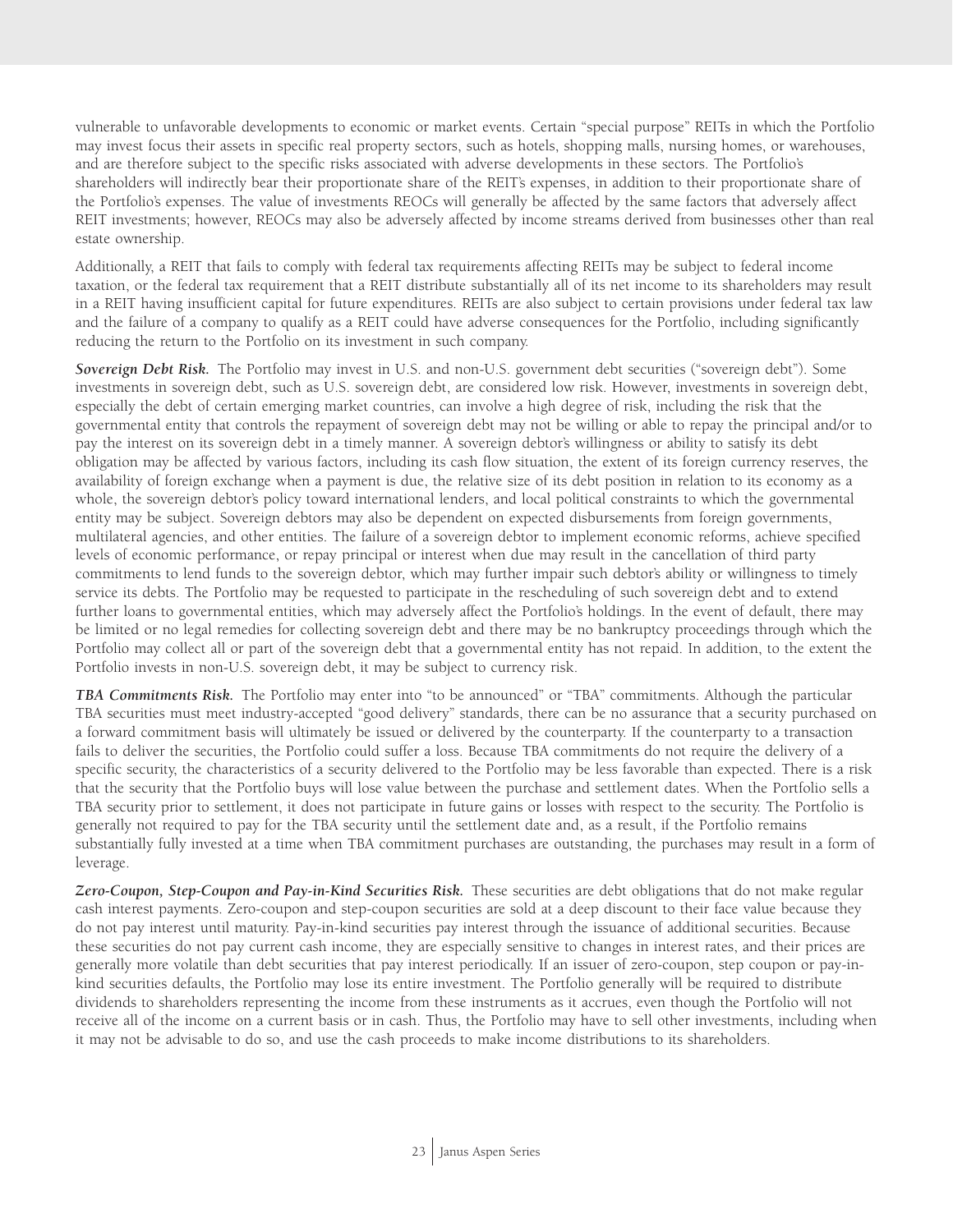## **INVESTMENT ADVISER**

Janus Henderson Investors US LLC, 151 Detroit Street, Denver, Colorado 80206-4805, is the investment adviser to the Portfolio. Effective January 3, 2022, the Adviser changed its name from Janus Capital Management LLC to Janus Henderson Investors US LLC. The Adviser is responsible for the day-to-day management of the Portfolio's investment portfolio and furnishes continuous advice and recommendations concerning the Portfolio's investments. The Adviser also provides certain administration and other services and is responsible for other business affairs of the Portfolio.

The Adviser (together with its predecessors and affiliates) has served as investment adviser to the Janus Henderson mutual funds since 1970 and currently serves as investment adviser to all of the Janus Henderson mutual funds as well as the Janus Henderson exchange-traded funds, acts as subadviser for a number of private-label mutual funds, and provides separate account advisory services for institutional accounts and other unregistered products.

The Trust and the Adviser have received an exemptive order from the SEC that permits the Adviser, subject to the approval of the Trustees, to appoint or replace certain subadvisers to manage all or a portion of the Portfolio's assets and enter into, amend, or terminate a subadvisory agreement with certain subadvisers without obtaining shareholder approval (a "managerof-managers structure"). The manager-of-managers structure applies to subadvisers that are not affiliated with the Trust or the Adviser ("non-affiliated subadvisers"), as well as any subadviser that is an indirect or direct "wholly-owned subsidiary" (as such term is defined by the Investment Company Act of 1940, as amended) of the Adviser or of another company that, indirectly or directly, wholly owns the Adviser (collectively, "wholly-owned subadvisers").

Pursuant to the order, the Adviser, with the approval of the Trustees, has the discretion to terminate any subadviser and allocate and, as appropriate, reallocate the Portfolio's assets among the Adviser and any other non-affiliated subadvisers or wholly-owned subadvisers (including terminating a non-affiliated subadviser and replacing it with a wholly-owned subadviser). To the extent that the Portfolio's assets are allocated to one or more subadvisers, the Adviser, subject to oversight by the Trustees, would have the responsibility to oversee such subadviser(s) to the Portfolio and to recommend for approval by the Trustees, the hiring, termination, and replacement of a subadviser for the Portfolio. In the event that the Adviser hires a subadviser pursuant to the manager-of-managers structure, the Portfolio would provide shareholders with information about the subadviser and subadvisory agreement within 90 days.

The Adviser furnishes certain administration, compliance, and accounting services to the Portfolio, including providing office space for the Portfolio and providing personnel to serve as officers to the Portfolio. The Portfolio reimburses the Adviser for certain of its costs in providing these services (to the extent the Adviser seeks reimbursement and such costs are not otherwise waived). These costs include some or all of the salaries, fees, and expenses of the Adviser's employees and Portfolio officers, including the Portfolio's Chief Compliance Officer and compliance staff, that provide specified administration and compliance services to the Portfolio. The Portfolio pays these costs based on out-of-pocket expenses incurred by the Adviser, and these costs are separate and apart from advisory fees and other expenses paid in connection with the investment advisory services the Adviser provides to the Portfolio.

## **MANAGEMENT EXPENSES**

The Portfolio pays the Adviser an investment advisory fee and incurs expenses, including the distribution and shareholder servicing fees (12b-1 fee), administrative services fees payable pursuant to the Transfer Agency Agreement, any other transfer agent and custodian fees and expenses, legal and auditing fees, printing and mailing costs of sending reports and other information to existing shareholders, and Independent Trustees' fees and expenses. The Portfolio's investment advisory fee is calculated daily and paid monthly. The Portfolio's advisory agreement details the investment advisory fee and other expenses that the Portfolio must pay.

The following table reflects the Portfolio's contractual investment advisory fee rate (expressed as an annual rate), as well as the actual investment advisory fee rate paid by the Portfolio to the Adviser (gross and net of fee waivers). The rate shown is a fixed rate based on the Portfolio's average daily net assets.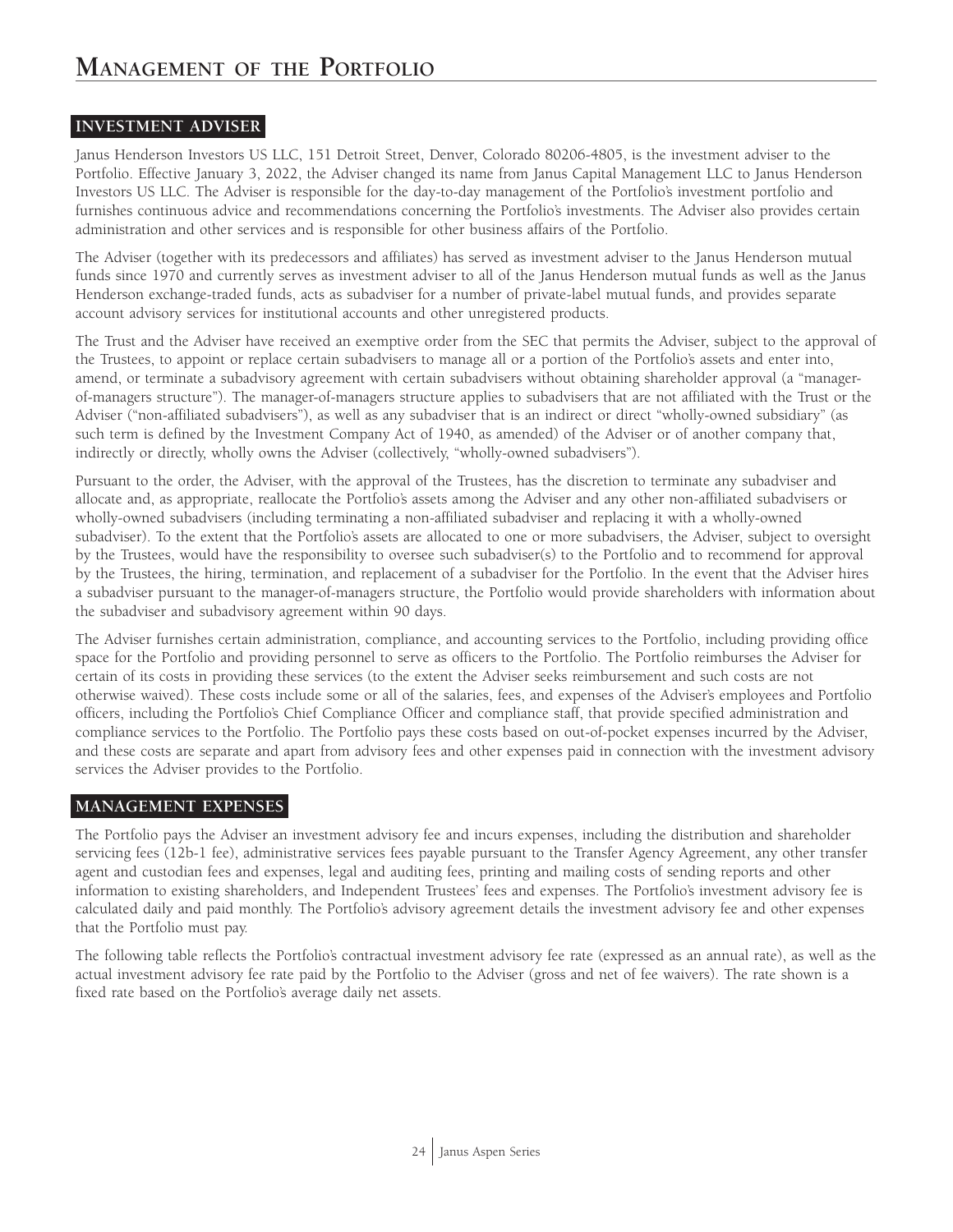| Portfolio Name                         | Average Daily<br>Net Assets<br>of the Portfolio | Contractual<br>Investment<br>Advisory Fee $(\% )$<br>(annual rate) | Actual Investment<br><b>Advisory Fee</b><br>Rate $(\%)$ (for<br>the fiscal year ended<br>December 31, 2021) |
|----------------------------------------|-------------------------------------------------|--------------------------------------------------------------------|-------------------------------------------------------------------------------------------------------------|
| Flexible Bond Portfolio <sup>(1)</sup> | First \$300 Million<br>Over \$300 Million       | 0.55<br>0.45                                                       | 0.48                                                                                                        |

(1) The Adviser has contractually agreed to waive its investment advisory fee and/or reimburse Portfolio expenses to the extent that the Portfolio's total annual fund operating expenses (excluding fees payable pursuant to a Rule 12b-1 plan, shareholder servicing fees, such as transfer agency fees, brokerage commissions, interest, dividends, taxes, acquired fund fees and expenses, and extraordinary expenses) exceed a certain level for at least a one-year period commencing on April 29, 2022. Application of an expense waiver and its effect on annual fund operating expenses is reflected, when applicable, in the "Fees and Expenses of the Portfolio" table in the Portfolio Summary of the Prospectus, and additional information is included under "Expense Limitation" below. The waiver is reflected in the actual investment advisory fee rate shown.

A discussion regarding the basis for the Trustees' approval of the Portfolio's investment advisory agreement is included in the Portfolio's annual report (for the period ending December 31) and semiannual report (for the period ending June 30) to shareholders. You can request the Portfolio's annual or semiannual reports (as they become available), free of charge, by contacting your plan sponsor, broker-dealer, or financial intermediary, or by contacting a Janus Henderson representative at 1-877-335-2687. The reports are also available, free of charge, at janushenderson.com/VIT.

#### **Expense Limitation**

The Adviser has contractually agreed to waive the advisory fee payable by the Portfolio or reimburse expenses in an amount equal to the amount, if any, that the Portfolio's total annual fund operating expenses, including the investment advisory fee, but excluding fees payable pursuant to a Rule 12b-1 plan, shareholder servicing fees, such as transfer agency fees, brokerage commissions, interest, dividends, taxes, acquired fund fees and expenses, and extraordinary expenses, exceed the annual rate shown below. The Adviser has agreed to continue the waiver for at least a one-year period commencing on April 29, 2022. For information about how the expense limit affects the total expenses of the Portfolio, if applicable, see the "Fees and Expenses of the Portfolio" table in the Portfolio Summary of the Prospectus. Mortality risk, expense risk, and other charges imposed by participating insurance companies are also excluded from the expense limitation noted.

| Portfolio Name          | Expense Limit<br>Percentage (%) |
|-------------------------|---------------------------------|
| Flexible Bond Portfolio | 0.52                            |

#### **INVESTMENT PERSONNEL**

#### **Flexible Bond Portfolio**

Co-Portfolio Managers Michael Keough and Greg Wilensky are responsible for the day-to-day management of the Portfolio, with no limitation on the authority of one co-portfolio manager in relation to the other.

*Michael Keough* is Executive Vice President and Co-Portfolio Manager of Flexible Bond Portfolio, which he has comanaged since December 2015. Mr. Keough is also Portfolio Manager of other Janus Henderson accounts. He holds a Bachelor of Science degree in Business/Management from the United States Air Force Academy.

*Greg Wilensky*, CFA, is Head of U.S. Fixed-Income of Janus Henderson Investors. He is Executive Vice President and Co-Portfolio Manager of Flexible Bond Portfolio, which he has co-managed since February 2020. Mr. Wilensky is also Portfolio Manager of other Janus Henderson accounts. Prior to joining the Adviser in January 2020, he was Director and Lead Portfolio Manager of the U.S. Multi-Sector Fixed Income team at AllianceBernstein since 2007. Mr. Wilensky holds a Bachelor of Science degree in Business Administration from Washington University and a Master's degree in Business Administration from the University of Chicago. He holds the Chartered Financial Analyst designation.

Information about the portfolio managers' compensation structure and other accounts managed, as well as the aggregate range of their individual ownership in the Portfolio(s) that they manage and certain other mutual funds advised by the Adviser, is included in the SAI.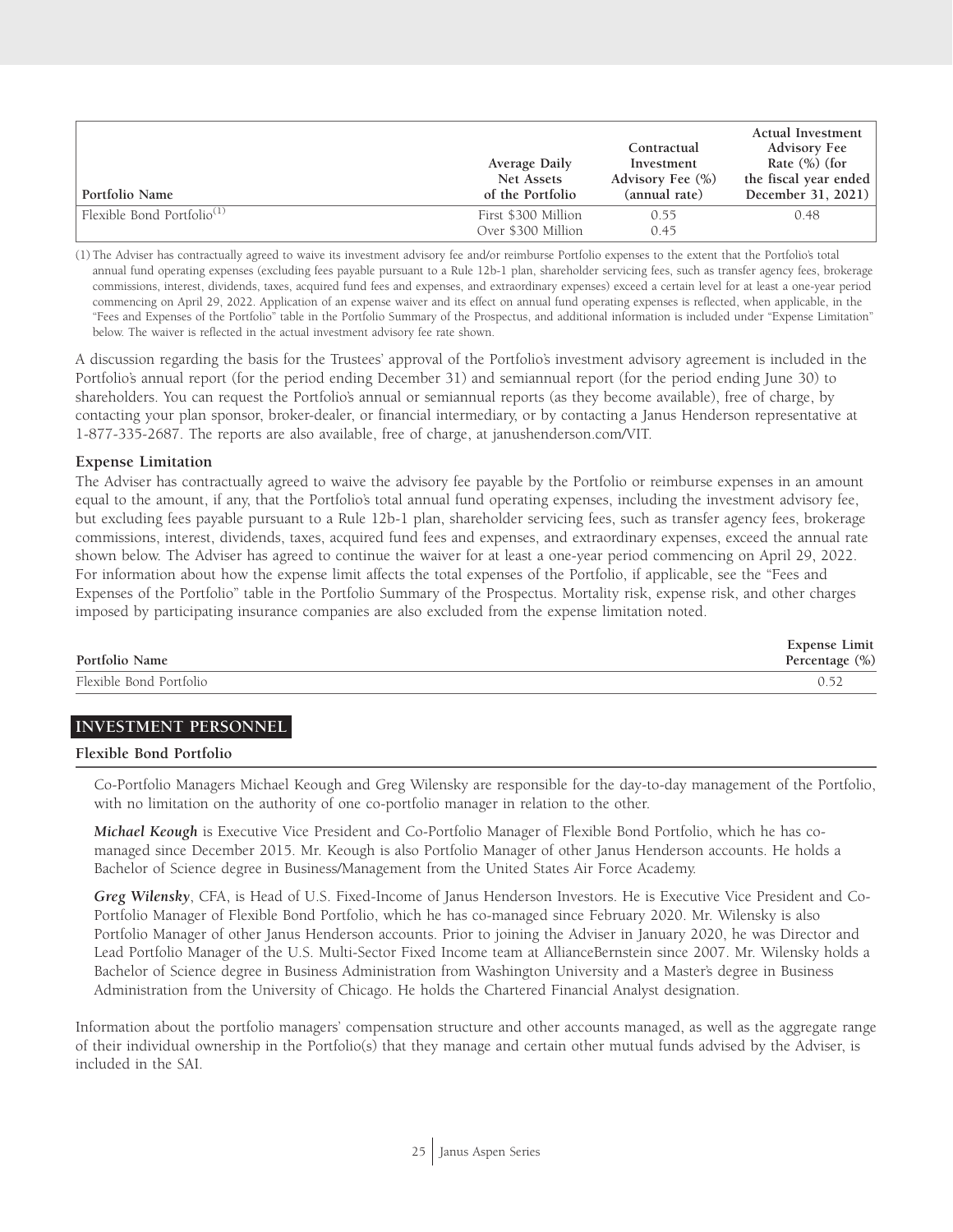#### **Conflicts of Interest**

The Adviser manages other funds and numerous other accounts, which may include separate accounts and other pooled investment vehicles, such as hedge funds. Side-by-side management of multiple accounts, including the management of a cash collateral pool for securities lending and investing the Janus Henderson funds' cash, may give rise to conflicts of interest among those accounts, and may create potential risks, such as the risk that investment activity in one account may adversely affect another account. For example, short sale activity in an account could adversely affect the market value of long positions in one or more other accounts (and vice versa). Side-by-side management may raise additional potential conflicts of interest relating to the allocation of investment opportunities and the aggregation and allocation of trades. Additionally, the Adviser manages the Janus Henderson "funds of funds," which are funds that invest primarily in other mutual funds that are managed by the Adviser. Because the Adviser manages the Janus Henderson "funds of funds" and the Janus Henderson funds, it is subject to certain potential conflicts of interest when allocating the assets of a Janus Henderson "fund of funds" among such Janus Henderson funds. Purchases and redemptions of fund shares by a Janus Henderson "fund of funds" due to reallocations or rebalancings may result in a fund having to sell securities or invest cash when it otherwise would not do so. Such transactions could accelerate the realization of taxable income if sales of securities resulted in gains. In addition, redemptions by a Janus Henderson "fund of funds" could cause actual expenses to increase, or could result in the fund's current expenses being allocated over a smaller asset base, which may lead to an increase in the fund's expense ratio. The impact of these transactions is likely to be greater when a Janus Henderson "fund of funds" purchases, redeems, or owns a substantial portion of a fund's shares. A further discussion of potential conflicts of interest and a discussion of certain procedures intended to mitigate such potential conflicts are contained in the Portfolio's SAI.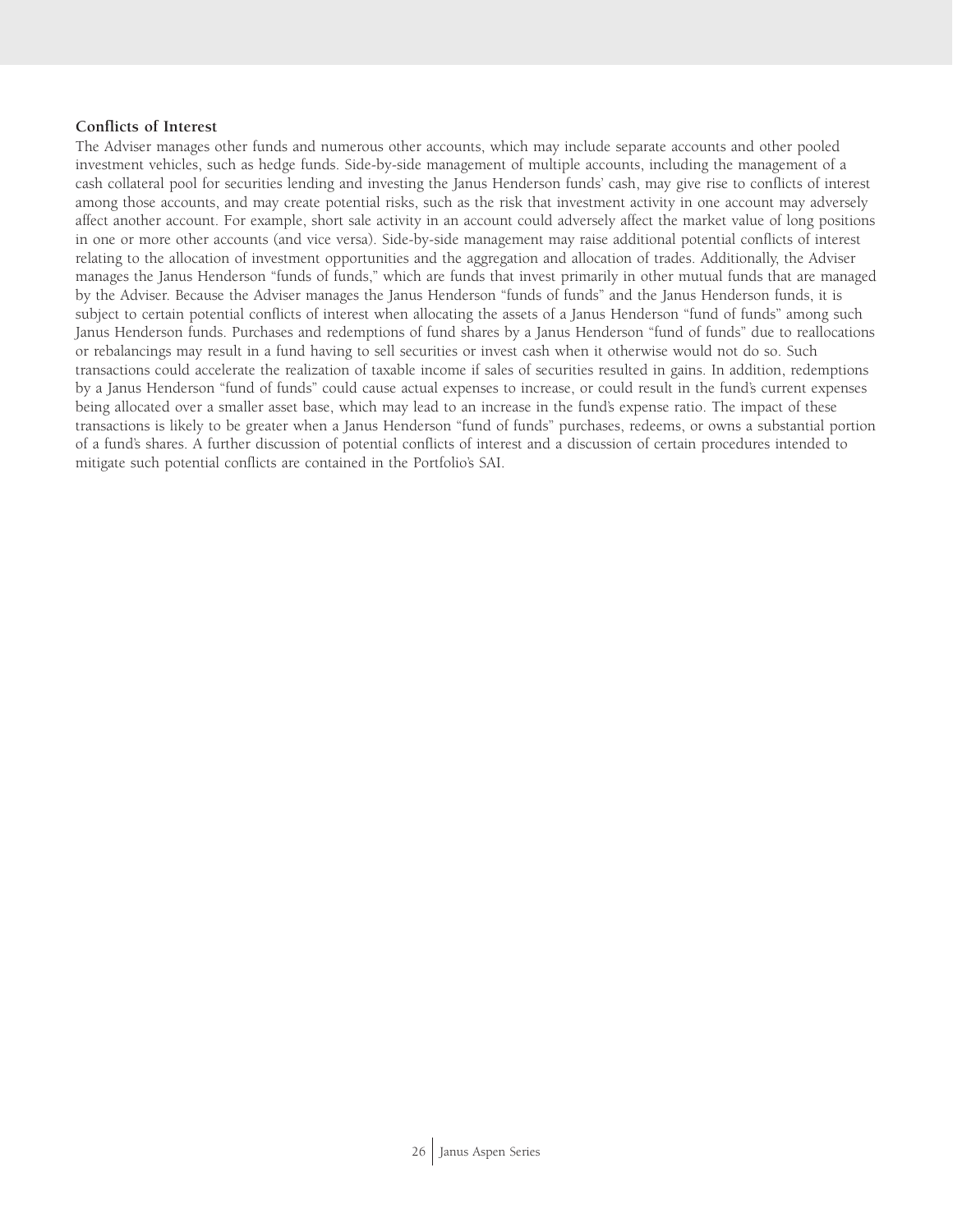## **CLASSES OF SHARES**

Only Service Shares are offered by this Prospectus. The Shares are available only in connection with investment in and payments under variable insurance contracts, as well as certain qualified retirement plans, that require a fee from Portfolio assets to procure distribution and/or administrative services to contract owners and plan participants. Institutional Shares are offered only in connection with investment in and payments under variable insurance contracts, as well as certain qualified retirement plans. Because the expenses of each class may differ, the performance of each class is expected to differ. If you would like additional information about the Institutional Shares, please call 1-800-525-0020. In addition, for an analysis of fees associated with an investment in either share class or other similar funds, please visit www.finra.org/fundanalyzer.

## **CLOSED PORTFOLIO POLICIES**

The Portfolio may limit sales of its Shares to new investors. If sales of the Portfolio are limited, it is expected that existing shareholders invested in the Portfolio would be permitted to continue to purchase Shares through their existing Portfolio accounts and to reinvest any dividends or capital gains distributions in such accounts, absent highly unusual circumstances. Requests for new accounts into a closed portfolio would be reviewed by management, taking into consideration eligibility requirements and whether the addition to the portfolio is believed to negatively impact existing portfolio shareholders. The closed portfolio may decline opening new accounts, including eligible new accounts, if it would be in the best interests of the portfolio and its shareholders. If applicable, additional information regarding general policies and exceptions can be found in a closed portfolio's prospectuses.

## **LIQUIDATION/REORGANIZATION OF A PORTFOLIO**

It is important to know that, pursuant to the Trust's Amended and Restated Trust Instrument, the Trustees have the authority to merge, liquidate, and/or reorganize a portfolio into another portfolio without seeking shareholder vote or consent.

## **DISTRIBUTION OF THE PORTFOLIO**

The Portfolio is distributed by Janus Henderson Distributors US LLC (the "Distributor"), which is a member of the Financial Industry Regulatory Authority, Inc. ("FINRA"). To obtain information about FINRA member firms and their associated persons, you may contact FINRA at www.finra.org, or 1-800-289-9999.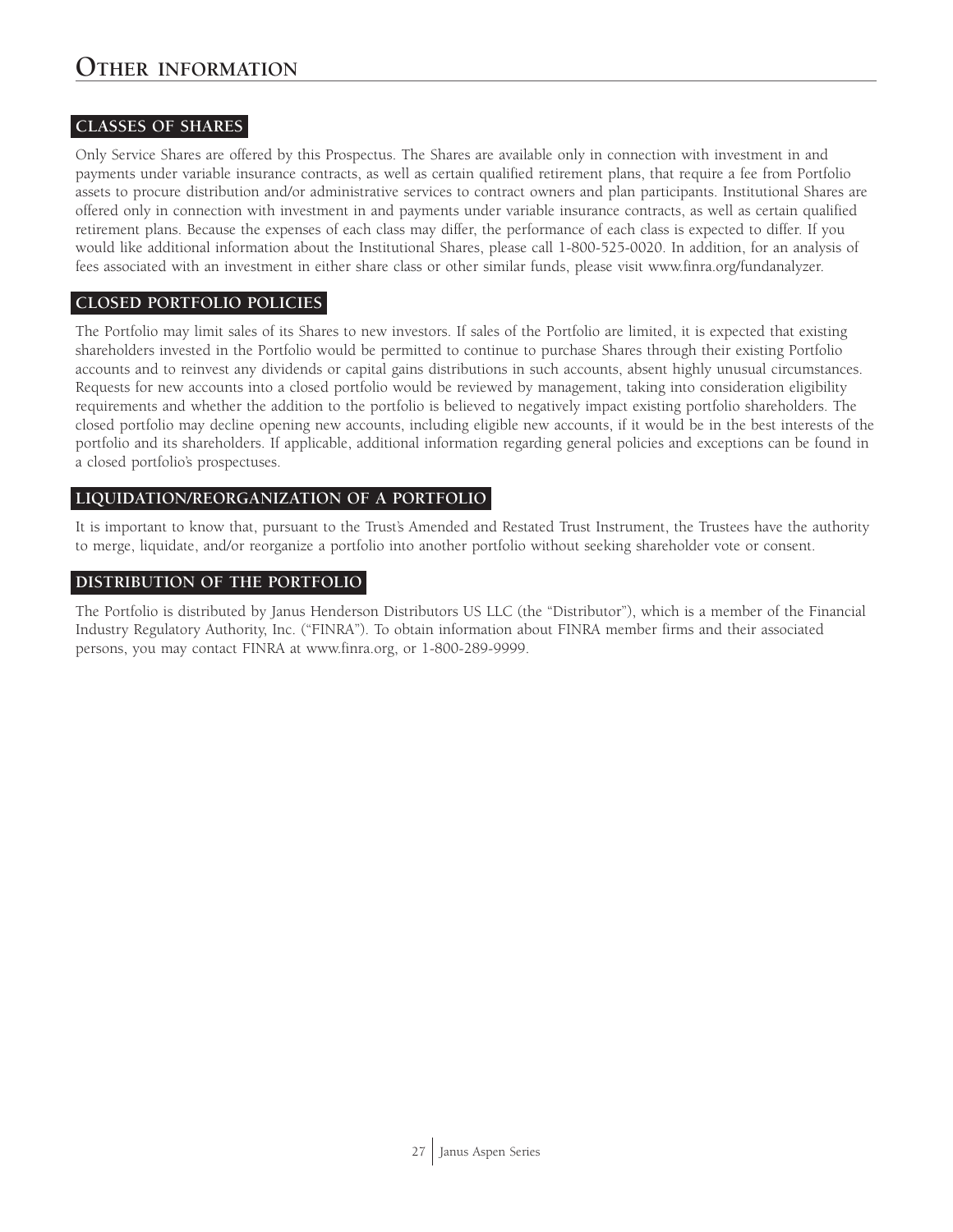## **DISTRIBUTIONS**

To avoid taxation of the Portfolio, the Internal Revenue Code of 1986, as amended (the "Internal Revenue Code") requires the Portfolio to distribute all or substantially all of its net investment income and any net capital gains realized on its investments at least annually. The Portfolio's income from certain dividends, interest, and any net realized short-term capital gains are paid to shareholders as ordinary income dividends. Net realized long-term capital gains, if any, are paid to shareholders as capital gains distributions, regardless of how long Shares of the Portfolio have been held. A portion of the Portfolio's distributions received from REITs may be classified as a return of capital for federal income tax purposes. As a result, the Portfolio is more likely to make distributions that are treated as returns of capital, and possibly in greater amounts, than a portfolio that does not invest in REITs. Distributions are made at the class level, so they may vary from class to class within a single portfolio.

#### **Distribution Schedule**

Dividends for the Portfolio are normally declared and distributed in June and December. Capital gains are normally declared and distributed in June. However, in certain situations it may be necessary for the Portfolio to declare and distribute capital gains in December. If necessary, dividends and net capital gains may be distributed at other times as well. Unless otherwise instructed, distributions of net investment income and net capital gains, if any, are automatically reinvested in additional Shares of the Portfolio.

#### **How Distributions Affect the Portfolio's NAV**

Distributions are paid to shareholders as of the record date of a distribution of the Portfolio, regardless of how long the Shares have been held. Undistributed dividends and net capital gains are included in the Portfolio's daily net asset value ("NAV"). The share price of the Portfolio drops by the amount of the distribution, net of any subsequent market fluctuations. For example, assume that on December 31, the Portfolio declared a dividend in the amount of \$0.25 per share. If the Portfolio's share price was \$10.00 on December 30, the Portfolio's share price on December 31 would be \$9.75, barring market fluctuations.

## **TAXES**

#### **Taxes on Distributions**

Because Shares of the Portfolio may be purchased only through variable insurance contracts and certain qualified retirement plans, it is anticipated that any income dividends or net capital gains distributions made by the Portfolio will be exempt from current federal income taxation if left to accumulate within the variable insurance contract or qualified retirement plan. Generally, withdrawals from such contracts or plans may be subject to federal income tax at ordinary income rates and, if withdrawals are made from a retirement plan before age 59½, a 10% penalty tax may be imposed. The federal income tax status of your investment depends on the features of your qualified retirement plan or variable insurance contract. Further information may be found in your plan documents or in the prospectus of the separate account offering such contract.

#### **Taxation of the Portfolio**

Dividends, interest, and some capital gains received by the Portfolio on foreign securities may be subject to foreign tax withholding or other foreign taxes. If the Portfolio is eligible, it may from year to year make the election permitted under Section 853 of the Internal Revenue Code to pass through such taxes to shareholders as a foreign tax credit. If such an election is not made, any foreign taxes paid or accrued will represent an expense to the Portfolio.

The Portfolio does not expect to pay any federal income or excise taxes because it intends to meet certain requirements of the Internal Revenue Code. In addition, because the Shares of the Portfolio are sold in connection with variable insurance contracts, the Portfolio intends to satisfy the diversification requirements applicable to insurance company separate accounts under the Internal Revenue Code. If the Portfolio invests in partnerships, it may be subject to state tax liabilities.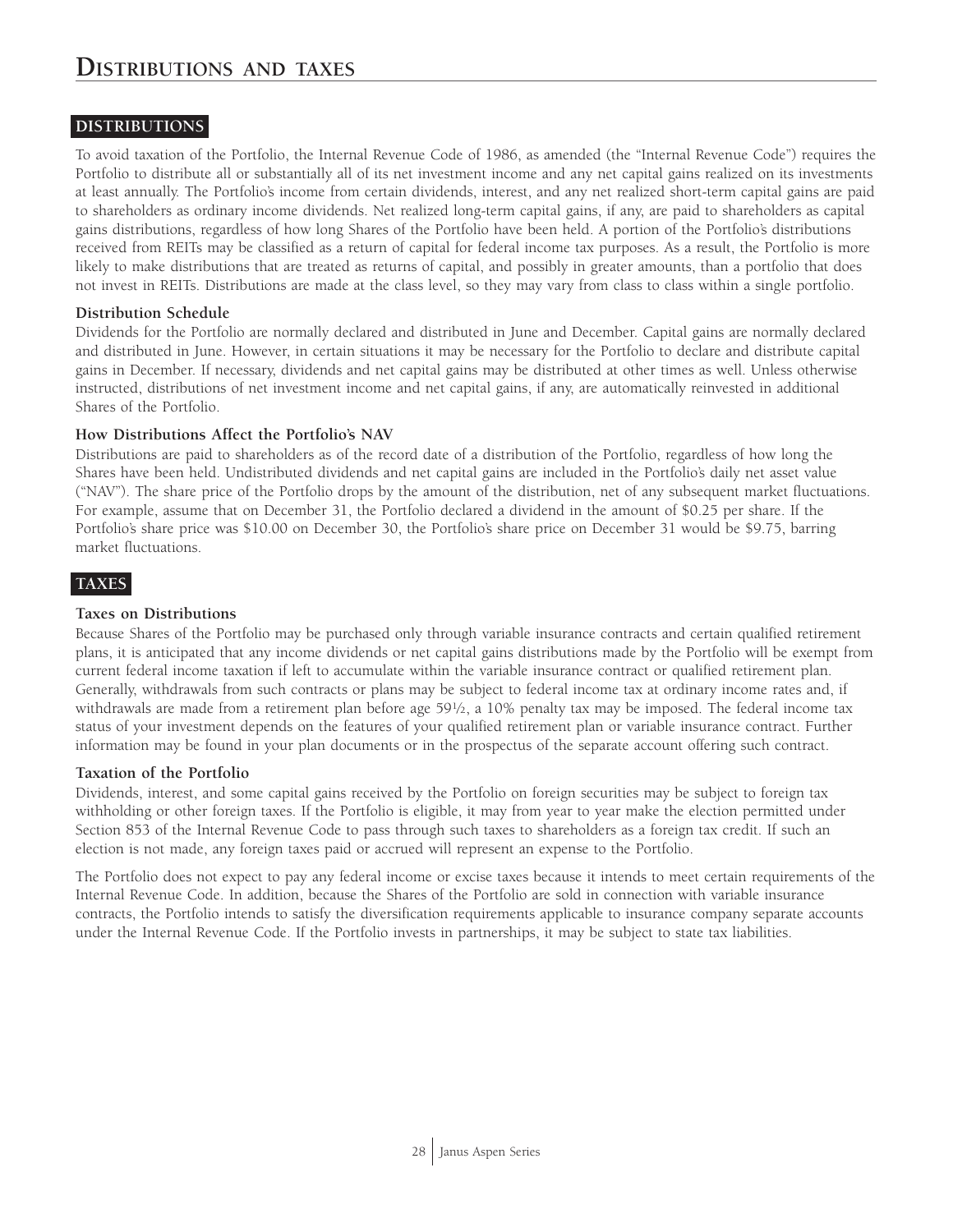Investors may not purchase or redeem Shares of the Portfolio directly. Shares may be purchased or redeemed only through variable insurance contracts offered by the separate accounts of participating insurance companies or through certain qualified retirement plans. **Refer to the prospectus for the participating insurance company's separate account or your plan documents for instructions on purchasing or selling variable insurance contracts and on how to select the Portfolio as an investment option for a contract or a qualified retirement plan.**

**With certain exceptions, the Portfolio is generally available only to shareholders residing in the United States and employees of the Adviser or its affiliates. For purposes of this policy, the Portfolio requires that a shareholder and/or entity be a U.S. citizen residing in the United States or a U.S. Territory (including overseas U.S. military or diplomatic addresses) or a resident alien residing in the United States or a U.S. Territory with a valid U.S. Taxpayer Identification Number to open an account with the Portfolio.**

## **PRICING OF PORTFOLIO SHARES**

The per share NAV for each class is computed by dividing the total value of assets allocated to the class, less liabilities allocated to that class, by the total number of outstanding shares of the class. The Portfolio's NAV is calculated as of the close of the regular trading session of the New York Stock Exchange ("NYSE") (normally 4:00 p.m. New York time) each day that the NYSE is open ("business day"). However, the time at which the Portfolio's NAV is calculated may be changed if trading on the NYSE is restricted, the NYSE closes at a different time, or as permitted by the SEC. Foreign securities held by the Portfolio may be traded on days and at times when the NYSE is closed and the NAV is therefore not calculated. Accordingly, the value of the Portfolio's holdings may change on days that are not business days in the United States and on which you will not be able to purchase or redeem the Portfolio's Shares.

All purchases and redemptions will be duly processed at the NAV next calculated after your request is received in good order by the Portfolio or its agents. In order to receive a day's price, your order must be received in good order by the Portfolio (or insurance company or plan sponsor) or its agents by the close of the regular trading session of the NYSE.

Securities held by the Portfolio are valued in accordance with policies and procedures established by and under the oversight of the Trustees. To the extent available, domestic and foreign equity securities traded on a securities exchange are generally valued at the closing prices on the primary market or exchange on which they trade. Most fixed-income securities are typically valued using an evaluated bid price supplied by an approved pricing service that is intended to reflect market value. The evaluated bid price is an evaluation that may consider factors such as security prices, yields, maturities, and ratings. Certain short-term instruments maturing within 60 days or less may be valued at amortized cost, which approximates market value. If a market quotation or evaluated price for a security is not readily available or is deemed unreliable, or if an event that is expected to affect the value of the security occurs after the close of the principal exchange or market on which the security is traded, and before the close of the NYSE, a fair value of the security will be determined in good faith under the policies and procedures. Such events include, but are not limited to: (i) a significant event that may affect the securities of a single issuer, such as a merger, bankruptcy, or significant issuer-specific development; (ii) an event that may affect an entire market, such as a natural disaster or significant governmental action; (iii) a non-significant event such as a market closing early or not opening, or a security trading halt; and (iv) pricing of a non-valued security and a restricted or non-public security. This type of fair value pricing may be more commonly used with foreign equity securities, but it may also be used with, among other things, thinly-traded domestic securities or fixed-income securities. Special valuation considerations may apply with respect to "odd-lot" fixed-income transactions which, due to their small size, may receive evaluated prices by pricing services which reflect a large block trade and not what actually could be obtained for the odd-lot position. For valuation purposes, quotations of foreign portfolio securities, other assets and liabilities, and forward contracts stated in foreign currency are generally translated into U.S. dollar equivalents at the prevailing market rates. The Portfolio uses systematic fair valuation models provided by an independent pricing service to value foreign equity securities in order to adjust for stale pricing, which may occur between the close of certain foreign exchanges and the close of the NYSE.

Due to the subjective nature of systematic fair value pricing, the Portfolio's value for a particular security may be different from the last quoted market price. Systematic fair value pricing may reduce arbitrage activity involving the frequent buying and selling of mutual fund shares by investors seeking to take advantage of a perceived lag between a change in the value of the Portfolio's securities and the reflection of such change in the Portfolio's NAV, as further described in the "Excessive Trading" section of this Prospectus. While funds that invest in foreign securities may be at a greater risk for arbitrage activity, such activity may also arise in funds which do not invest in foreign securities, for example, when trading in a security held by a portfolio is halted and does not resume prior to the time the portfolio calculates its NAV (referred to as "stale pricing").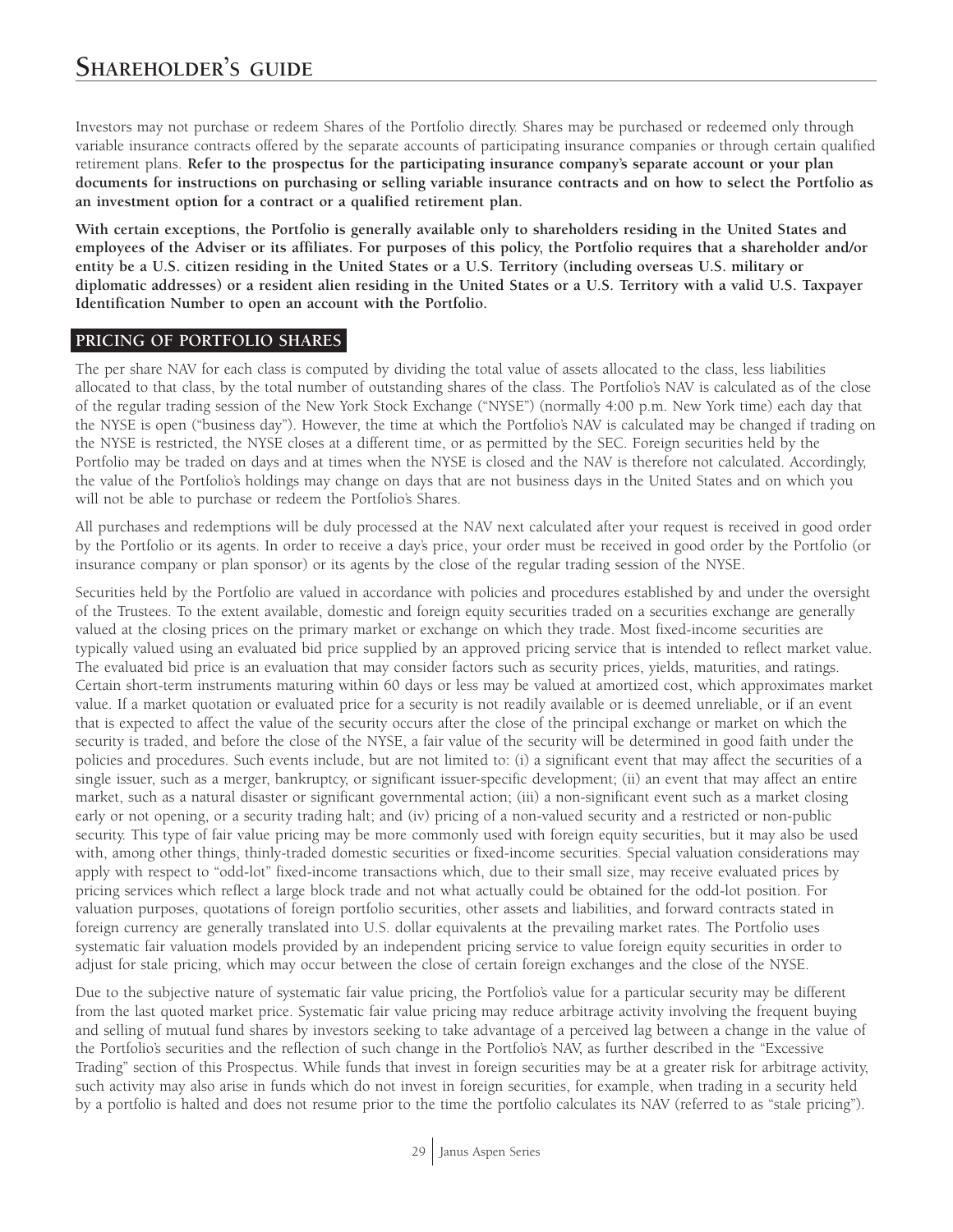Portfolios that hold thinly-traded securities, such as certain small-capitalization securities or high-yield fixed-income securities, may be subject to attempted use of arbitrage techniques. To the extent that the Portfolio's valuation of a security is different from the security's market value, short-term arbitrage traders buying and/or selling shares of the Portfolio may dilute the NAV of the Portfolio, which negatively impacts long-term shareholders. The Portfolio's valuation and excessive trading policies and procedures may not completely eliminate short-term trading in certain omnibus accounts and other accounts traded through intermediaries.

The value of the securities of other open-end funds held by the Portfolio, if any, will be calculated using the NAV of such open-end funds, and the prospectuses for such open-end funds explain the circumstances under which they use fair value pricing and the effects of using fair value pricing.

## **DISTRIBUTION, SERVICING, AND ADMINISTRATIVE FEES**

#### **Distribution and Shareholder Servicing Plan**

Under a distribution and shareholder servicing plan (the "Plan") adopted in accordance with Rule 12b-1 under the Investment Company Act of 1940, as amended, the Shares may pay the Distributor a fee at an annual rate of up to 0.25% of the average daily net assets of the Shares of the Portfolio. Under the terms of the Plan, the Trust is authorized to make payments to the Distributor for remittance to insurance companies and qualified plan service providers as compensation for distribution and/or administrative services performed by such entities. Because 12b-1 fees are paid out of the Portfolio's assets on an ongoing basis, over time they will increase the cost of your investment and may cost you more than paying other types of sales charges.

#### **Administrative Fees**

The Transfer Agent receives an administrative services fee at an annual rate of 0.05% of the average daily net assets of the Portfolio for arranging for the provision by participating insurance companies and qualified plan service providers of administrative services, including recordkeeping, subaccounting, order processing, or other shareholder services provided on behalf of contract holders or plan participants investing in the Portfolio. Other shareholder services may include the provision of order confirmations, periodic account statements, forwarding prospectuses, shareholder reports, and other materials to existing customers, and answering inquiries regarding accounts. The Transfer Agent expects to use this entire fee to compensate insurance companies and qualified plan service providers for providing these services to their customers who invest in the Portfolio.

## **PAYMENTS TO FINANCIAL INTERMEDIARIES BY THE ADVISER OR ITS AFFILIATES**

From its own assets, the Adviser or its affiliates pay fees to selected insurance companies, qualified plan service providers or their affiliates, or other financial intermediaries that distribute, market, or promote the Portfolio or perform related services for contract owners and plan participants. The amount of these payments is determined from time to time by the Adviser, may be substantial, and may differ for different financial intermediaries. The Adviser and its affiliates consider a number of factors in making payments to financial intermediaries.

The Adviser or its affiliates pay fees, from their own assets, to selected insurance companies, qualified plan service providers, and other financial intermediaries for providing recordkeeping, subaccounting, transaction processing, and other shareholder or administrative services (including payments for processing transactions via the National Securities Clearing Corporation ("NSCC") or other means) in connection with investments in the Janus Henderson funds. These fees are in addition to any fees that may be paid by the Janus Henderson funds for these types of services or other services.

In addition, the Adviser or its affiliates periodically share certain marketing expenses with selected intermediaries, or pay for or sponsor informational meetings, seminars, client awareness events, support for marketing materials, sales reporting, or business building programs for such intermediaries to raise awareness of the Portfolio. The Adviser or its affiliates make payments to participate in selected intermediary marketing support programs which may provide the Adviser or its affiliates with one or more of the following benefits: attendance at sales conferences, participation in meetings or training sessions, access to or information about intermediary personnel, use of an intermediary's marketing and communication infrastructure, fund analysis tools, data, business planning and strategy sessions with intermediary personnel, information on industry- or platform-specific developments, trends and service providers, and other marketing-related services. Such payments may be in addition to, or in lieu of, the fees described above. These payments are intended to promote the sales of Janus Henderson funds and to reimburse financial intermediaries, directly or indirectly, for the costs that they or their salespersons incur in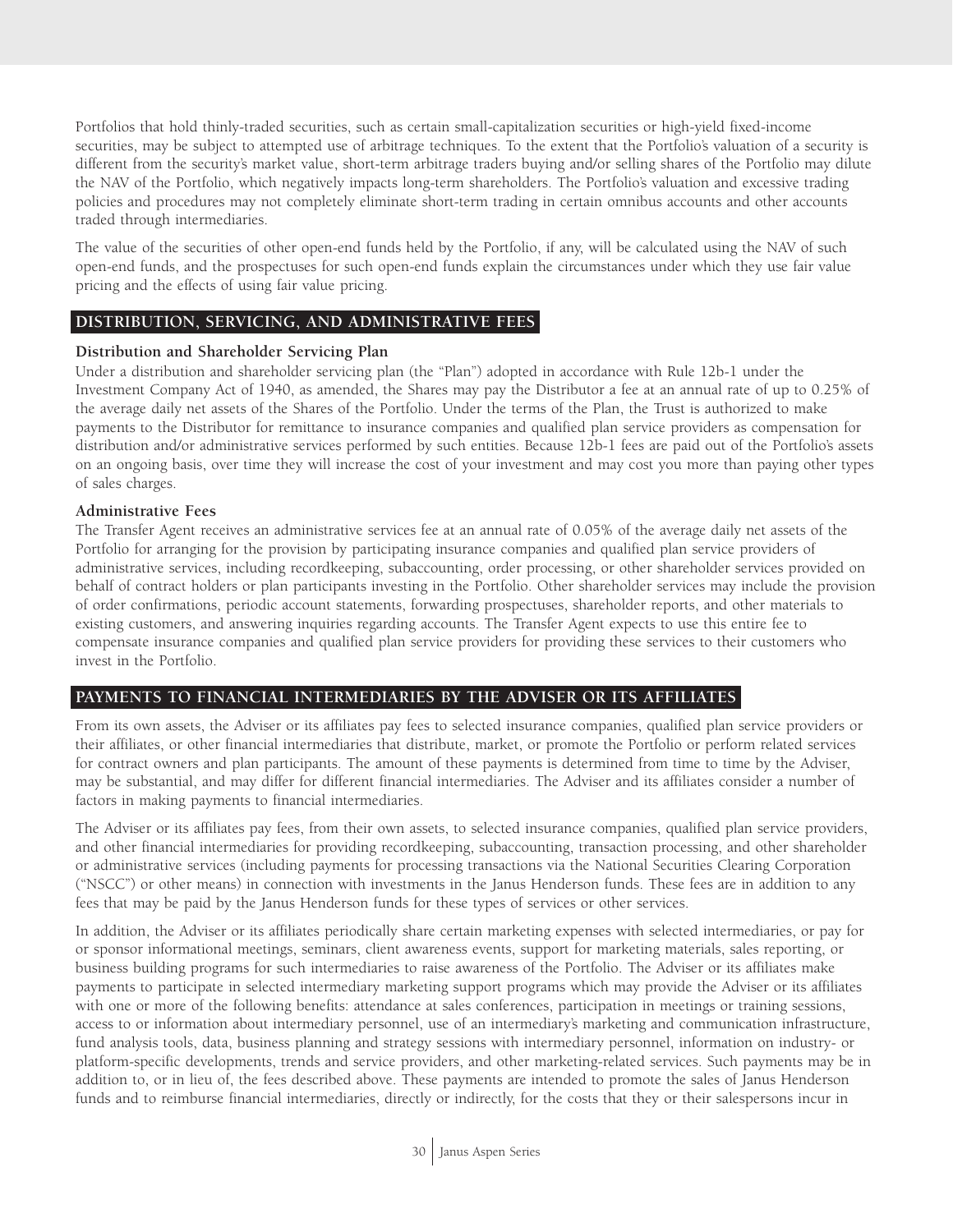connection with educational seminars, meetings, and training efforts about the Janus Henderson funds to enable the intermediaries and their salespersons to make suitable recommendations, provide useful services, and maintain the necessary infrastructure to make the Janus Henderson funds available to their customers.

The receipt of (or prospect of receiving) fees or reimbursements and other forms of compensation described above may provide a financial intermediary and its salespersons with an incentive to favor sales of Janus Henderson funds' shares over sales of other mutual funds (or non-mutual fund investments) or to favor sales of one class of Janus Henderson funds' shares over sales of another Janus Henderson funds' share class, with respect to which the financial intermediary does not receive such payments or receives them in a lower amount. The receipt of these payments may cause certain financial intermediaries to elevate the prominence of the Janus Henderson funds within such financial intermediary's organization by, for example, placement on a list of preferred or recommended funds and/or the provision of preferential or enhanced opportunities to promote the Janus Henderson funds in various ways within such financial intermediary's organization.

From time to time, certain financial intermediaries approach the Adviser to request that the Adviser make contributions to certain charitable organizations. In these cases, the Adviser's contribution may result in the financial intermediary, or its salespersons, recommending Janus Henderson funds over other mutual funds (or non-mutual fund investments).

The payment arrangements described above will not change the price a contract owner or plan participant pays for Shares nor the amount that a Janus Henderson fund receives to invest on behalf of the contract owner or plan participant. You should consider whether such arrangements exist when evaluating any recommendations from an intermediary to purchase or sell Shares of the Portfolio and, if applicable, when considering which share class of the Portfolio is most appropriate for you. Please contact your insurance company or plan sponsor for details on such arrangements.

## **PURCHASES**

Purchases of Shares may be made only by the separate accounts of insurance companies for the purpose of funding variable insurance contracts or by certain qualified retirement plans. Refer to the prospectus of the appropriate insurance company separate account or your plan documents for information on how to invest in the Shares of the Portfolio. Under certain circumstances, the Portfolio may permit an in-kind purchase of Shares. Participating insurance companies and certain other designated organizations are authorized to receive purchase orders on the Portfolio's behalf. As discussed under "Payments to Financial Intermediaries by the Adviser or its Affiliates," the Adviser and its affiliates make payments to selected insurance companies, qualified plan service providers, or their affiliates, or other financial intermediaries that were instrumental in the acquisition or retention of accounts for the Portfolio or that provide services in connection with investments in the Portfolio. You should consider such arrangements when evaluating any recommendation of the Portfolio.

The Portfolio reserves the right to reject any purchase order, including exchange purchases, for any reason. The Portfolio is not intended for excessive trading. For more information about the Portfolio's policy on excessive trading, refer to "Excessive Trading."

The Portfolio may discontinue sales to a qualified plan and require plan participants with existing investments in the Shares to redeem those investments if the plan loses (or in the opinion of the Adviser, is at risk of losing) its qualified plan status.

In compliance with the Uniting and Strengthening America by Providing Appropriate Tools Required to Intercept and Obstruct Terrorism Act of 2001 ("USA PATRIOT Act"), your insurance company or plan sponsor is required to verify certain information on your account application as part of its Anti-Money Laundering Program. You will be required to provide your full name, date of birth, Social Security number, and permanent street address to assist in verifying your identity. You may also be asked to provide documents that may help to establish your identity. Until verification of your identity is made, your insurance company or plan sponsor may temporarily limit additional share purchases. In addition, your insurance company or plan sponsor may close an account if they are unable to verify a shareholder's identity. Please contact your insurance company or plan sponsor if you need additional assistance when completing your application or additional information about the insurance company or plan sponsor's Anti-Money Laundering Program.

In an effort to ensure compliance with this law, the Adviser's Anti-Money Laundering Program (the "Program") provides for the development of internal practices, procedures and controls, designation of anti-money laundering compliance officers, an ongoing training program, and an independent audit function to determine the effectiveness of the Program.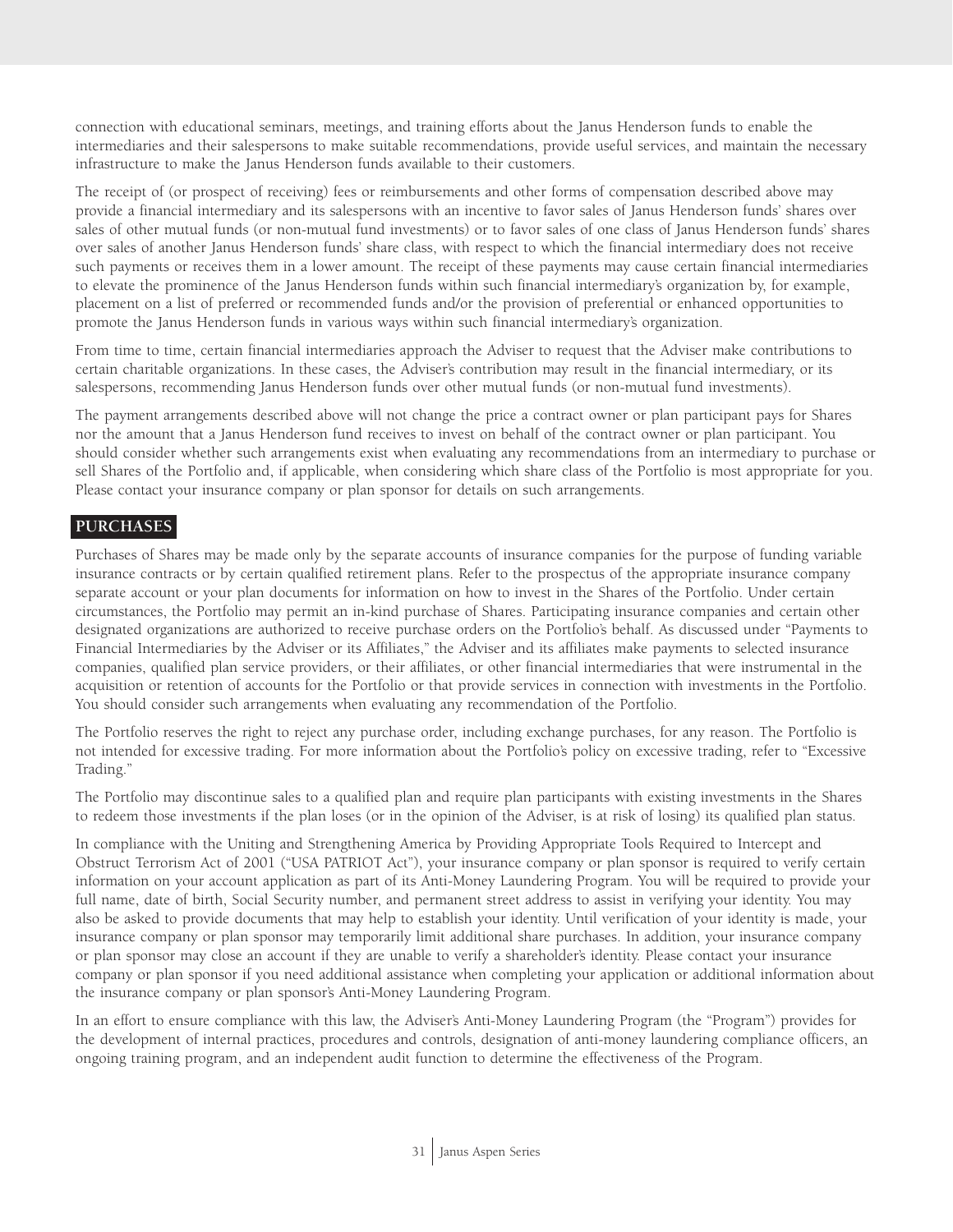#### **Potential Conflicts**

Although the Portfolio does not currently anticipate any disadvantages to policy owners because the Portfolio offers its Shares to unaffiliated variable annuity and variable life separate accounts of insurance companies that are unaffiliated with the Adviser and to certain qualified retirement plans, there is a possibility that a material conflict may arise. The Trustees monitor events in an effort to identify any disadvantages or material irreconcilable conflicts and to determine what action, if any, should be taken in response. If a material disadvantage or conflict is identified, the Trustees may require one or more insurance company separate accounts or qualified plans to withdraw its investments in the Portfolio or substitute Shares of another portfolio. If this occurs, the Portfolio may be forced to sell its securities at disadvantageous prices. In addition, the Portfolio may refuse to sell its Shares to any separate account or qualified plan or may suspend or terminate the offering of the Portfolio's Shares if such action is required by law or regulatory authority or is in the best interests of the Portfolio's shareholders. It is possible that a qualified plan investing in the Portfolio could lose its qualified plan status under the Internal Revenue Code, which could have adverse tax consequences on insurance company separate accounts investing in the Portfolio. The Adviser intends to monitor such qualified plans, and the Portfolio may discontinue sales to a qualified plan and require plan participants with existing investments in the Portfolio to redeem those investments if a plan loses (or in the opinion of the Adviser is at risk of losing) its qualified plan status.

#### **REDEMPTIONS**

Redemptions, like purchases, may be effected only through the separate accounts of participating insurance companies or through certain qualified retirement plans. Please refer to the appropriate separate account prospectus or plan documents for details.

Shares of the Portfolio may be redeemed on any business day on which the Portfolio's NAV is calculated. Redemptions are duly processed at the NAV next calculated after your redemption order is received in good order by the Portfolio or its agents. Redemption proceeds will normally be sent within two business days following receipt of the redemption order. The Portfolio typically expects to meet redemption requests by paying out proceeds from cash or cash equivalent portfolio holdings, or by selling portfolio holdings. In stressed market conditions, and other appropriate circumstances, redemption methods may include borrowing funds or redeeming in-kind.

The Portfolio reserves the right to postpone payment of redemption proceeds for up to seven calendar days. Additionally, the right to require the Portfolio to redeem its Shares may be suspended, or the date of payment may be postponed beyond seven calendar days, whenever: (i) trading on the NYSE is restricted, as determined by the SEC, or the NYSE is closed (except for holidays and weekends); (ii) the SEC permits such suspension and so orders; or (iii) an emergency exists as determined by the SEC so that disposal of securities or determination of NAV is not reasonably practicable.

#### **Large Shareholder Redemptions**

Certain large shareholders, such as other portfolios, participating insurance companies, accounts, and the Adviser's affiliates, may from time to time own (beneficially or of record) or control a significant percentage of the Portfolio's Shares. Redemptions by these large shareholders of their holdings in the Portfolio may cause the Portfolio to sell securities at times when it would not otherwise do so, which may negatively impact the Portfolio's NAV and liquidity. Similarly, large Portfolio share purchases may adversely affect the Portfolio's performance to the extent that the Portfolio is delayed in investing new cash and is required to maintain a larger cash position than it ordinarily would. A large shareholder purchase or redemption may also increase transaction costs. In addition, a large redemption could result in the Portfolio's current expenses being allocated over a smaller asset base, which could lead to an increase in the Portfolio's expense ratio.

#### **Redemptions In-Kind**

Shares normally will be redeemed for cash, although the Portfolio retains the right to redeem some or all of its shares in-kind under unusual circumstances, in order to protect the interests of remaining shareholders, to accommodate a request by a particular shareholder that does not adversely affect the interests of the remaining shareholders, or in connection with the liquidation of a portfolio, by delivery of securities selected from its assets at its discretion. However, the Portfolio is required to redeem shares solely for cash up to the lesser of \$250,000 or 1% of the NAV of the Portfolio during any 90-day period for any one shareholder. Should redemptions by any shareholder exceed such limitation, the Portfolio will have the option of redeeming the excess in cash or in-kind. In-kind payment means payment will be made in portfolio securities rather than cash, and may potentially include illiquid investments. Illiquid investments may not be able to be sold quickly or at a price that reflects full value, or there may not be a market for such investments, which could cause the redeeming shareholder to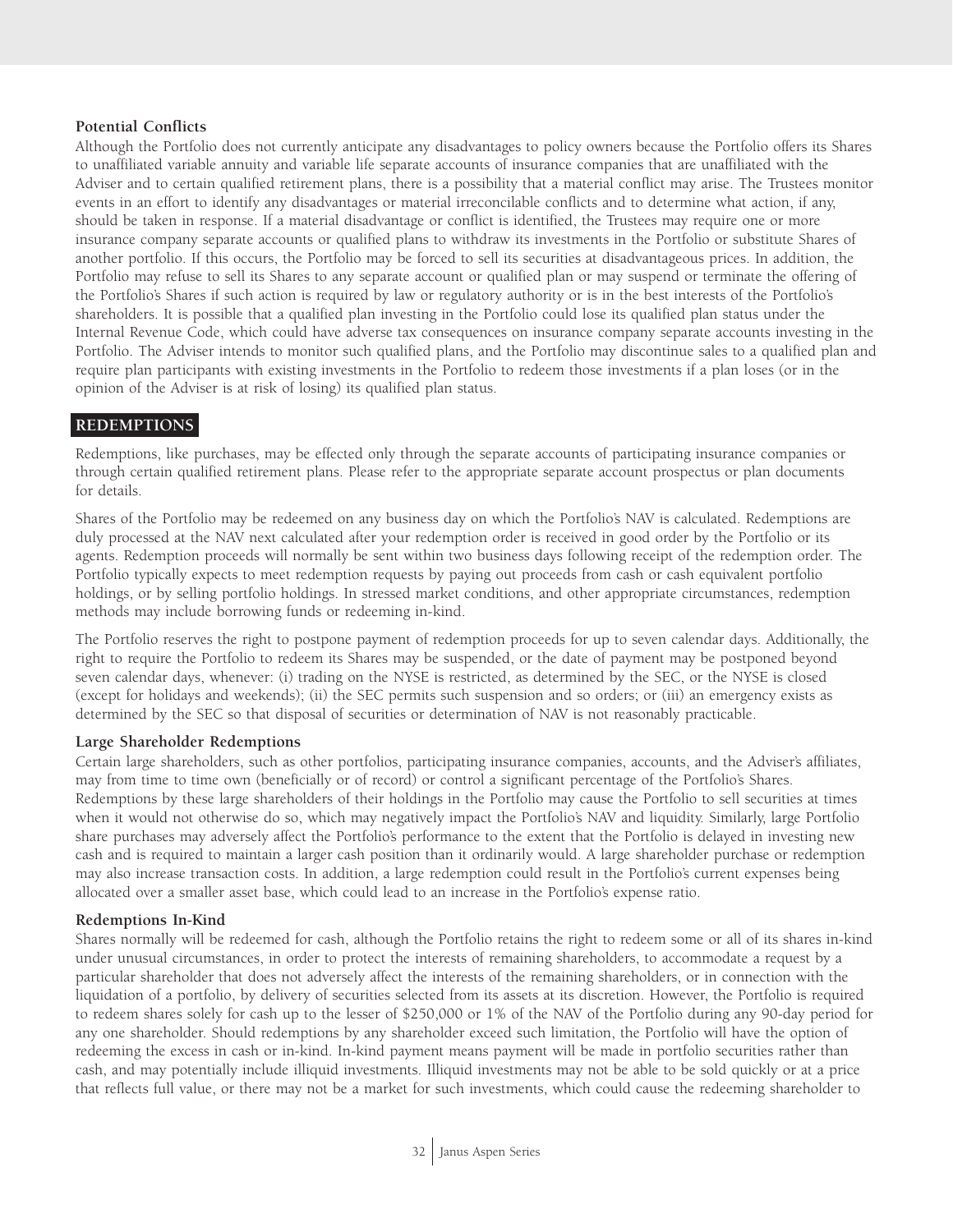realize losses on the investment if it is sold at a price lower than that at which it had been valued. If the Portfolio makes an in-kind payment, the redeeming shareholder might incur brokerage or other transaction costs to convert the securities to cash, whereas such costs are borne by the Portfolio for cash redemptions.

While the Portfolio may pay redemptions in-kind, the Portfolio may instead choose to raise cash to meet redemption requests through the sale of portfolio securities or permissible borrowings. If the Portfolio is forced to sell securities at an unfavorable time and/or under unfavorable conditions, such sales may adversely affect the Portfolio's NAV and may increase brokerage costs.

#### **EXCESSIVE TRADING**

#### **Excessive and Short-Term Trading Policies and Procedures**

The Trustees have adopted policies and procedures with respect to short-term and excessive trading of Portfolio shares ("excessive trading"). The Portfolio is intended for long-term investment purposes, and the Portfolio will take reasonable steps to attempt to detect and deter short-term and excessive trading. Transactions placed in violation of the Portfolio's excessive trading policies and procedures may be cancelled or rescinded by the Portfolio by the next business day following receipt by the Portfolio. The trading history of accounts determined to be under common ownership or control within any of the Janus Henderson funds may be considered in enforcing these policies and procedures. As described below, the Portfolio may not be able to identify all instances of excessive trading or completely eliminate the possibility of excessive trading. In particular, it may be difficult to identify excessive trading in certain omnibus accounts and other accounts traded through intermediaries (such as insurance companies or plan sponsors). By their nature, omnibus accounts, in which purchases and redemptions of the Portfolio's shares by multiple investors are aggregated by the intermediary and presented to the Portfolio on a net basis, may effectively conceal the identity of individual investors and their transactions from the Portfolio and its agents. This makes the elimination of excessive trading in the accounts impractical without the assistance of the intermediary.

The Janus Henderson funds attempt to deter excessive trading through at least the following methods:

- trade monitoring; and
- fair valuation of securities as described under "Pricing of Portfolio Shares."

The Portfolio monitors for patterns of shareholder short-term trading and may suspend or permanently terminate the purchase and exchange privilege (if permitted by your insurance company or plan sponsor) of any investor who is identified as having a pattern of short-term trading. The Portfolio at all times reserves the right to reject any purchase or exchange request and to modify or terminate the purchase and exchange privileges for any investor for any reason without prior notice, in particular, if the trading activity in the account(s) is deemed to be disruptive to the Portfolio. For example, the Portfolio may refuse a purchase order if the portfolio managers believe they would be unable to invest the money effectively in accordance with the Portfolio's investment policies or the Portfolio would otherwise be adversely affected due to the size of the transaction, frequency of trading, or other factors.

The Portfolio's Trustees may approve from time to time a redemption fee to be imposed by any Janus Henderson fund, subject to 60 days' notice to shareholders of that fund.

Investors who place transactions through the same insurance company or plan sponsor on an omnibus basis may be deemed part of a group for the purpose of the Portfolio's excessive trading policies and procedures and may be rejected in whole or in part by the Portfolio. The Portfolio, however, cannot always identify or reasonably detect excessive trading that may be facilitated by insurance companies or plan sponsors or made difficult to identify through the use of omnibus accounts by those intermediaries that transmit purchase, exchange, and redemption orders to the Portfolio, and thus the Portfolio may have difficulty curtailing such activity. Transactions accepted by an insurance company or plan sponsor in violation of the Portfolio's excessive trading policies may be cancelled or revoked by the Portfolio by the next business day following receipt by the Portfolio.

In an attempt to detect and deter excessive trading in omnibus accounts, the Portfolio or its agents may require intermediaries to impose restrictions on the trading activity of accounts traded through those intermediaries. Such restrictions may include, but are not limited to, requiring that trades be placed by U.S. mail, prohibiting future purchases by investors who have recently redeemed Portfolio shares, requiring intermediaries to report information about customers who purchase and redeem large amounts, and similar restrictions. The Portfolio's ability to impose such restrictions with respect to accounts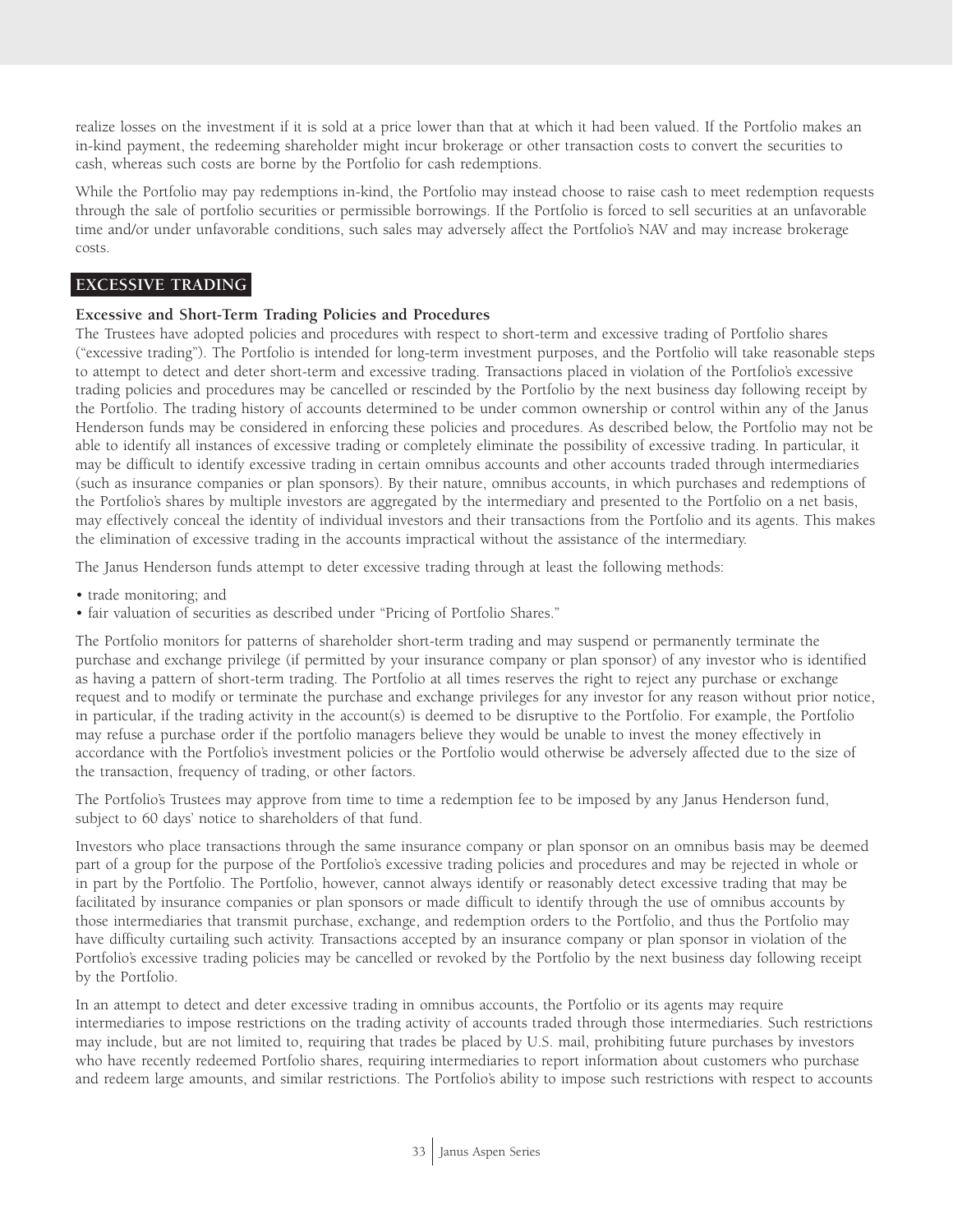traded through particular intermediaries may vary depending on the systems' capabilities, applicable contractual and legal restrictions, and cooperation of those intermediaries.

Generally, the Portfolio's excessive trading policies and procedures do not apply to (i) a money market fund, although money market funds at all times reserve the right to reject any purchase request (including exchange purchases, if permitted by your insurance company or plan sponsor) for any reason without prior notice; (ii) transactions in the Janus Henderson funds by a Janus Henderson "fund of funds," which is a fund that primarily invests in other Janus Henderson funds; (iii) periodic rebalancing and identifiable transactions by certain funds of funds and asset allocation programs to realign portfolio investments with existing target allocations; and (iv) systematic purchase, exchange, or redemption programs.

The Portfolio's policies and procedures regarding excessive trading may be modified at any time by the Portfolio's Trustees.

#### **Excessive Trading Risks**

Excessive trading may present risks to the Portfolio's long-term shareholders. Excessive trading into and out of the Portfolio may disrupt portfolio investment strategies, may create taxable gains to remaining Portfolio shareholders, and may increase Portfolio expenses, all of which may negatively impact investment returns for all remaining shareholders, including long-term shareholders.

Portfolios that invest in foreign securities may be at a greater risk for excessive trading. Investors may attempt to take advantage of anticipated price movements in securities held by a portfolio based on events occurring after the close of a foreign market that may not be reflected in the portfolio's NAV (referred to as "price arbitrage"). Such arbitrage opportunities may also arise in portfolios which do not invest in foreign securities, for example, when trading in a security held by a portfolio is halted and does not resume prior to the time the portfolio calculates its NAV (referred to as "stale pricing"). Portfolios that hold thinly-traded securities, such as certain small-capitalization securities, may be subject to attempted use of arbitrage techniques. To the extent that the Portfolio's valuation of a security differs from the security's market value, shortterm arbitrage traders may dilute the NAV of the Portfolio, which negatively impacts long-term shareholders. Although the Portfolio has adopted valuation policies and procedures intended to reduce the Portfolio's exposure to price arbitrage, stale pricing, and other potential pricing inefficiencies, under such circumstances there is potential for short-term arbitrage trades to dilute the value of shares held by the Portfolio.

Although the Portfolio takes steps to detect and deter excessive trading pursuant to the policies and procedures described in this Prospectus and approved by the Trustees, there is no assurance that these policies and procedures will be effective in limiting excessive trading in all circumstances. For example, the Portfolio may be unable to completely eliminate the possibility of excessive trading in certain omnibus accounts and other accounts traded through intermediaries. Omnibus accounts may effectively conceal the identity of individual investors and their transactions from the Portfolio and its agents. This makes the Portfolio's identification of excessive trading transactions in the Portfolio through an omnibus account difficult and makes the elimination of excessive trading in the account impractical without the assistance of the intermediary. Moreover, the contract between an insurance company and the owner of a variable insurance contract may govern the frequency with which the contract owner may cause the insurance company to purchase or redeem shares of the Portfolio. Although the Portfolio encourages intermediaries to take necessary actions to detect and deter excessive trading, some intermediaries may be unable or unwilling to do so, and accordingly, the Portfolio cannot eliminate completely the possibility of excessive trading.

Shareholders that invest through an omnibus account should be aware that they may be subject to the policies and procedures of their insurance company or plan sponsor with respect to excessive trading in the Portfolio.

#### **AVAILABILITY OF PORTFOLIO HOLDINGS INFORMATION**

The Mutual Fund Holdings Disclosure Policies and Procedures adopted by the Adviser and all mutual funds managed within the Janus Henderson fund complex are designed to be in the best interests of the portfolios and to protect the confidentiality of the portfolios' holdings. The following describes policies and procedures with respect to disclosure of portfolio holdings.

• *Full Holdings.* A schedule of the Portfolio's holdings, consisting of at least the names of the holdings, is generally available on a monthly basis with a 30-day lag and is posted under Full Holdings for the Portfolio at janushenderson.com/VIT. A complete schedule of the Portfolio's holdings is also available semiannually and annually in shareholder reports and, after the first and third fiscal quarters, in Form N-PORT. Information reported in shareholder reports and in Form N-PORT will be made publicly available within 60 days after the end of the respective fiscal quarter. The Portfolio's shareholder reports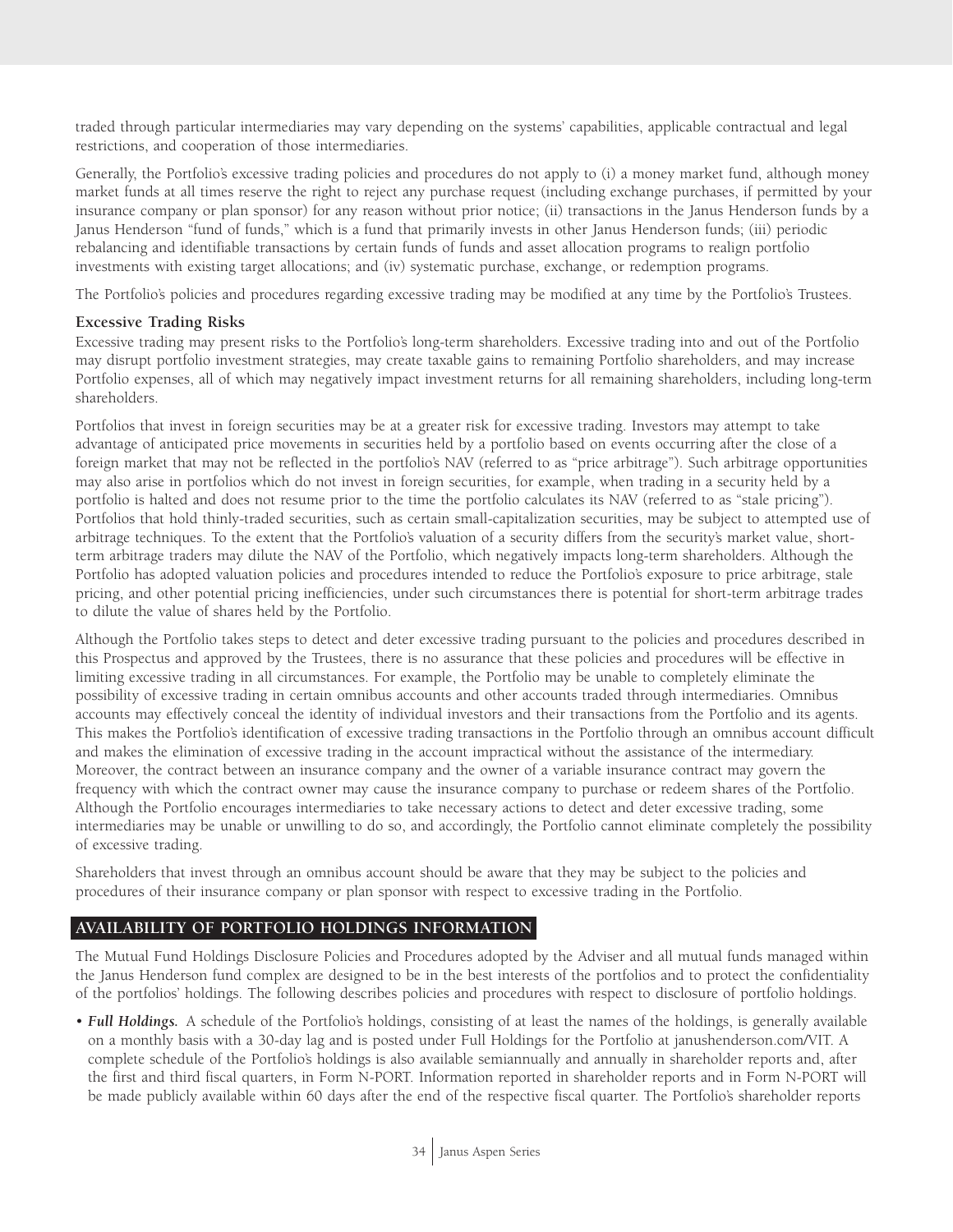and Form N-PORT filings are available on the SEC's website at http://www.sec.gov. In addition, the Portfolio's shareholder reports are available without charge, upon request, by calling a Janus Henderson representative at 1-877-335-2687 (toll free).

- *Top Holdings.* The Portfolio's top portfolio holdings, in order of position size and as a percentage of the Portfolio's total portfolio, are available monthly with a 15-day lag.
- *Other Information.* The Portfolio may occasionally provide security breakdowns (e.g., industry, sector, regional, market capitalization, and asset allocation) and specific portfolio level performance attribution information and statistics monthly with a 15-day lag. Top/bottom fixed-income issuers ranked by performance attribution, including the percentage attribution to Portfolio performance, average Portfolio weighting, and other relevant data points, may be provided monthly with a 15 day lag.

The Adviser may exclude from publication on its websites all or any portion of portfolio holdings or change the time periods of disclosure as deemed necessary to protect the interests of the Janus Henderson funds. Under extraordinary circumstances, exceptions to the Mutual Fund Holdings Disclosure Policies and Procedures may be made by Janus Henderson's Chief Investment Officer, in consultation with the Portfolio's Chief Compliance Officer or a designee. Such exceptions may be made without prior notice to shareholders. A summary of the Portfolio's holdings disclosure policies and procedures, which includes a discussion of any exceptions, is contained in the Portfolio's SAI.

#### **SHAREHOLDER COMMUNICATIONS**

Your insurance company or plan sponsor is responsible for providing annual and semiannual reports, including the financial statements of the Portfolio. These reports show the Portfolio's investments and the market value of such investments, as well as other information about the Portfolio and its operations. Please contact your insurance company or plan sponsor to obtain these reports. The Trust's fiscal year ends December 31.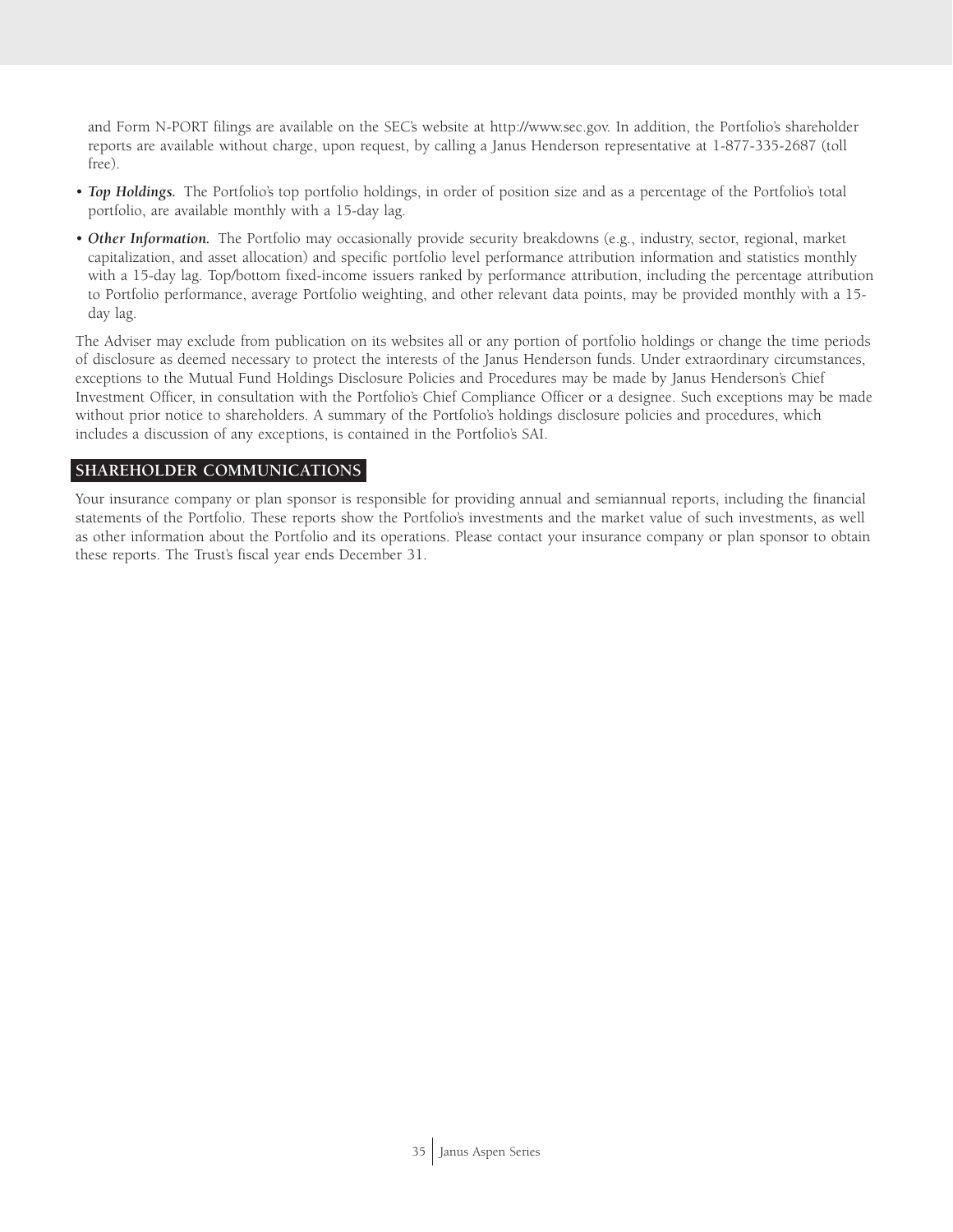## **FINANCIAL HIGHLIGHTS**

The financial highlights table is intended to help you understand the Portfolio's financial performance for the period ended December 31 of the fiscal years shown. Items "Net asset value, beginning of period" through "Net asset value, end of period" reflect financial results for a single Portfolio Share. The gross expense ratio reflects expenses prior to any expense offset arrangement and waivers (reimbursements), if applicable. The net expense ratio reflects expenses after any expense offset arrangement and waivers (reimbursements), if applicable. The information shown for the fiscal years ended December 31 has been audited by PricewaterhouseCoopers LLP, whose report, along with the Portfolio's financial statements, is included in the Annual Report, which is available upon request, and incorporated by reference into the SAI.

The total returns in the table represent the rate that an investor would have earned (or lost) on an investment in the Service Shares of the Portfolio (assuming reinvestment of all dividends and distributions) but do not include charges and expenses attributable to any insurance product. If these charges and expenses had been included, the performance for the years shown would be lower. "Total return" information may include adjustments in accordance with generally accepted accounting principles. As a result, returns may differ from returns for shareholder transactions.

|                                                                                                                                                                                                                                                             | Years ended December 31                           |                                                   |                                                   |                                                   |                                                   |
|-------------------------------------------------------------------------------------------------------------------------------------------------------------------------------------------------------------------------------------------------------------|---------------------------------------------------|---------------------------------------------------|---------------------------------------------------|---------------------------------------------------|---------------------------------------------------|
|                                                                                                                                                                                                                                                             | 2021                                              | 2020                                              | 2019                                              | 2018                                              | 2017                                              |
| Net asset value, beginning of period                                                                                                                                                                                                                        | \$13.99                                           | \$12.99                                           | \$12.23                                           | \$12.73                                           | \$12.63                                           |
| Income from investment operations:<br>Net investment income/(loss) <sup>(1)</sup><br>Net gain/(loss) on securities (both realized and unrealized)                                                                                                           | 0.20<br>(0.37)                                    | 0.28<br>1.05                                      | 0.34<br>0.79                                      | 0.33<br>(0.50)                                    | 0.29<br>0.13                                      |
| Total from investment operations                                                                                                                                                                                                                            | (0.17)                                            | 1.33                                              | 1.13                                              | (0.17)                                            | 0.42                                              |
| Less distributions:<br>Dividends (from net investment income)<br>Distributions (from capital gains)                                                                                                                                                         | (0.22)<br>(0.33)                                  | (0.33)                                            | (0.37)                                            | (0.33)                                            | (0.32)                                            |
| Total distributions                                                                                                                                                                                                                                         | (0.55)                                            | (0.33)                                            | (0.37)                                            | (0.33)                                            | (0.32)                                            |
| Net asset value, end of period                                                                                                                                                                                                                              | \$13.27                                           | \$13.99                                           | \$12.99                                           | \$12.23                                           | \$12.73                                           |
| Total return <sup>(2)</sup>                                                                                                                                                                                                                                 | $(1.18)\%$                                        | 10.33%                                            | 9.28%                                             | $(1.29)\%$                                        | 3.35%                                             |
| Net assets, end of period (in thousands)<br>Average net assets for the period (in thousands)<br>Ratio of gross expenses to average net assets<br>Ratio of net expenses to average net assets<br>Ratio of net investment income/(loss) to average net assets | \$547,915<br>\$513,269<br>0.84%<br>0.82%<br>1.47% | \$493,364<br>\$431,012<br>0.85%<br>0.84%<br>2.03% | \$396,771<br>\$384,358<br>0.85%<br>0.85%<br>2.63% | \$384,824<br>\$389,260<br>0.86%<br>0.86%<br>2.64% | \$403,243<br>\$402,544<br>0.85%<br>0.85%<br>2.27% |
| Portfolio turnover rate <sup>(3)</sup>                                                                                                                                                                                                                      | 160%                                              | 139%                                              | 177%                                              | 238%                                              | 130%                                              |

#### **Flexible Bond Portfolio – Service Shares**

(1) Per share amounts are calculated using the average shares outstanding method.

(2) The return includes adjustments in accordance with generally accepted accounting principles required at period end date. Total return does not include fees, charges, or expenses imposed by the variable annuity and life insurance contracts for which Janus Aspen Series serves as an underlying investment vehicle.

(3) Portfolio turnover rate excludes TBA (to be announced) purchase and sales commitments.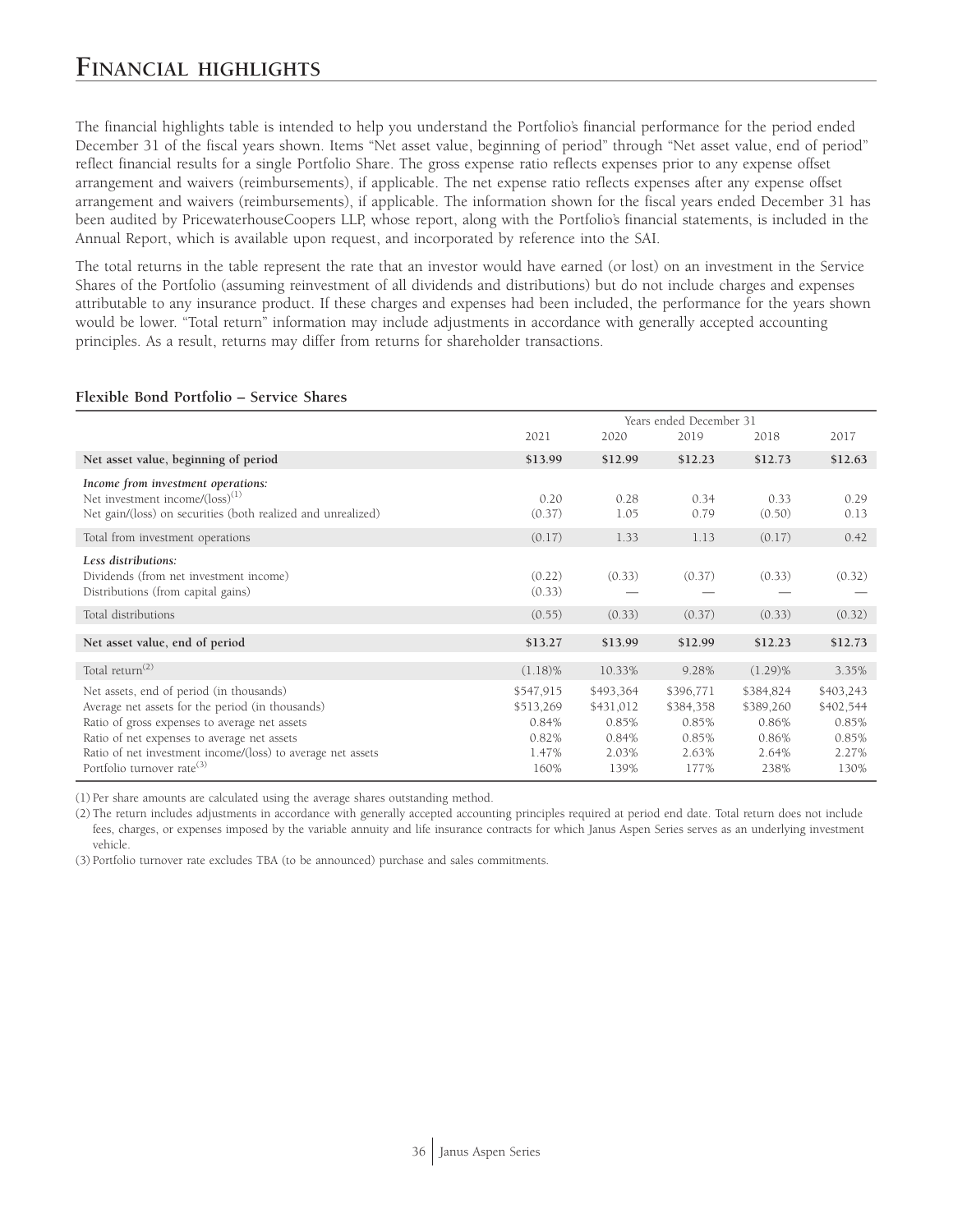This glossary provides a more detailed description of some of the types of securities, investment strategies, and other instruments in which the Portfolio may invest, as well as some general investment terms. The Portfolio may invest in these instruments to the extent permitted by its investment objective and policies. The Portfolio is not limited by this discussion and may invest in any other types of instruments not precluded by the policies discussed elsewhere in this Prospectus.

## **EQUITY AND DEBT SECURITIES**

*Average-Weighted Effective Maturity* is a measure of a bond's maturity. The stated maturity of a bond is the date when the issuer must repay the bond's entire principal value to an investor. Some types of bonds may also have an "effective maturity" that is shorter than the stated date due to prepayment or call provisions. Securities without prepayment or call provisions generally have an effective maturity equal to their stated maturity. Average-weighted effective maturity is calculated by averaging the effective maturity of bonds held by a Portfolio with each effective maturity "weighted" according to the percentage of net assets that it represents.

*Bank loans* include institutionally-traded floating and fixed-rate debt securities generally acquired as a participation interest in or assignment of a loan originated by a lender or financial institution. Assignments and participations involve credit, interest rate, and liquidity risk. Interest rates on floating rate securities adjust with interest rate changes and/or issuer credit quality. If a Portfolio purchases a participation interest, it may only be able to enforce its rights through the lender and may assume the credit risk of both the borrower and the lender. There are also risks involved in purchasing assignments. If a loan is foreclosed, a Portfolio may become part owner of any collateral securing the loan and may bear the costs and liabilities associated with owning and disposing of any collateral. The Portfolio could be held liable as a co-lender. In addition, there is no assurance that the liquidation of any collateral from a secured loan would satisfy a borrower's obligations or that any collateral could be liquidated. A Portfolio may have difficulty trading assignments and participations to third parties or selling such securities in secondary markets, which in turn may affect the Portfolio's NAV.

*Bonds* are debt securities issued by a company, municipality, government, or government agency. The issuer of a bond is required to pay the holder the amount of the loan (or par value of the bond) at a specified maturity and to make scheduled interest payments.

*Certificates of Participation ("COPs")* are certificates representing an interest in a pool of securities. Holders are entitled to a proportionate interest in the underlying securities.

*Collateralized Mortgage Obligations ("CMOs")* are a type of mortgage-backed security that are created by dividing the principal and interest payments collected on a pool of mortgages into several revenue streams (tranches) with different priority rights to portions of the underlying mortgage payments. Certain CMO tranches are frequently referred to as "mortgage derivatives" and may be extremely sensitive to changes in interest rates. The issuer of a series of CMOs may elect to be treated as a Real Estate Mortgage Investment Conduit ("REMIC"). A REMIC is a CMO that qualifies for special tax treatment and invests in certain mortgages principally secured by interests in real property and other permitted investments.

*Commercial paper* is a short-term debt obligation with a maturity ranging from 1 to 270 days issued by banks, corporations, and other borrowers to investors seeking to invest idle cash. A Portfolio may purchase commercial paper issued in private placements under Section 4(2) of the Securities Act of 1933, as amended (the "1933 Act").

*Common stocks* are equity securities representing shares of ownership in a company and usually carry voting rights and earn dividends. Unlike preferred stock, dividends on common stock are not fixed but are declared at the discretion of the issuer's board of directors.

*Convertible securities* are preferred stocks or bonds that pay a fixed dividend or interest payment and are convertible into common stock at a specified price or conversion ratio.

*Debt securities* are securities representing money borrowed that must be repaid at a later date. Such securities have specific maturities and usually a specific rate of interest or an original purchase discount.

*Depositary receipts* are receipts for shares of a foreign-based corporation that entitle the holder to dividends and capital gains on the underlying security. Receipts include those issued by domestic banks (American Depositary Receipts), foreign banks (Global or European Depositary Receipts), and broker-dealers (depositary shares).

*Duration* is a measurement of price sensitivity to interest rate changes. Unlike average maturity, duration reflects both principal and interest payments. Generally, the higher the coupon rate on a bond, the lower its duration will be. The duration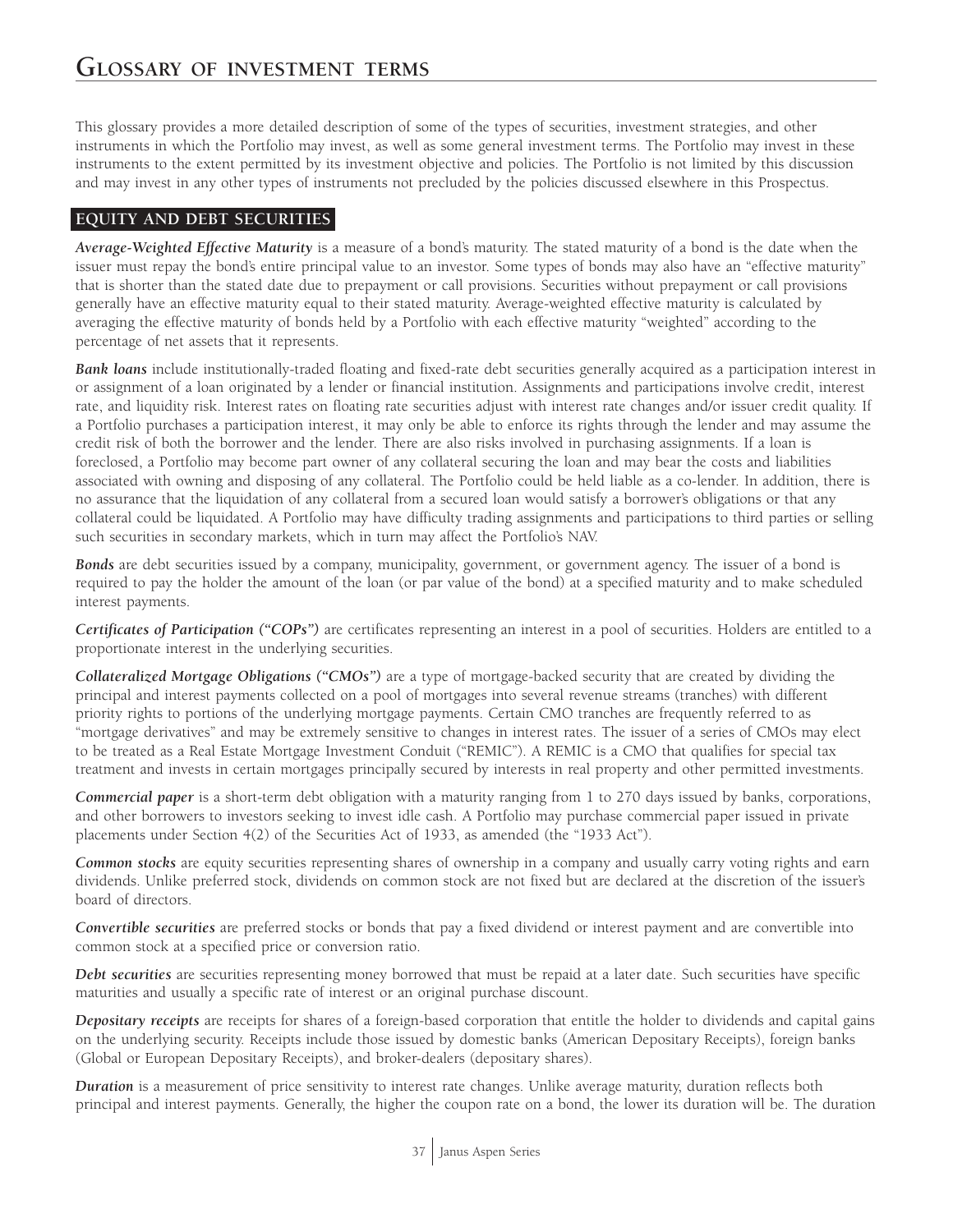of a bond portfolio is calculated by averaging the duration of bonds held by a Portfolio with each duration "weighted" according to the percentage of net assets that it represents. Because duration accounts for interest payments, a Portfolio's duration is usually shorter than its average maturity. Securities with longer durations tend to be more sensitive to changes in interest rates, and are usually more volatile than securities with shorter duration. For example, the price of a bond portfolio with an average duration of five years would be expected to fall approximately 5% if interest rates rose by one percentage point. A Portfolio with a longer portfolio duration is more likely to experience a decrease in its share price as interest rates rise.

*Equity securities* generally include domestic and foreign common stocks; preferred stocks; securities convertible into common stocks or preferred stocks; warrants to purchase common or preferred stocks; and other securities with equity characteristics.

*Exchange-traded funds ("ETFs")* are index-based investment companies which hold substantially all of their assets in securities with equity characteristics. As a shareholder of another investment company, a Portfolio would bear its pro rata portion of the other investment company's expenses, including advisory fees, in addition to the expenses the Portfolio bears directly in connection with its own operations.

*Fixed-income securities* are securities that pay a specified rate of return. The term generally includes short- and long-term government, corporate, and municipal obligations that pay a specified rate of interest, dividends, or coupons for a specified period of time. Coupon and dividend rates may be fixed for the life of the issue or, in the case of adjustable and floating rate securities, for a shorter period.

*High-yield/high-risk bonds* are bonds that are rated below investment grade by the primary rating agencies (i.e., BB+ or lower by Standard & Poor's and Fitch, or Ba1 or lower by Moody's). Other terms commonly used to describe such bonds include "lower rated bonds," "non-investment grade bonds," and "junk bonds."

*Mortgage- and asset-backed securities* are shares in a pool of mortgages or other debt instruments. These securities are generally pass-through securities, which means that principal and interest payments on the underlying securities (less servicing fees) are passed through to shareholders on a pro rata basis. These securities involve both extension risk, where during periods of rising interest rates, certain debt obligations may be paid off substantially slower than originally expected, and prepayment risk, where during periods of falling interest rates, certain debt obligations may be paid off quicker than originally anticipated. In that case, a Portfolio may have to reinvest the proceeds from the securities at a lower rate. Potential market gains on a security subject to prepayment risk may be more limited than potential market gains on a comparable security that is not subject to prepayment risk. These risks may reduce a Portfolio's returns.

*Mortgage dollar rolls* are transactions in which a Portfolio sells a mortgage-related security, such as a security issued by Government National Mortgage Association, to a dealer and simultaneously agrees to purchase a similar security (but not the same security) in the future at a predetermined price. A "dollar roll" can be viewed as a collateralized borrowing in which a Portfolio pledges a mortgage-related security to a dealer to obtain cash.

*Municipal securities* are bonds or notes issued by a U.S. state or political subdivision. A municipal security may be a general obligation backed by the full faith and credit (i.e., the borrowing and taxing power) of a municipality or a revenue obligation paid out of the revenues of a designated project, facility, or revenue source.

*Pass-through securities* are shares or certificates of interest in a pool of debt obligations that have been repackaged by an intermediary, such as a bank or broker-dealer.

*Passive foreign investment companies ("PFICs")* are any foreign corporations which generate certain amounts of passive income or hold certain amounts of assets for the production of passive income. Passive income includes dividends, interest, royalties, rents, and annuities. To avoid taxes and interest that a Portfolio must pay if these investments are profitable, the Portfolio may make various elections permitted by the tax laws. These elections could require that a Portfolio recognize taxable income, which in turn must be distributed, before the securities are sold and before cash is received to pay the distributions.

*Pay-in-kind bonds* are debt securities that normally give the issuer an option to pay cash at a coupon payment date or give the holder of the security a similar bond with the same coupon rate and a face value equal to the amount of the coupon payment that would have been made.

*Preferred stocks* are equity securities that generally pay dividends at a specified rate and have preference over common stock in the payment of dividends and liquidation. Preferred stock generally does not carry voting rights.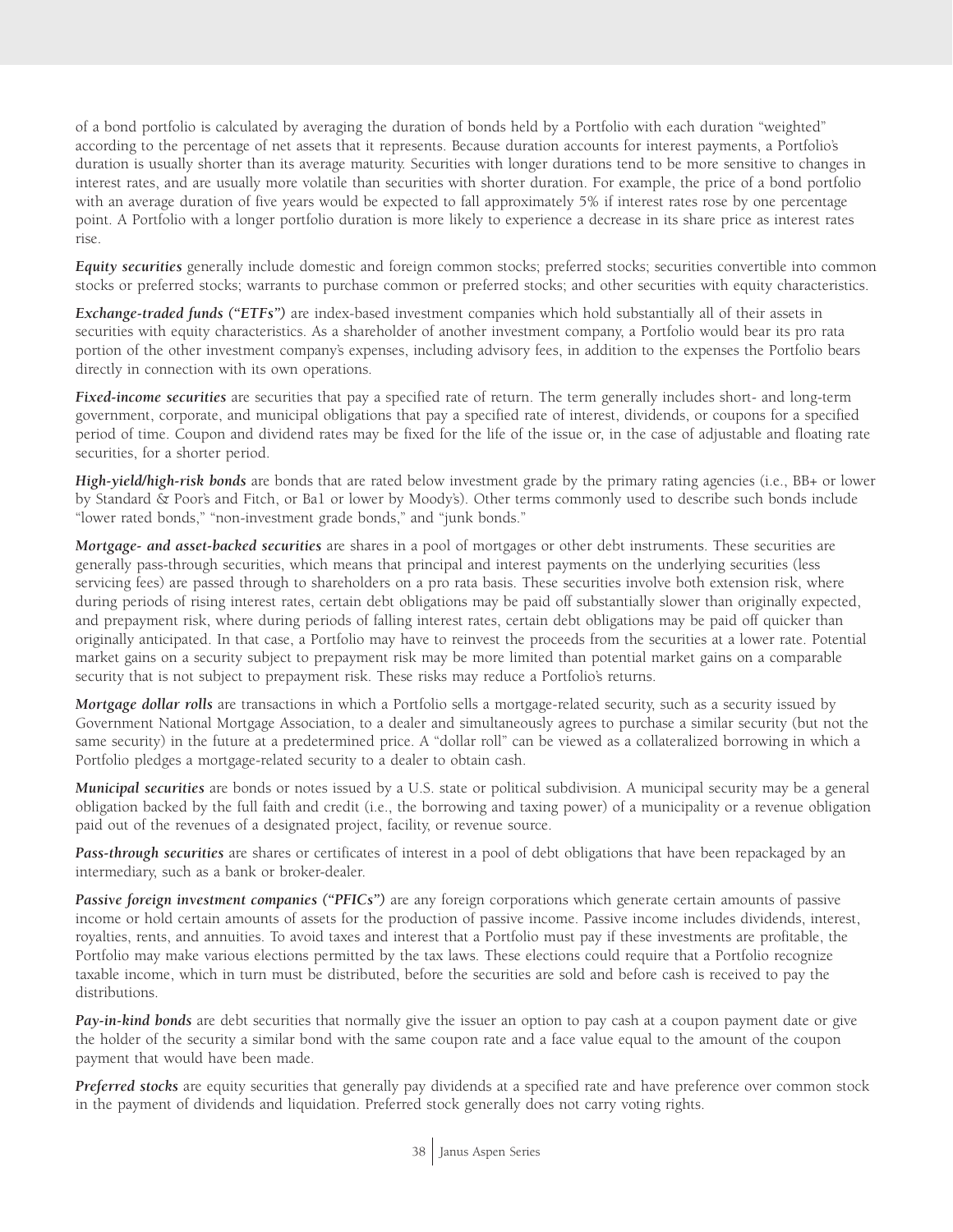*Private placements* are securities that are subject to legal and/or contractual restrictions on their sales. These securities may not be listed on an exchange and may have no active trading market. As a result of the absence of a public trading market, the prices of these securities may be more volatile and more difficult to determine than publicly traded securities and these securities may involve heightened risk as compared to investments in securities of publicly traded companies.

*Real estate investment trust ("REIT")* is an investment trust that operates through the pooled capital of many investors who buy its shares. Investments are in direct ownership of either income property or mortgage loans. A REIT may be listed on an exchange or traded over-the-counter.

*Restricted securities* are securities acquired through nonpublic transactions that have limitations on their resale. Restricted securities are unregistered and may only be resold under certain circumstances as noted in Rule 144A of the 1933 Act.

*Senior securities* are securities that rank above an issuing company's other securities in the event of a bankruptcy or liquidation, which means a Portfolio would be in line to receive repayment of its investment before certain of the company's other creditors.

**Standby commitment** is a right to sell a specified underlying security or securities within a specified period of time and at an exercise price equal to the amortized cost of the underlying security or securities plus accrued interest, if any, at the time of exercise, that may be sold, transferred, or assigned only with the underlying security or securities. A standby commitment entitles the holder to receive same day settlement, and will be considered to be from the party to whom the investment company will look for payment of the exercise price.

*Step coupon bonds* trade at a discount from their face value and pay coupon interest. The coupon rate is low for an initial period and then increases to a higher coupon rate. The discount from the face amount or par value depends on the time remaining until cash payments begin, prevailing interest rates, liquidity of the security and the perceived credit quality of the issuer.

*Strip bonds* are debt securities that are stripped of their interest (usually by a financial intermediary) after the securities are issued. The market value of these securities generally fluctuates more in response to changes in interest rates than interestpaying securities of comparable maturity.

*"To be announced" or "TBA" commitments* are forward agreements for the purchase or sale of securities, including mortgagebacked securities, for a fixed price, with payment and delivery on an agreed upon future settlement date. The specific securities to be delivered are not identified at the trade date. However, delivered securities must meet specified terms, including issuer, rate, and mortgage terms. At the time the TBA commitment is made, the transaction is recorded and thereafter the value of such securities is reflected each day in determining a Portfolio's net asset value ("NAV"). Because a Portfolio is generally not required to pay for the security until the settlement date, if the Portfolio remains substantially fully invested at a time when TBA commitment purchases are outstanding, the purchases may result in a form of leverage.

*U.S. Government securities* include direct obligations of the U.S. Government that are supported by its full faith and credit. Treasury bills have initial maturities of less than one year, Treasury notes have initial maturities of one to ten years, and Treasury bonds may be issued with any maturity but generally have maturities of at least ten years. U.S. Government securities also include indirect obligations of the U.S. Government that are issued by federal agencies and government sponsored entities. Unlike Treasury securities, agency securities generally are not backed by the full faith and credit of the U.S. Government. Some agency securities are supported by the right of the issuer to borrow from the Treasury, others are supported by the discretionary authority of the U.S. Government to purchase the agency's obligations, and others are supported only by the credit of the sponsoring agency.

*Variable and floating rate securities* have variable or floating rates of interest and, under certain limited circumstances, may have varying principal amounts. Variable and floating rate securities pay interest at rates that are adjusted periodically according to a specified formula, usually with reference to some interest rate index or market interest rate (the "underlying index"). The floating rate tends to decrease the security's price sensitivity to changes in interest rates.

*Warrants* are securities, typically issued with preferred stock or bonds, which give the holder the right to buy a proportionate amount of common stock at a specified price. The specified price is usually higher than the market price at the time of issuance of the warrant. The right may last for a period of years or indefinitely.

*Zero coupon bonds* are debt obligations that do not pay regular cash interest payments at regular intervals, but are issued at a discount from face value. The discount approximates the total amount of interest the security will accrue from the date of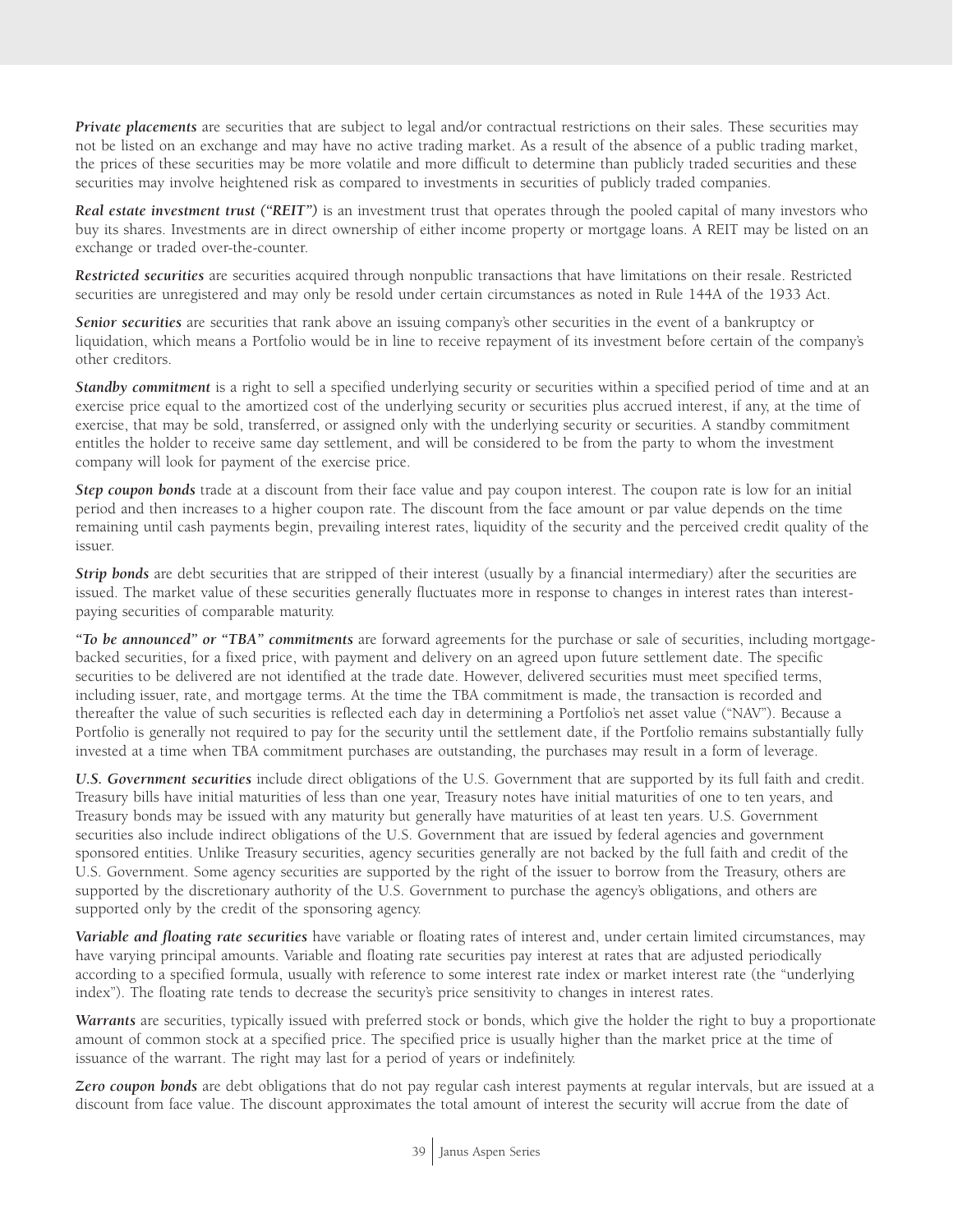issuance to maturity. The market value of these securities generally fluctuates more in response to changes in interest rates than interest-paying securities.

#### **FUTURES, OPTIONS, AND OTHER DERIVATIVES**

*Credit default swaps* are a specific kind of counterparty agreement that allows the transfer of third party credit risk from one party to the other. One party in the swap is a lender and faces credit risk from a third party, and the counterparty in the credit default swap agrees to insure this risk in exchange for regular periodic payments.

*Derivatives* are instruments that have a value derived from, or directly linked to, an underlying asset (stock, bond, commodity, currency, interest rate or market index). Types of derivatives can include, but are not limited to options, forward currency contracts, swaps, and futures contracts.

*Equity-linked structured notes* are derivative securities which are specially designed to combine the characteristics of one or more underlying securities and their equity derivatives in a single note form. The return and/or yield or income component may be based on the performance of the underlying equity securities, an equity index, and/or option positions. Equity-linked structured notes are typically offered in limited transactions by financial institutions in either registered or non-registered form. An investment in equity-linked structured notes creates exposure to the credit risk of the issuing financial institution, as well as to the market risk of the underlying securities. There is no guaranteed return of principal with these securities, and the appreciation potential of these securities may be limited by a maximum payment or call right. In certain cases, equitylinked structured notes may be more volatile and less liquid than less complex securities or other types of fixed-income securities. Such securities may exhibit price behavior that does not correlate with other fixed-income securities.

*Equity swaps* involve the exchange by two parties of future cash flow (e.g., one cash flow based on a referenced interest rate and the other based on the performance of stock or a stock index).

*Forward contracts* are contracts to purchase or sell a specified amount of a financial instrument for an agreed upon price at a specified time. Forward contracts are not currently exchange-traded and are typically negotiated on an individual basis. A Portfolio may enter into forward currency contracts for investment purposes or to hedge against declines in the value of securities denominated in, or whose value is tied to, a currency other than the U.S. dollar or to reduce the impact of currency appreciation on purchases of such securities. It may also enter into forward contracts to purchase or sell securities or other financial indices.

*Futures contracts* are contracts that obligate the buyer to receive and the seller to deliver an instrument or money at a specified price on a specified date. A Portfolio may buy and sell futures contracts on foreign currencies, securities, and financial indices including indices of U.S. Government, foreign government, equity, or fixed-income securities. A Portfolio may also buy options on futures contracts. An option on a futures contract gives the buyer the right, but not the obligation, to buy or sell a futures contract at a specified price on or before a specified date. Futures contracts and options on futures are standardized and traded on designated exchanges. To the extent a Portfolio engages in futures contracts on foreign exchanges, such exchanges may not provide the same protection as U.S. exchanges.

*Indexed/structured securities* are typically short- to intermediate-term debt securities whose value at maturity or interest rate is linked to currencies, interest rates, equity securities, indices, commodity prices, or other financial indicators. Such securities may be positively or negatively indexed (e.g., their value may increase or decrease if the reference index or instrument appreciates). Indexed/structured securities may have return characteristics similar to direct investments in the underlying instruments and may be more volatile than the underlying instruments. A Portfolio bears the market risk of an investment in the underlying instruments, as well as the credit risk of the issuer.

*Inflation-linked swaps* involve the exchange by a Portfolio with another party of their respective commitments to pay or receive interest (e.g., an exchange of fixed rate payments for floating rate payments or an exchange of floating rate payments based on two different reference indices). By design, one of the reference indices is an inflation index, such as the Consumer Price Index.

*Interest rate swaps* involve the exchange by two parties of their respective commitments to pay or receive interest (e.g., an exchange of floating rate payments for fixed rate payments).

*Inverse floaters* are debt instruments whose interest rate bears an inverse relationship to the interest rate on another instrument or index. For example, upon reset, the interest rate payable on the inverse floater may go down when the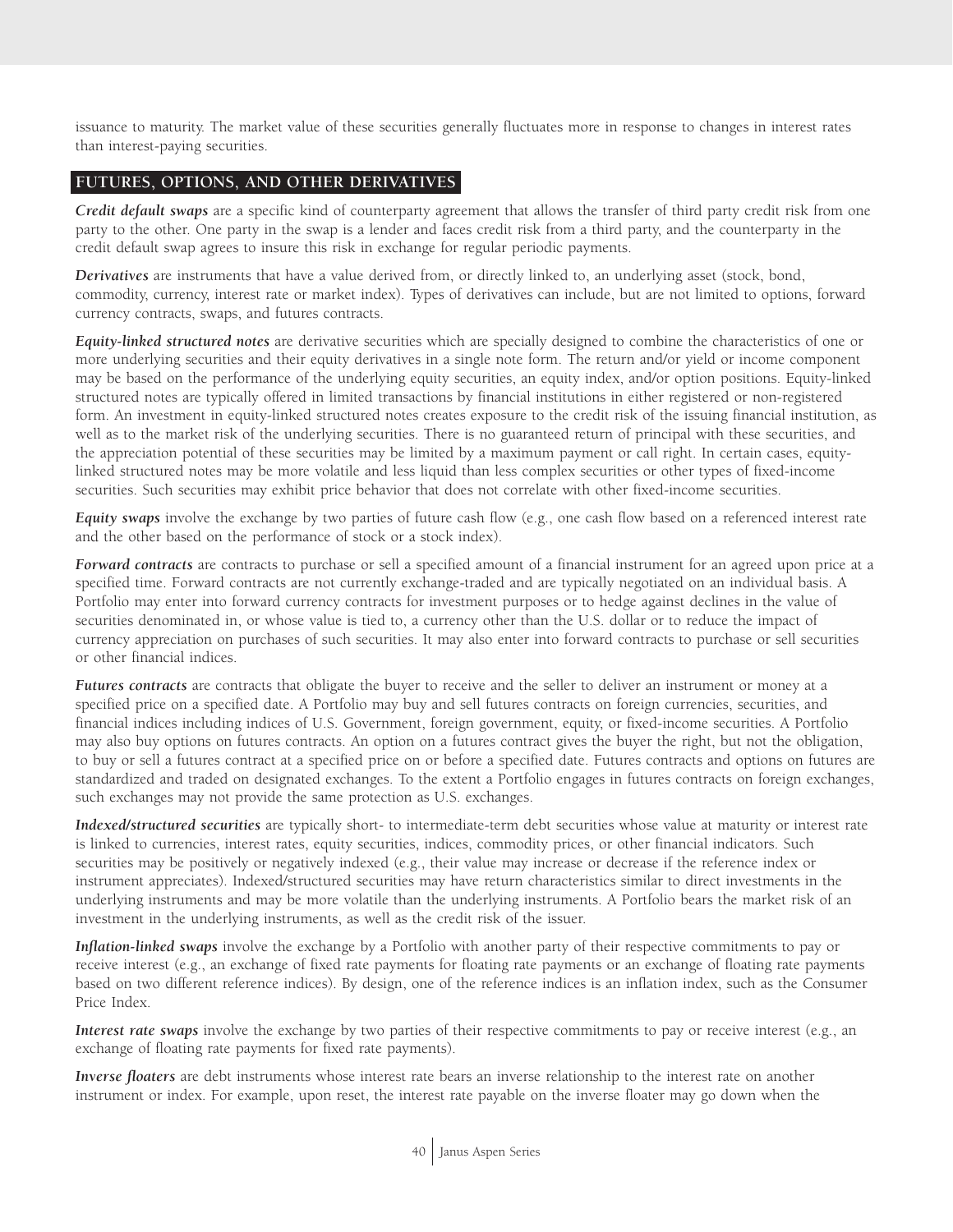underlying index has risen. Certain inverse floaters may have an interest rate reset mechanism that multiplies the effects of change in the underlying index. Such mechanism may increase the volatility of the security's market value.

*Options* are the right, but not the obligation, to buy or sell a specified amount of securities or other assets on or before a fixed date at a predetermined price. A Portfolio may purchase and write put and call options on securities, securities indices, and foreign currencies. A Portfolio may purchase or write such options individually or in combination.

*Participatory notes* are derivative securities which are linked to the performance of an underlying Indian security and which allow investors to gain market exposure to Indian securities without trading directly in the local Indian market.

*Total return swaps* involve an exchange by two parties in which one party makes payments based on a set rate, either fixed or variable, while the other party makes payments based on the return of an underlying asset, which includes both the income it generates and any capital gains over the payment period. A fixed-income total return swap may be written on many different kinds of underlying reference assets, and may include different indices for various kinds of debt securities (e.g., U.S. investment grade bonds, high-yield bonds, or emerging market bonds).

#### **OTHER INVESTMENTS, STRATEGIES, AND/OR TECHNIQUES**

*Cash sweep program* is an arrangement in which a Portfolio's uninvested cash balance is used to purchase shares of affiliated or non-affiliated money market funds or cash management pooled investment vehicles that operate pursuant to the provisions of the Investment Company Act of 1940, as amended (the "1940 Act"), that govern the operation of money market funds at the end of each day.

*Diversification* is a classification given to a fund under the 1940 Act. Portfolios are classified as either "diversified" or "nondiversified." To be classified as "diversified" under the 1940 Act, a portfolio may not, with respect to 75% of its total assets, invest more than 5% of its total assets in any issuer and may not own more than 10% of the outstanding voting securities of an issuer. A portfolio that is classified as "nondiversified" under the 1940 Act, on the other hand, has the flexibility to take larger positions in issuers than a portfolio that is classified as "diversified." However, because the appreciation or depreciation of a single security may have a greater impact on the net asset value of a portfolio which is classified as nondiversified, its share price can be expected to fluctuate more than a comparable portfolio which is classified as diversified.

*Industry concentration* for purposes under the 1940 Act is the investment of 25% or more of a Portfolio's total assets in an industry or group of industries.

*Leverage* is investment exposure which exceeds the initial amount invested. Leverage occurs when a Portfolio increases its assets available for investment using reverse repurchase agreements or other similar transactions. In addition, other investment techniques, such as short sales and certain derivative transactions, can create a leveraging effect. Engaging in transactions using leverage or those having a leveraging effect subjects a Portfolio to certain risks. Leverage can magnify the effect of any gains or losses, causing a Portfolio to be more volatile than if it had not been leveraged. Certain commoditylinked derivative investments may subject a Portfolio to leveraged market exposure to commodities. In addition, a Portfolio's assets that are used as collateral to secure short sale transactions may decrease in value while the short positions are outstanding, which may force the Portfolio to use its other assets to increase collateral. There is no assurance that a leveraging strategy will be successful.

*Market capitalization* is the most commonly used measure of the size and value of a company. It is computed by multiplying the current market price of a share of the company's stock by the total number of its shares outstanding. Market capitalization is an important investment criterion for certain portfolios, while others do not emphasize investments in companies of any particular size.

*Repatriation* is the ability to move liquid financial assets from a foreign country to an investor's country of origin.

*Repurchase agreements* involve the purchase of a security by a Portfolio and a simultaneous agreement by the seller (generally a bank or dealer) to repurchase the security from the Portfolio at a specified date or upon demand. This technique offers a method of earning income on idle cash. These securities involve the risk that the seller will fail to repurchase the security, as agreed. In that case, a Portfolio will bear the risk of market value fluctuations until the security can be sold and may encounter delays and incur costs in liquidating the security.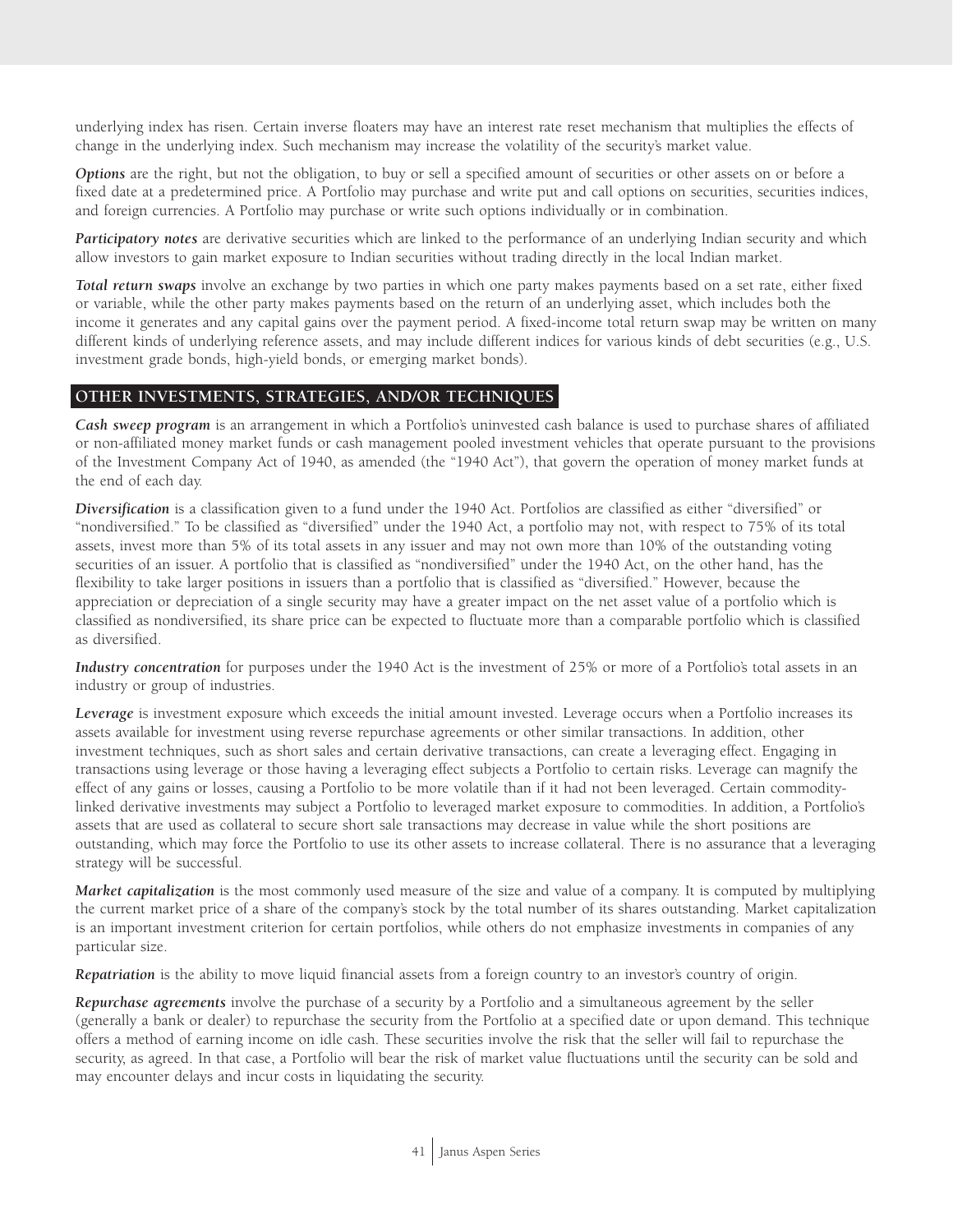*Reverse repurchase agreements* involve the sale of a security by a Portfolio to another party (generally a bank or dealer) in return for cash and an agreement by the Portfolio to buy the security back at a specified price and time. This technique will be used primarily to provide cash to satisfy unusually high redemption requests, or for other temporary or emergency purposes.

*Short sales* in which a Portfolio may engage may be either "short sales against the box" or other short sales. Short sales against the box involve selling short a security that a Portfolio owns, or a Portfolio has the right to obtain the amount of the security sold short at a specified date in the future. A Portfolio may also enter into a short sale to hedge against anticipated declines in the market price of a security or to reduce portfolio volatility. If the value of a security sold short increases prior to the scheduled delivery date, the Portfolio loses the opportunity to participate in the gain. For short sales, the Portfolio will incur a loss if the value of a security increases during this period because it will be paying more for the security than it has received from the purchaser in the short sale. If the price declines during this period, a Portfolio will realize a short-term capital gain. Although a Portfolio's potential for gain as a result of a short sale is limited to the price at which it sold the security short less the cost of borrowing the security, its potential for loss is theoretically unlimited because there is no limit to the cost of replacing the borrowed security.

*When-issued, delayed delivery, and forward commitment transactions generally involve the purchase of a security with* payment and delivery at some time in the future – i.e., beyond normal settlement. A Portfolio does not earn interest on such securities until settlement and bears the risk of market value fluctuations in between the purchase and settlement dates. New issues of stocks and bonds, private placements, and U.S. Government securities may be sold in this manner.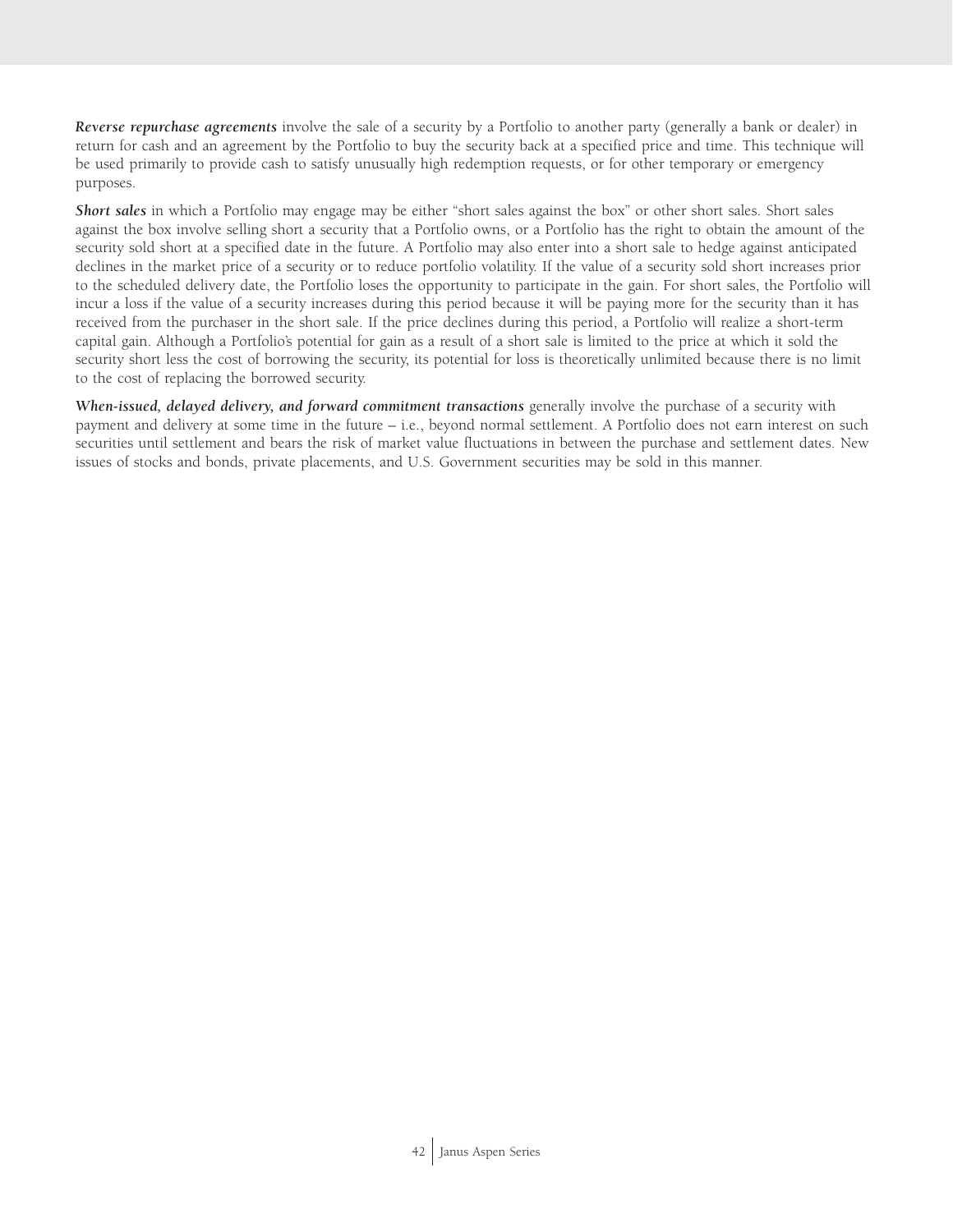The following is a description of credit ratings issued by three of the major credit rating agencies. Credit ratings evaluate only the safety of principal and interest payments, not the market value risk of lower quality securities. Credit rating agencies may fail to change credit ratings to reflect subsequent events on a timely basis. Although the Adviser considers security ratings when making investment decisions, it also performs its own investment analysis and does not rely solely on the ratings assigned by credit agencies.

## **STANDARD & POOR'S RATINGS SERVICES**

| <b>Bond Rating</b>   | Explanation                                                                                                                                                                                                                                                                                         |
|----------------------|-----------------------------------------------------------------------------------------------------------------------------------------------------------------------------------------------------------------------------------------------------------------------------------------------------|
| Investment Grade     |                                                                                                                                                                                                                                                                                                     |
|                      | AAAHighest rating; extremely strong capacity to pay principal and interest.                                                                                                                                                                                                                         |
|                      |                                                                                                                                                                                                                                                                                                     |
|                      | AStrong capacity to pay principal and interest; somewhat more susceptible to the adverse effects of changing<br>circumstances and economic conditions.                                                                                                                                              |
|                      | adverse economic conditions or changing circumstances more likely to lead to a weakened capacity to pay<br>principal and interest than for higher rated bonds.                                                                                                                                      |
| Non-Investment Grade |                                                                                                                                                                                                                                                                                                     |
|                      | adverse business, financial, or economic conditions which could lead to the obligor's inadequate capacity to<br>meet its financial commitment on the obligation.                                                                                                                                    |
|                      | .More vulnerable to nonpayment than obligations rated "BB," but capacity to meet its financial commitment<br>on the obligation; adverse business, financial, or economic conditions will likely impair the obligor's capacity<br>or willingness to meet its financial commitment on the obligation. |
|                      | Currently vulnerable to nonpayment, and is dependent upon favorable business, financial, and economic<br>conditions for the obligor to meet its financial commitment on the obligation.                                                                                                             |
|                      |                                                                                                                                                                                                                                                                                                     |
|                      | taken, but payments on the obligation are being continued.                                                                                                                                                                                                                                          |
|                      |                                                                                                                                                                                                                                                                                                     |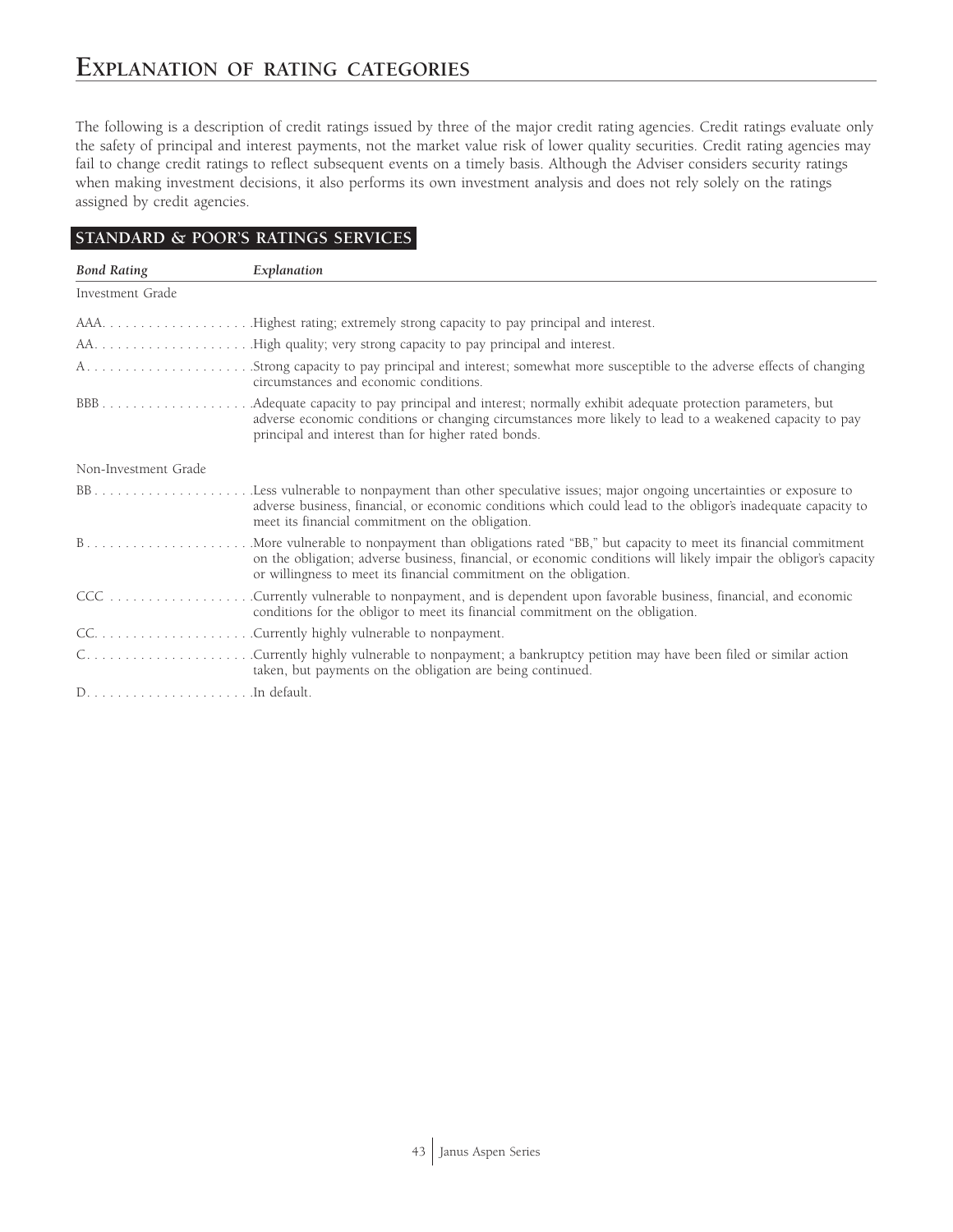## **FITCH, INC.**

| Long-Term Bond Rating | Explanation                                                                                                                                                                                                                                                                           |
|-----------------------|---------------------------------------------------------------------------------------------------------------------------------------------------------------------------------------------------------------------------------------------------------------------------------------|
| Investment Grade      |                                                                                                                                                                                                                                                                                       |
|                       | payment of financial commitments.                                                                                                                                                                                                                                                     |
|                       | .Very high credit quality. Denotes expectations of very low credit risk. Very strong capacity for payment of<br>financial commitments.                                                                                                                                                |
|                       | .High credit quality. Denotes expectations of low credit risk. Strong capacity for payment of financial<br>commitments. May be more vulnerable to changes in circumstances or in economic conditions than is the<br>case for higher ratings.                                          |
|                       | Good credit quality. Currently expectations of low credit risk. Capacity for payment of financial<br>commitments is considered adequate, but adverse changes in circumstances and economic conditions are<br>more likely to impair this capacity than is the case for higher ratings. |
| Non-Investment Grade  |                                                                                                                                                                                                                                                                                       |
|                       | change over time. Business or financial alternatives may be available to allow financial commitments to be<br>met.                                                                                                                                                                    |
|                       | recoveries.                                                                                                                                                                                                                                                                           |
|                       |                                                                                                                                                                                                                                                                                       |
|                       | recovery.                                                                                                                                                                                                                                                                             |
|                       |                                                                                                                                                                                                                                                                                       |
|                       |                                                                                                                                                                                                                                                                                       |

## **MOODY'S INVESTORS SERVICE, INC.**

| <b>Bond Rating*</b>  | Explanation                                                                                                                                    |
|----------------------|------------------------------------------------------------------------------------------------------------------------------------------------|
| Investment Grade     |                                                                                                                                                |
|                      |                                                                                                                                                |
|                      |                                                                                                                                                |
|                      |                                                                                                                                                |
|                      | security appear adequate for the present but certain protective elements may be lacking or may be unreliable<br>over any great length of time. |
| Non-Investment Grade |                                                                                                                                                |
|                      | safeguarded during good and bad times.                                                                                                         |
|                      | payments or maintenance of other contract terms over time.                                                                                     |
|                      |                                                                                                                                                |
|                      |                                                                                                                                                |
|                      |                                                                                                                                                |
|                      | and the trust to an industry the state of the million to the trust the                                                                         |

\* Moody's appends numerical modifiers 1, 2, and 3 to each generic rating classification from Aa through Caa. The modifier 1 indicates that the obligation ranks in the higher end of its generic rating category; the modifier 2 indicates a mid-range ranking; and the modifier 3 indicates a ranking in the lower end of that generic rating category.

Unrated securities will be treated as non-investment grade securities unless the portfolio managers determine that such securities are the equivalent of investment grade securities. When calculating the quality assigned to securities that receive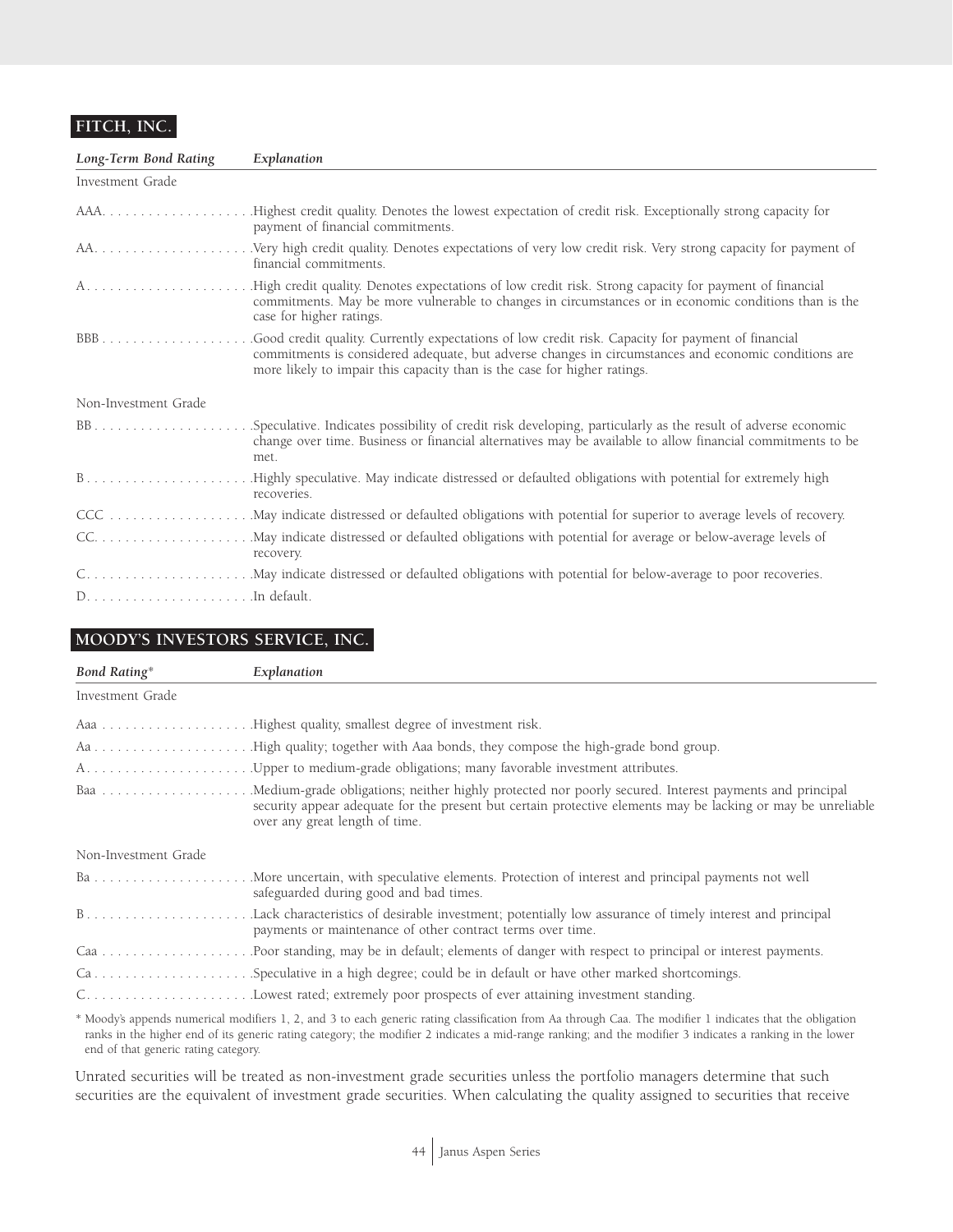different ratings from two or more agencies ("split-rated securities"), the security will receive: (i) the middle rating from the three reporting agencies if three agencies provide a rating for the security or (ii) the lowest rating if only two agencies provide a rating for the security.